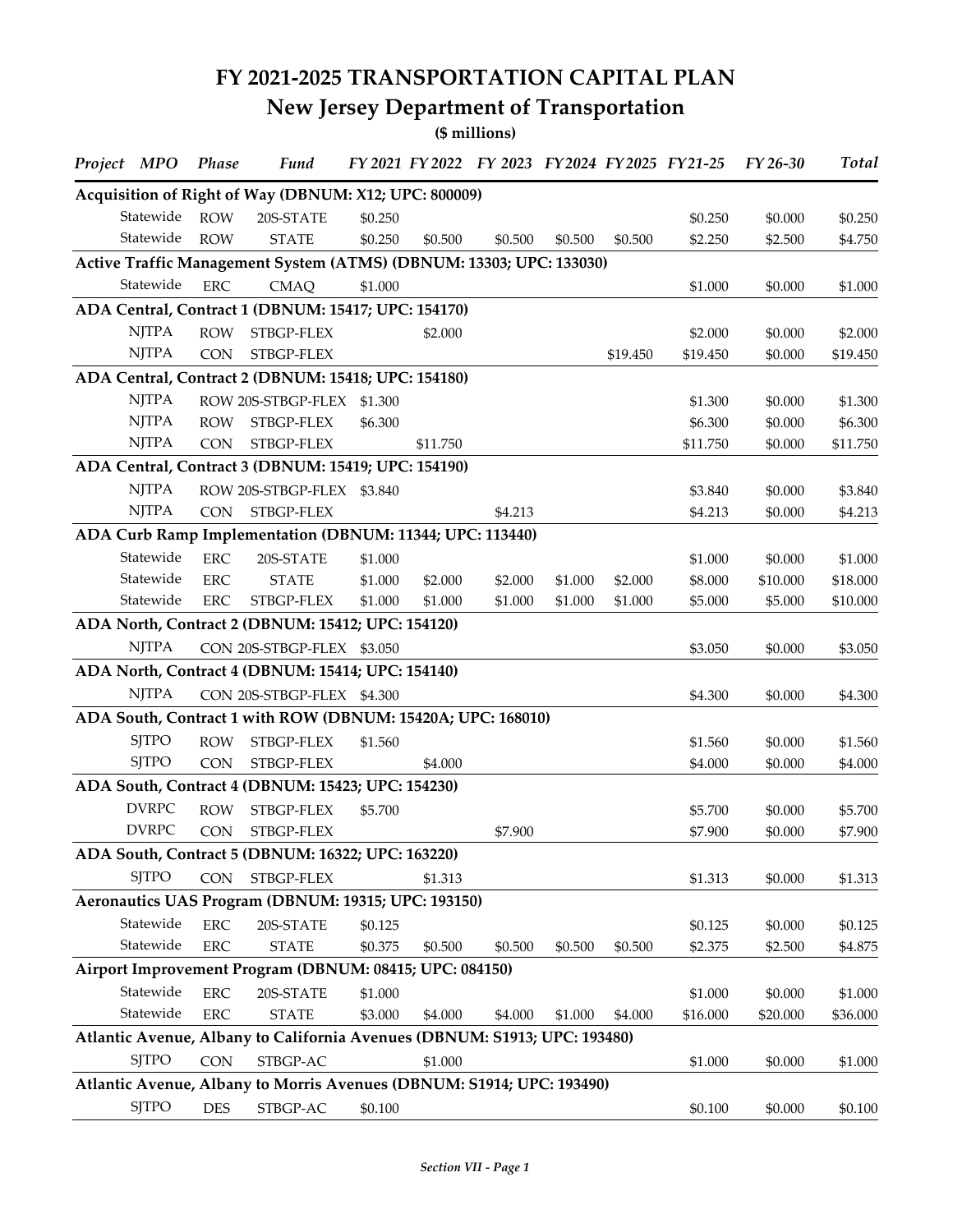| Project MPO  | Phase      | <b>Fund</b>                                                                |          | FY 2021 FY 2022 |          |                   |          | FY 2023 FY 2024 FY 2025 FY 21-25 | $FY26-30$            | <b>Total</b> |
|--------------|------------|----------------------------------------------------------------------------|----------|-----------------|----------|-------------------|----------|----------------------------------|----------------------|--------------|
|              |            | Atlantic Avenue, Tennessee to Maine Avenues (DBNUM: S1916; UPC: 193510)    |          |                 |          |                   |          |                                  |                      |              |
| <b>SJTPO</b> | <b>CON</b> | STBGP-AC                                                                   | \$0.864  |                 |          |                   |          | \$0.864                          | \$0.000              | \$0.864      |
|              |            | Baltic Avenue, Maine to Missouri Avenues (DBNUM: S1702; UPC: 173620)       |          |                 |          |                   |          |                                  |                      |              |
| <b>SITPO</b> | <b>DES</b> | STBGP-AC                                                                   |          |                 | \$0.100  |                   |          | \$0.100                          | \$0.000              | \$0.100      |
| <b>SJTPO</b> | <b>CON</b> | STBGP-AC                                                                   |          |                 |          | \$1.000           |          | \$1.000                          | \$0.000              | \$1.000      |
|              |            | Beach Avenue (CR 604) (DBNUM: S9911; UPC: 193650)                          |          |                 |          |                   |          |                                  |                      |              |
| <b>SJTPO</b> |            | CON STBGP-B5K200K                                                          |          | \$1.785         |          |                   |          | \$1.785                          | \$0.000              | \$1.785      |
|              |            | Betterments, Dams (DBNUM: 01335; UPC: 013350)                              |          |                 |          |                   |          |                                  |                      |              |
| Statewide    | $\rm EC$   | <b>STATE</b>                                                               | \$0.100  | \$0.300         | \$0.100  |                   | \$0.100  | \$0.600                          | \$0.900              | \$1.500      |
|              |            | Betterments, Roadway Preservation (DBNUM: X72B)                            |          |                 |          |                   |          |                                  |                      |              |
| Statewide    | EC         | 20S-STATE                                                                  | \$9.000  |                 |          |                   |          |                                  |                      |              |
| Statewide    | EC         | <b>STATE</b>                                                               | \$9.000  |                 |          |                   |          | \$9.000                          | \$0.000<br>\$100.000 | \$9.000      |
|              |            |                                                                            |          | \$20.000        | \$20.000 | \$5.000           | \$20.000 | \$74.000                         |                      | \$174.000    |
|              |            | Betterments, Safety (DBNUM: X72C)                                          |          |                 |          |                   |          |                                  |                      |              |
| Statewide    | $\rm EC$   | 20S-STATE                                                                  | \$8.000  |                 |          |                   |          | \$8.000                          | \$0.000              | \$8.000      |
| Statewide    | EC         | <b>STATE</b>                                                               | \$11.000 | \$16.000        | \$16.000 | \$5.000           | \$16.000 | \$64.000                         | \$80.000             | \$144.000    |
|              |            | Bicycle & Pedestrian Facilities/Accommodations (DBNUM: X185)               |          |                 |          |                   |          |                                  |                      |              |
| Statewide    | <b>ERC</b> | <b>CMAQ</b>                                                                | \$1.500  | \$1.500         | \$1.318  | \$1.306           | \$1.447  | \$7.071                          | \$7.500              | \$14.571     |
| Statewide    | <b>ERC</b> | <b>STATE</b>                                                               | \$1.000  | \$1.000         | \$1.000  | \$1.000           | \$1.000  | \$5.000                          | \$5.000              | \$10.000     |
| Statewide    | <b>ERC</b> | TA-FLEX                                                                    | \$1.500  | \$1.500         | \$1.500  | \$1.500           | \$1.500  | \$7.500                          | \$7.500              | \$15.000     |
|              |            | Bridge and Structure Inspection, Miscellaneous (DBNUM: X07F; UPC: 193280)  |          |                 |          |                   |          |                                  |                      |              |
| Statewide    | EC         | 20S-STATE                                                                  | \$0.200  |                 |          |                   |          | \$0.200                          | \$0.000              | \$0.200      |
| Statewide    | EC         | <b>STATE</b>                                                               |          | \$0.450         | \$0.100  | \$0.400           | \$0.250  | \$1.200                          | \$1.500              | \$2.700      |
|              |            | Bridge Deck/Superstructure Replacement Program (DBNUM: 03304; UPC: 033040) |          |                 |          |                   |          |                                  |                      |              |
| <b>DVRPC</b> | <b>ERC</b> | <b>NHPP</b>                                                                | \$4.000  | \$4.000         | \$3.515  | \$3.484           | \$3.858  | \$18.857                         | \$76.000             | \$94.856     |
| <b>NJTPA</b> | <b>ERC</b> | <b>NHPP</b>                                                                | \$30.000 | \$30.000        | \$26.361 | \$26.129          | \$28.934 | \$141.423                        | \$370.111            | \$511.534    |
| <b>SJTPO</b> | <b>ERC</b> | <b>NHPP</b>                                                                | \$1.000  | \$1.000         | \$1.000  | \$1.000           | \$1.000  | \$5.000                          | \$33.200             | \$38.200     |
| Statewide    | <b>ERC</b> | <b>NHPP</b>                                                                | \$4.000  | \$4.000         | \$3.515  | \$3.484           | \$3.858  | \$18.857                         | \$60.000             | \$78.856     |
| Statewide    | <b>ERC</b> | <b>STATE</b>                                                               | \$8.450  |                 |          |                   |          | \$8.450                          | \$0.000              | \$8.450      |
| Statewide    |            | ERC STBGP-OS-BRDG                                                          | \$1.000  | \$1.000         | \$1.000  | \$1.000           | \$5.000  | \$9.000                          | \$27.532             | \$36.532     |
|              |            | Bridge Emergency Repair (DBNUM: 98315)                                     |          |                 |          |                   |          |                                  |                      |              |
| Statewide    | $\rm EC$   | 20S-STATE                                                                  | \$29.050 |                 |          |                   |          | \$29.050                         | \$0.000              | \$29.050     |
| Statewide    | EC         | <b>STATE</b>                                                               | \$64.350 | \$85.000        | \$85.000 | \$15.600          | \$85.000 | \$334.950                        | \$425.000            | \$759.950    |
|              |            | Bridge Inspection (DBNUM: X07A; UPC: 800002)                               |          |                 |          |                   |          |                                  |                      |              |
| Statewide    | $\rm EC$   | <b>NHPP</b>                                                                | \$11.900 | \$11.900        | \$10.456 | \$10.364          | \$11.477 | \$56.098                         | \$59.500             | \$115.598    |
| Statewide    | EC         | STBGP-FLEX                                                                 | \$7.680  | \$7.680         | \$6.748  | \$6.689           | \$7.407  | \$36.204                         | \$38.400             | \$74.604     |
| Statewide    |            | EC STBGP-OS-BRDG                                                           | \$2.000  | \$2.000         | \$2.000  | \$2.000           | \$2.000  | \$10.000                         | \$10.000             | \$20.000     |
|              |            | Bridge Inspection Program, Minor Bridges (DBNUM: 17341; UPC: 173410)       |          |                 |          |                   |          |                                  |                      |              |
| Statewide    | $\rm EC$   | 20S-STATE                                                                  | \$1.725  |                 |          |                   |          | \$1.725                          | \$0.000              | \$1.725      |
| Statewide    | $\rm EC$   | <b>STATE</b>                                                               | \$5.175  | \$6.900         | \$6.900  | \$5.000           | \$6.900  | \$30.875                         | \$34.700             | \$65.575     |
|              |            | Bridge Maintenance and Repair, Movable Bridges (DBNUM: 14404; UPC: 144040) |          |                 |          |                   |          |                                  |                      |              |
| Statewide    | EC         | 20S-STATE                                                                  | \$7.125  |                 |          |                   |          |                                  |                      |              |
| Statewide    | $\rm EC$   |                                                                            |          |                 |          |                   |          | \$7.125                          | \$0.000              | \$7.125      |
|              |            | <b>STATE</b>                                                               | \$21.375 | \$28.500        | \$28.500 | \$5.000           | \$28.500 | \$111.875                        | \$142.500            | \$254.375    |
|              |            | Bridge Maintenance Fender Replacement (DBNUM: 17357; UPC: 173570)          |          |                 |          |                   |          |                                  |                      |              |
| Statewide    | <b>ERC</b> | <b>NHPP</b>                                                                | \$14.000 | \$14.000        |          | \$12.302 \$12.193 | \$13.503 | \$65.998                         | \$70.000             | \$135.998    |
| Statewide    | <b>ERC</b> | STBGP-FLEX                                                                 | \$4.000  | \$4.000         | \$3.515  | \$3.484           | \$3.858  | \$18.857                         | \$20.000             | \$38.857     |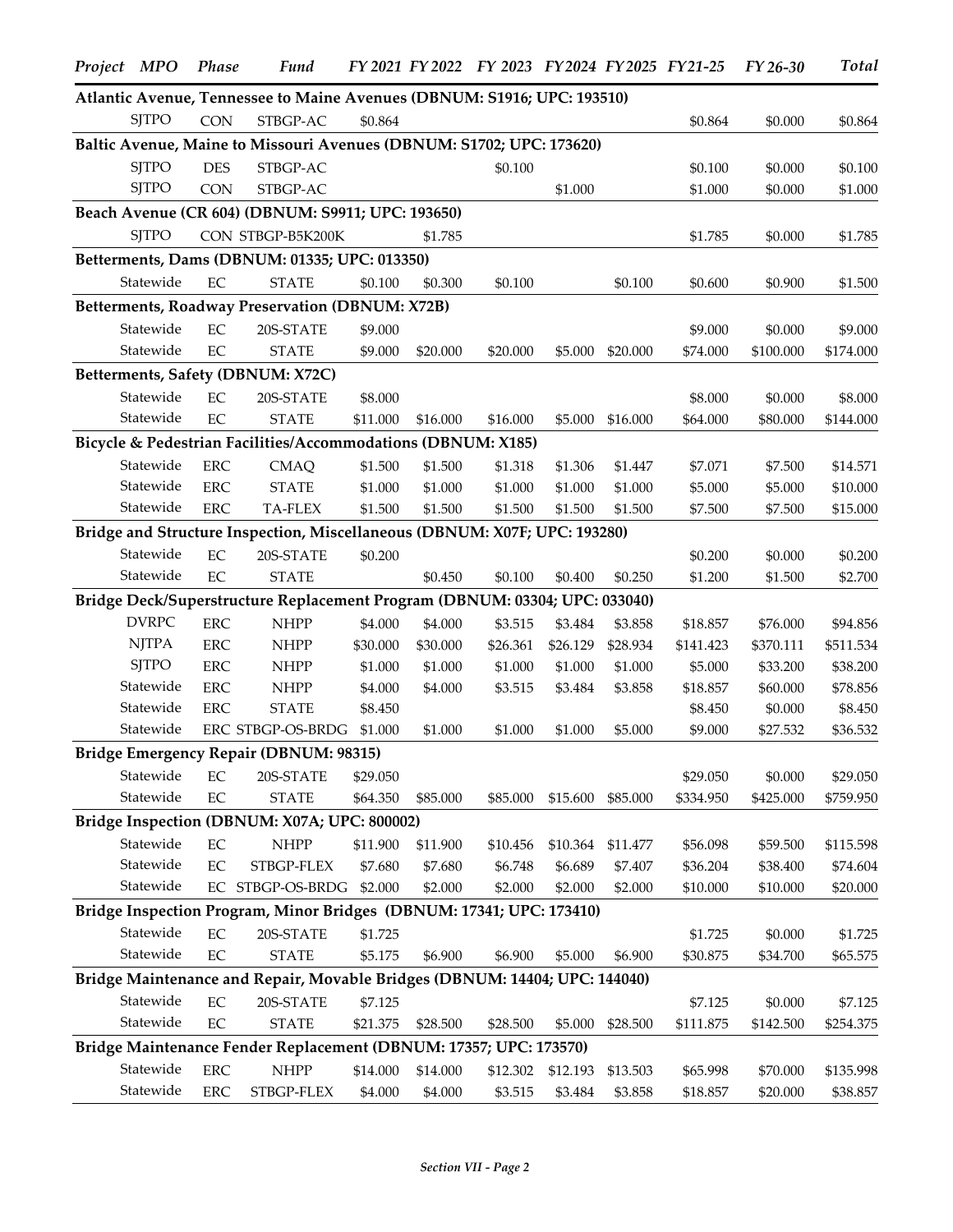|                     | Project MPO  | <b>Phase</b> | <b>Fund</b>                                                                                           |          |          | FY 2021 FY 2022 FY 2023 FY 2024 FY 2025 FY 21-25 |          |          |           | FY 26-30  | <b>Total</b> |
|---------------------|--------------|--------------|-------------------------------------------------------------------------------------------------------|----------|----------|--------------------------------------------------|----------|----------|-----------|-----------|--------------|
|                     |              |              | Bridge Maintenance Scour Countermeasures (DBNUM: 17358; UPC: 173580)                                  |          |          |                                                  |          |          |           |           |              |
|                     | Statewide    | <b>ERC</b>   | <b>NHPP</b>                                                                                           | \$5.000  | \$5.000  | \$4.393                                          | \$4.355  | \$4.822  | \$23.571  | \$25.000  | \$48.571     |
|                     | Statewide    | <b>ERC</b>   | STBGP-FLEX                                                                                            | \$4.000  | \$4.000  | \$3.515                                          | \$3.484  | \$3.858  | \$18.857  | \$20.000  | \$38.857     |
|                     |              |              | Bridge Management System (DBNUM: X70; UPC: 800018)                                                    |          |          |                                                  |          |          |           |           |              |
|                     | Statewide    | EC           | STBGP-FLEX                                                                                            | \$1.250  | \$1.250  | \$1.098                                          | \$1.089  | \$1.206  | \$5.893   | \$6.250   | \$12.143     |
|                     |              |              | Bridge Preventive Maintenance (DBNUM: 13323; UPC: 133230)                                             |          |          |                                                  |          |          |           |           |              |
|                     | Statewide    | EC           | 20S-STATE                                                                                             | \$10.000 |          |                                                  |          |          | \$10.000  | \$0.000   | \$10.000     |
|                     | Statewide    | $\rm EC$     | <b>NHPP</b>                                                                                           | \$25.000 | \$25.000 | \$21.967                                         | \$21.774 | \$24.112 | \$117.853 | \$125.000 | \$242.853    |
|                     | Statewide    | EC           | <b>STATE</b>                                                                                          | \$42.380 | \$40.000 | \$40.000                                         | \$5.000  | \$40.000 | \$167.380 | \$200.000 | \$367.380    |
|                     | Statewide    | EC           | STBGP-FLEX                                                                                            | \$10.000 | \$10.000 | \$8.787                                          | \$8.710  | \$9.645  | \$47.141  | \$50.000  | \$97.141     |
|                     |              |              | Bridge Replacement, Future Projects (DBNUM: 08381; UPC: 083810)                                       |          |          |                                                  |          |          |           |           |              |
|                     | Statewide    | <b>ERC</b>   | 20S-STATE                                                                                             | \$0.658  |          |                                                  |          |          | \$0.658   | \$0.000   | \$0.658      |
|                     | Statewide    | <b>ERC</b>   | <b>NHPP</b>                                                                                           | \$14.393 | \$25.425 | \$48.640                                         | \$8.462  | \$39.500 | \$136.419 | \$478.222 | \$614.641    |
|                     | Statewide    | ERC          | <b>STATE</b>                                                                                          | \$1.977  | \$6.396  | \$19.826                                         | \$5.000  | \$25.836 | \$59.034  | \$254.151 | \$313.185    |
|                     |              |              | Bridge Scour Countermeasures (DBNUM: 98316)                                                           |          |          |                                                  |          |          |           |           |              |
|                     | Statewide    | ${\rm ERC}$  | 20S-STATE                                                                                             | \$0.200  |          |                                                  |          |          | \$0.200   | \$0.000   | \$0.200      |
|                     | Statewide    | ${\rm ERC}$  | <b>STATE</b>                                                                                          |          | \$0.200  | \$0.200                                          | \$0.200  | \$0.200  | \$0.800   | \$1.000   | \$1.800      |
|                     |              |              | Brigantine Avenue (CR 638), 2nd Street South to Terminus (DBNUM: S1912; UPC: 193470)                  |          |          |                                                  |          |          |           |           |              |
|                     | <b>SITPO</b> | <b>CON</b>   | STBGP-AC                                                                                              |          |          | \$1.600                                          |          |          | \$1.600   | \$0.000   | \$1.600      |
|                     |              |              | Brigantine Avenue (CR 638), 29th Street South to 2nd Street South (DBNUM: S1911; UPC: 193460)         |          |          |                                                  |          |          |           |           |              |
|                     | <b>SITPO</b> | <b>CON</b>   | STBGP-AC                                                                                              |          | \$2.900  |                                                  |          |          | \$2.900   | \$0.000   | \$2.900      |
|                     |              |              | Broadway Avenue (CR 3), Bridge over Route 35 (DBNUM: 18358; UPC: 183580)                              |          |          |                                                  |          |          |           |           |              |
|                     | <b>NJTPA</b> | <b>CON</b>   | <b>STATE</b>                                                                                          | \$6.964  |          |                                                  |          |          | \$6.964   | \$0.000   | \$6.964      |
|                     |              |              | Burlington County Bus Purchase (DBNUM: D1510; UPC: 154060)                                            |          |          |                                                  |          |          |           |           |              |
|                     | <b>DVRPC</b> | EC           | <b>CMAO</b>                                                                                           |          | \$0.476  |                                                  | \$0.476  |          | \$0.952   | \$0.952   | \$1.904      |
|                     |              |              | <b>Burlington County Roadway Safety Improvements (DBNUM: D0302)</b>                                   |          |          |                                                  |          |          |           |           |              |
|                     | <b>DVRPC</b> | EC           | STBGP-PHILA                                                                                           |          | \$0.800  |                                                  | \$1.000  |          | \$1.800   | \$2.000   | \$3.800      |
|                     |              |              | Camden County Bus Purchase (DBNUM: D0601; UPC: 068082)                                                |          |          |                                                  |          |          |           |           |              |
|                     | <b>DVRPC</b> | EC           | <b>CMAQ</b>                                                                                           |          | \$0.924  |                                                  | \$0.924  |          | \$1.848   | \$1.848   | \$3.696      |
|                     |              |              | Camden County Roadway Safety Improvements (DBNUM: D0410; UPC: 048038)                                 |          |          |                                                  |          |          |           |           |              |
|                     | <b>DVRPC</b> | EC           | STBGP-PHILA                                                                                           | \$0.200  | \$0.600  | \$0.300                                          | \$0.700  | \$0.300  | \$2.100   | \$2.300   | \$4.400      |
|                     |              |              | Camp Meeting Avenue Bridge over Trenton Line, CR 602 (DBNUM: 99405; UPC: 994050)                      |          |          |                                                  |          |          |           |           |              |
|                     | <b>NJTPA</b> |              | CON STBGP-OS-BRDG                                                                                     |          |          | \$7.700                                          |          |          | \$7.700   | \$0.000   | \$7.700      |
|                     |              |              | Carteret, International Trade and Logistics Center Roadway Improvements (DBNUM: 06344; UPC: 063440)   |          |          |                                                  |          |          |           |           |              |
|                     | <b>NJTPA</b> | <b>CON</b>   | <b>STATE</b>                                                                                          | \$5.037  |          |                                                  |          |          | \$5.037   | \$0.000   | \$5.037      |
|                     |              |              | Congestion Relief, Intelligent Transportation System Improvements (Smart Move Program) (DBNUM: 02379; |          |          |                                                  |          |          |           |           |              |
| <b>UPC: 023790)</b> |              |              |                                                                                                       |          |          |                                                  |          |          |           |           |              |
|                     | Statewide    | ERC          | 20S-STATE                                                                                             | \$0.500  |          |                                                  |          |          | \$0.500   | \$0.000   | \$0.500      |
|                     | Statewide    | ERC          | <b>STATE</b>                                                                                          | \$51.500 | \$2.000  | \$2.000                                          | \$1.000  | \$2.000  | \$58.500  | \$10.000  | \$68.500     |
|                     |              |              | Construction Inspection (DBNUM: X180; UPC: 800029)                                                    |          |          |                                                  |          |          |           |           |              |
|                     | Statewide    | EC           | 20S-STATE                                                                                             | \$5.500  |          |                                                  |          |          | \$5.500   | \$0.000   | \$5.500      |
|                     | Statewide    | $\rm EC$     | <b>STATE</b>                                                                                          | \$5.500  | \$11.000 | \$11.000                                         | \$5.000  | \$11.000 | \$43.500  | \$55.000  | \$98.500     |
|                     |              |              | Construction Program IT System (TRNS.PORT) (DBNUM: 05304; UPC: 053040)                                |          |          |                                                  |          |          |           |           |              |
|                     | Statewide    | EC           | 20S-STATE                                                                                             | \$1.600  |          |                                                  |          |          | \$1.600   | \$0.000   | \$1.600      |
|                     | Statewide    | EC           | <b>STATE</b>                                                                                          |          | \$1.900  | \$2.200                                          | \$1.000  | \$3.800  | \$8.900   | \$19.000  | \$27.900     |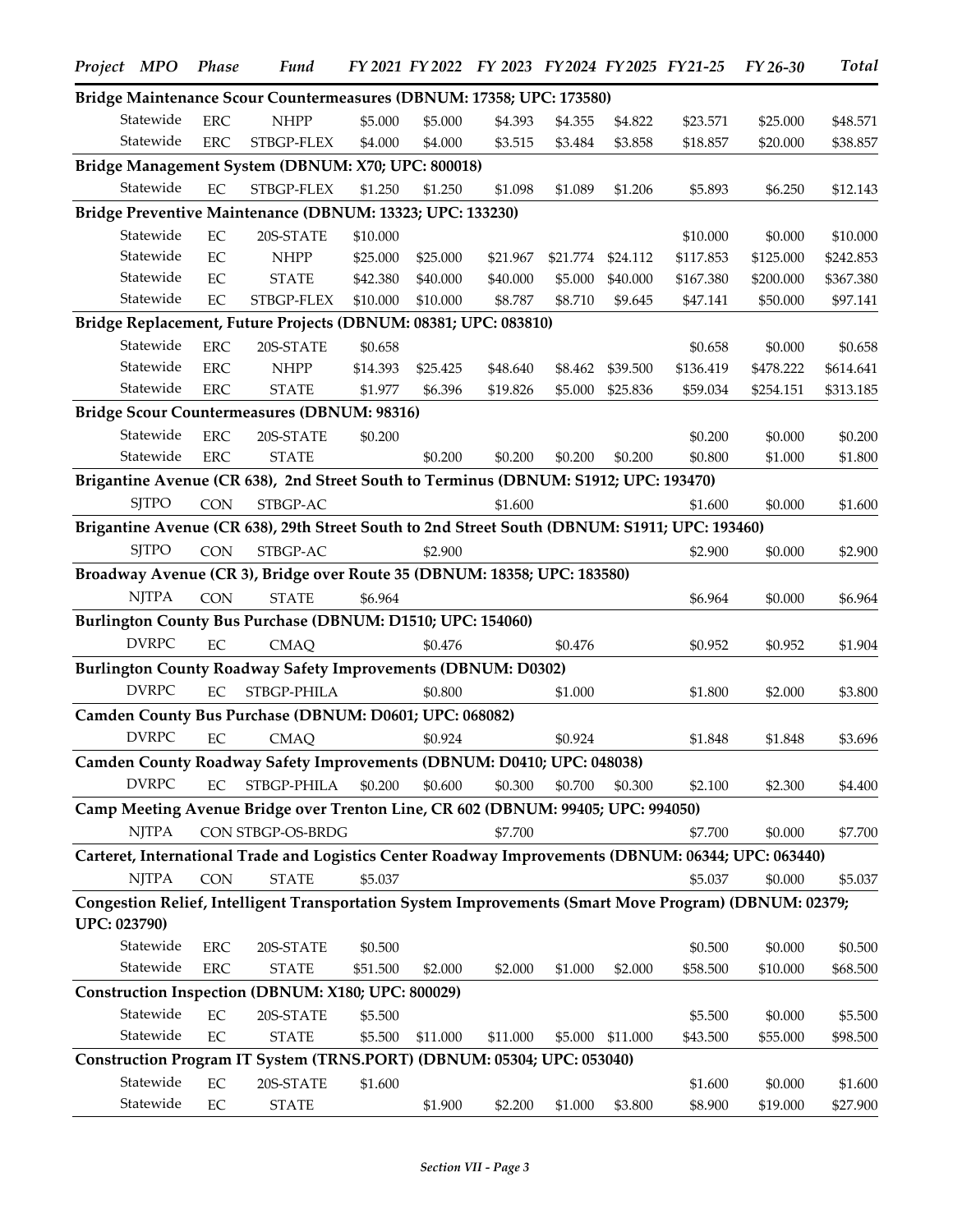| Project MPO |              | Phase       | <b>Fund</b>                                                                                      |          | FY 2021 FY 2022 | FY 2023 FY 2024 FY 2025 FY 21-25 |          |          |                     | FY 26-30           | <b>Total</b>        |
|-------------|--------------|-------------|--------------------------------------------------------------------------------------------------|----------|-----------------|----------------------------------|----------|----------|---------------------|--------------------|---------------------|
|             |              |             | County Bridge K0607, New Brunswick Road over Al's Brook (DBNUM: N1407)                           |          |                 |                                  |          |          |                     |                    |                     |
|             | <b>NJTPA</b> |             | CON STBGP-NY/NWK \$2.500                                                                         |          |                 |                                  |          |          | \$2.500             | \$0.000            | \$2.500             |
|             |              |             | CR 508 (Central Avenue), Bridge over City Subway (DBNUM: N1605; UPC: 153300)                     |          |                 |                                  |          |          |                     |                    |                     |
|             | <b>NJTPA</b> |             | DES STBGP-NY/NWK \$3.000                                                                         |          |                 |                                  |          |          | \$3.000             | \$0.000            | \$3.000             |
|             | <b>NJTPA</b> |             | ROW STBGP-NY/NWK                                                                                 |          |                 | \$1.000                          |          |          | \$1.000             | \$0.000            | \$1.000             |
|             | <b>NJTPA</b> |             | CON STBGP-NY/NWK                                                                                 |          |                 |                                  |          | \$20.000 | \$20.000            | \$0.000            | \$20.000            |
|             |              |             | CR 559 Alternate (Ocean Heights Avenue), Harbor Ave to Salma Terrace (DBNUM: S1706; UPC: 173660) |          |                 |                                  |          |          |                     |                    |                     |
|             | <b>SITPO</b> | <b>CON</b>  | STBGP-AC                                                                                         | \$1.571  |                 |                                  |          |          | \$1.571             | \$0.000            | \$1.571             |
|             |              |             | Culvert Replacement Program (DBNUM: 09316; UPC: 093160)                                          |          |                 |                                  |          |          |                     |                    |                     |
|             | Statewide    | ${\rm ERC}$ | 20S-STATE                                                                                        | \$1.000  |                 |                                  |          |          | \$1.000             | \$0.000            | \$1.000             |
|             | Statewide    | <b>ERC</b>  | <b>STATE</b>                                                                                     | \$3.000  | \$4.000         | \$4.000                          | \$1.000  | \$4.000  | \$16.000            | \$20.000           | \$36.000            |
|             | Statewide    | <b>ERC</b>  | STBGP-FLEX                                                                                       | \$1.000  | \$1.000         | \$1.000                          | \$1.742  | \$1.929  | \$6.671             | \$10.000           | \$16.671            |
|             |              |             | Cumberland County Federal Road Program (DBNUM: S1403; UPC: 143880)                               |          |                 |                                  |          |          |                     |                    |                     |
|             | <b>SITPO</b> |             | CON STBGP-B5K200K \$2.100                                                                        |          | \$2.200         | \$2.200                          |          |          | \$6.500             | \$0.000            | \$6.500             |
|             |              |             | <b>DBE Supportive Services Program (DBNUM: X142)</b>                                             |          |                 |                                  |          |          |                     |                    |                     |
|             | Statewide    | $\rm EC$    | STBGP-FLEX                                                                                       | \$0.500  | \$0.500         | \$0.500                          | \$0.500  | \$0.500  | \$2.500             | \$2.500            | \$5.000             |
|             |              |             | Delaware & Raritan Canal Bridges (DBNUM: 15322; UPC: 153220)                                     |          |                 |                                  |          |          |                     |                    |                     |
|             | Statewide    |             |                                                                                                  |          |                 |                                  |          |          |                     |                    |                     |
|             |              | ERC         | STBGP-FLEX                                                                                       | \$5.000  | \$5.000         | \$8.787                          | \$8.710  | \$9.645  | \$37.141            | \$10.000           | \$47.141            |
|             |              |             | Design, Emerging Projects (DBNUM: X106; UPC: 800021)                                             |          |                 |                                  |          |          |                     |                    |                     |
|             | Statewide    | <b>DES</b>  | 20S-STATE                                                                                        | \$4.000  |                 |                                  |          |          | \$4.000             | \$0.000            | \$4.000             |
|             | Statewide    | <b>DES</b>  | <b>STATE</b>                                                                                     | \$12.000 | \$17.000        | \$17.000                         | \$5.000  | \$17.000 | \$68.000            | \$85.000           | \$153.000           |
|             | Statewide    | <b>DES</b>  | STBGP-FLEX                                                                                       | \$1.000  | \$1.000         | \$1.000                          | \$1.000  | \$1.000  | \$5.000             | \$5.000            | \$10.000            |
|             |              |             | Design, Geotechnical Engineering Tasks (DBNUM: 05342; UPC: 053420)                               |          |                 |                                  |          |          |                     |                    |                     |
|             | Statewide    | <b>DES</b>  | <b>STATE</b>                                                                                     |          | \$0.500         | \$0.500                          |          | \$0.500  | \$1.500             | \$2.000            | \$3.500             |
|             |              |             | Disadvantaged Business Enterprise (DBNUM: X197)                                                  |          |                 |                                  |          |          |                     |                    |                     |
|             | Statewide    | EC          | STBGP-FLEX                                                                                       | \$0.100  | \$0.100         | \$0.100                          | \$0.100  | \$0.100  | \$0.500             | \$2.300            | \$2.800             |
|             |              |             | Drainage Rehabilitation & Improvements (DBNUM: X154D)                                            |          |                 |                                  |          |          |                     |                    |                     |
|             | Statewide    | EC          | STBGP-FLEX                                                                                       | \$15.000 | \$15.000        | \$13.180                         | \$13.064 | \$14.467 | \$70.712            | \$75.000           | \$145.712           |
|             |              |             | Drainage Rehabilitation and Maintenance, State (DBNUM: X154)                                     |          |                 |                                  |          |          |                     |                    |                     |
|             | Statewide    | EC          | 20S-STATE                                                                                        | \$3.750  |                 |                                  |          |          | \$3.750             | \$0.000            | \$3.750             |
|             | Statewide    | EC          | <b>STATE</b>                                                                                     | \$11.250 | \$15.000        | \$15.000                         | \$5.000  | \$15.000 | \$61.250            | \$75.000           | \$136.250           |
|             |              |             | Duck Island Landfill, Site Remediation (DBNUM: 99334; UPC: 993340)                               |          |                 |                                  |          |          |                     |                    |                     |
|             | <b>DVRPC</b> | $\rm EC$    | 20S-STATE                                                                                        | \$0.100  |                 |                                  |          |          | \$0.100             | \$0.000            | \$0.100             |
|             | <b>DVRPC</b> | $\rm EC$    | <b>STATE</b>                                                                                     |          | \$0.100         | \$0.100                          | \$0.100  | \$0.100  | \$0.400             | \$0.500            | \$0.900             |
|             |              |             | DVRPC, Future Projects (DBNUM: D026; UPC: 058026)                                                |          |                 |                                  |          |          |                     |                    |                     |
|             | <b>DVRPC</b> |             | ERC STBGP-PHILA                                                                                  | \$5.737  | \$5.541         | \$16.536                         | \$16.057 | \$17.289 | \$61.160            | \$93.173           | \$154.333           |
|             |              |             | <b>Electrical Facilities (DBNUM: X241)</b>                                                       |          |                 |                                  |          |          |                     |                    |                     |
|             | Statewide    | EC          | 20S-STATE                                                                                        | \$1.750  |                 |                                  |          |          | \$1.750             | \$0.000            | \$1.750             |
|             | Statewide    | EC          | <b>STATE</b>                                                                                     | \$5.250  | \$7.000         | \$7.000                          | \$5.000  | \$7.000  | \$31.250            | \$35.000           | \$66.250            |
|             |              |             | Electrical Load Center Replacement, Statewide (DBNUM: 04324; UPC: 043240)                        |          |                 |                                  |          |          |                     |                    |                     |
|             | Statewide    | <b>ERC</b>  | 20S-STATE                                                                                        | \$1.325  |                 |                                  |          |          |                     | \$0.000            | \$1.325             |
|             | Statewide    | ERC         | <b>STATE</b>                                                                                     | \$3.975  | \$5.620         | \$5.960                          | \$5.000  | \$6.690  | \$1.325<br>\$27.245 | \$38.530           | \$65.775            |
|             |              |             | Emergency Management and Transportation Security Support (DBNUM: 17360; UPC: 173600)             |          |                 |                                  |          |          |                     |                    |                     |
|             | Statewide    | ERC         | 20S-STATE                                                                                        | \$1.500  |                 |                                  |          |          |                     |                    |                     |
|             | Statewide    | ${\rm ERC}$ | <b>STATE</b>                                                                                     |          | \$1.500         | \$1.500                          | \$1.000  | \$1.500  | \$1.500<br>\$5.500  | \$0.000<br>\$7.500 | \$1.500<br>\$13.000 |
|             |              |             |                                                                                                  |          |                 |                                  |          |          |                     |                    |                     |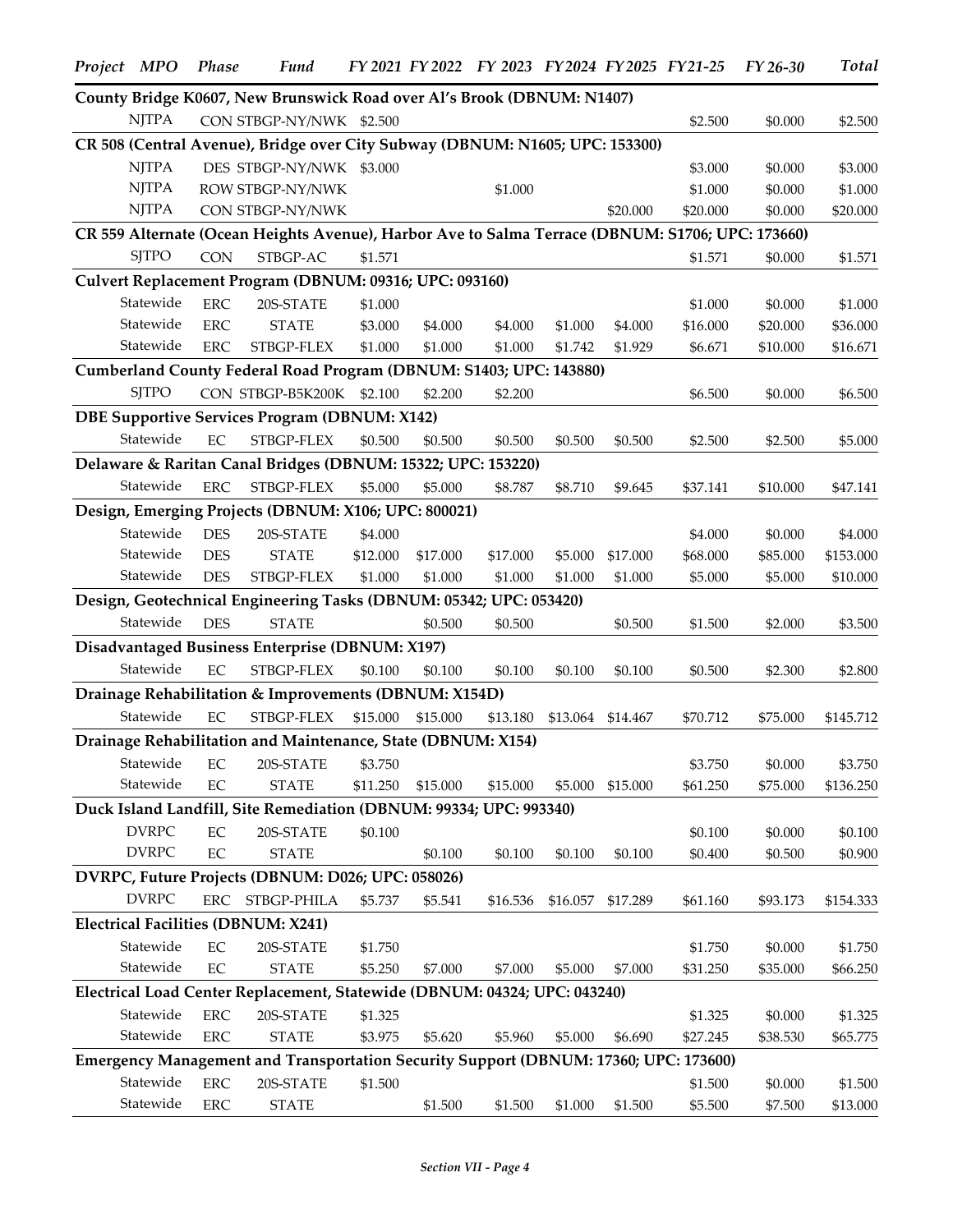| Project MPO  | Phase       | Fund                                                                          |          |          | FY 2021 FY 2022 FY 2023 FY 2024 FY 2025 FY 21-25 |          |                   |           | FY 26-30  | <b>Total</b> |
|--------------|-------------|-------------------------------------------------------------------------------|----------|----------|--------------------------------------------------|----------|-------------------|-----------|-----------|--------------|
|              |             | Environmental Investigations (DBNUM: X75; UPC: 800030)                        |          |          |                                                  |          |                   |           |           |              |
| Statewide    | EC          | 20S-STATE                                                                     | \$1.500  |          |                                                  |          |                   | \$1.500   | \$0.000   | \$1.500      |
| Statewide    | EC          | <b>STATE</b>                                                                  | \$4.500  | \$7.500  | \$7.500                                          | \$5.000  | \$7.500           | \$32.000  | \$37.500  | \$69.500     |
|              |             | <b>Environmental Project Support (DBNUM: 03309)</b>                           |          |          |                                                  |          |                   |           |           |              |
| Statewide    | <b>ERC</b>  | 20S-STATE                                                                     | \$0.500  |          |                                                  |          |                   | \$0.500   | \$0.000   | \$0.500      |
| Statewide    | ${\rm ERC}$ | <b>STATE</b>                                                                  | \$0.500  | \$1.100  | \$1.100                                          | \$1.100  | \$1.100           | \$4.900   | \$5.500   | \$10.400     |
|              |             | Equipment (Vehicles, Construction, Safety) (DBNUM: X15)                       |          |          |                                                  |          |                   |           |           |              |
| Statewide    | EC          | <b>STATE</b>                                                                  | \$24.000 | \$25,000 | \$25.000                                         | \$5.000  | \$25.000          | \$104.000 | \$125.000 | \$229.000    |
|              |             | Equipment, Snow and Ice Removal (DBNUM: X15A; UPC: 158080)                    |          |          |                                                  |          |                   |           |           |              |
| Statewide    | $\rm EC$    | 20S-STATE                                                                     | \$1.250  |          |                                                  |          |                   | \$1.250   | \$0.000   | \$1.250      |
| Statewide    | EC          | <b>STATE</b>                                                                  | \$3.750  | \$5.000  | \$5.000                                          | \$5.000  | \$5.000           | \$23.750  | \$25.000  | \$48.750     |
|              |             | F.R.E.C. Access Road, Bridge over Toms River (DBNUM: 15323; UPC: 153230)      |          |          |                                                  |          |                   |           |           |              |
| <b>NJTPA</b> |             | CON 20S-STBGP-OS-B \$3.500                                                    |          |          |                                                  |          |                   | \$3.500   | \$0.000   | \$3.500      |
|              |             | Ferry Program (DBNUM: 00377; UPC: 003770)                                     |          |          |                                                  |          |                   |           |           |              |
| Statewide    | <b>ERC</b>  | <b>FBP</b>                                                                    | \$4.000  | \$4.000  | \$4.000                                          | \$4.000  | \$4.000           | \$20.000  | \$20.000  | \$40.000     |
|              |             | Garden State Parkway Interchange 83 Improvements (DBNUM: N1405)               |          |          |                                                  |          |                   |           |           |              |
| <b>NJTPA</b> |             | DES STBGP-NY/NWK                                                              |          | \$1.500  |                                                  |          |                   | \$1.500   | \$0.000   | \$1.500      |
| <b>NJTPA</b> |             | ROW STBGP-NY/NWK                                                              |          |          | \$0.800                                          |          |                   | \$0.800   | \$0.000   | \$0.800      |
| <b>NJTPA</b> |             | CON STBGP-NY/NWK                                                              |          |          |                                                  |          | \$5.900           | \$5.900   | \$0.000   | \$5.900      |
|              |             | Gloucester County Bus Purchase (DBNUM: D9807; UPC: 950795)                    |          |          |                                                  |          |                   |           |           |              |
| <b>DVRPC</b> | <b>CON</b>  | <b>CMAQ</b>                                                                   |          | \$0.238  |                                                  | \$0.238  |                   | \$0.476   | \$0.476   | \$0.952      |
|              |             | Gloucester County Roadway Safety Improvements (DBNUM: D0401; UPC: 048000)     |          |          |                                                  |          |                   |           |           |              |
| <b>DVRPC</b> | EC          | STBGP-PHILA                                                                   | \$0.800  |          | \$1.000                                          |          | \$1.000           | \$2.800   | \$3.000   | \$5.800      |
|              |             | Griffith Street/Grant Street (CR 657) (DBNUM: S1903; UPC: 193380)             |          |          |                                                  |          |                   |           |           |              |
| <b>SJTPO</b> |             | DES STBGP-B5K200K                                                             |          | \$0.100  |                                                  |          |                   | \$0.100   | \$0.000   | \$0.100      |
| <b>SJTPO</b> |             | CON STBGP-B5K200K                                                             |          |          | \$0.750                                          |          |                   | \$0.750   | \$0.000   | \$0.750      |
|              |             | Guiderail Upgrade (DBNUM: X201)                                               |          |          |                                                  |          |                   |           |           |              |
| Statewide    | EC          | 20S-STATE                                                                     | \$0.500  |          |                                                  |          |                   | \$0.500   | \$0.000   | \$0.500      |
| Statewide    | EC          | <b>NHPP</b>                                                                   | \$1.000  | \$1.000  | \$1.000                                          | \$1.000  | \$1.000           | \$5.000   | \$5.000   | \$10.000     |
| Statewide    | EC          | <b>STATE</b>                                                                  | \$0.500  | \$2.500  | \$2.500                                          | \$1.000  | \$2.500           | \$9.000   | \$12.500  | \$21.500     |
|              |             | Hamilton Road, Bridge over Conrail RR (DBNUM: 14416; UPC: 144160)             |          |          |                                                  |          |                   |           |           |              |
| <b>NJTPA</b> |             | DES STBGP-OS-BRDG \$2.100                                                     |          |          |                                                  |          |                   | \$2.100   | \$0.000   | \$2.100      |
| <b>NJTPA</b> | <b>ROW</b>  | <b>STATE</b>                                                                  |          | \$0.500  |                                                  |          |                   | \$0.500   | \$0.000   | \$0.500      |
| <b>NJTPA</b> |             | CON STBGP-OS-BRDG                                                             |          |          |                                                  | \$14.800 |                   | \$14.800  | \$0.000   | \$14.800     |
|              |             | High-Mast Light Poles (DBNUM: 97008; UPC: 800001)                             |          |          |                                                  |          |                   |           |           |              |
| Statewide    | ${\rm ERC}$ | <b>NHPP</b>                                                                   | \$1.000  | \$1.000  | \$1.000                                          | \$1.000  | \$1.000           | \$5.000   | \$5.000   | \$10.000     |
| Statewide    | ERC         | STBGP-FLEX                                                                    | \$1.000  | \$1.000  | \$1.000                                          | \$1.000  | \$1.000           | \$5.000   | \$5.000   | \$10.000     |
|              |             | Highway Safety Improvement Program Planning (DBNUM: 09388; UPC: 093880)       |          |          |                                                  |          |                   |           |           |              |
| Statewide    | <b>PLS</b>  | <b>HSIP</b>                                                                   | \$4.000  | \$4.000  | \$3.515                                          | \$3.484  | \$3.858           | \$18.857  | \$20.000  | \$38.857     |
|              |             | Intelligent Traffic Signal Systems (DBNUM: 15343; UPC: 153430)                |          |          |                                                  |          |                   |           |           |              |
| Statewide    | ${\rm ERC}$ | <b>CMAQ</b>                                                                   | \$10.000 | \$10.000 | \$13.180                                         |          | \$13.064 \$14.467 | \$60.712  | \$75.000  | \$135.712    |
|              |             | Intelligent Transportation System Resource Center (DBNUM: 13304; UPC: 133040) |          |          |                                                  |          |                   |           |           |              |
| Statewide    | EC          | STBGP-FLEX                                                                    | \$4.000  | \$4.000  | \$3.515                                          | \$3.484  | \$3.858           | \$18.857  | \$20.000  | \$38.857     |
|              |             | <b>Interstate Service Facilities (DBNUM: X151)</b>                            |          |          |                                                  |          |                   |           |           |              |
| Statewide    | $\rm EC$    | 20S-STATE                                                                     | \$0.138  |          |                                                  |          |                   | \$0.138   | \$0.000   | \$0.138      |
| Statewide    | $\rm EC$    | <b>STATE</b>                                                                  | \$0.414  | \$0.580  | \$0.610                                          | \$0.640  | \$0.675           | \$2.919   | \$3.851   | \$6.770      |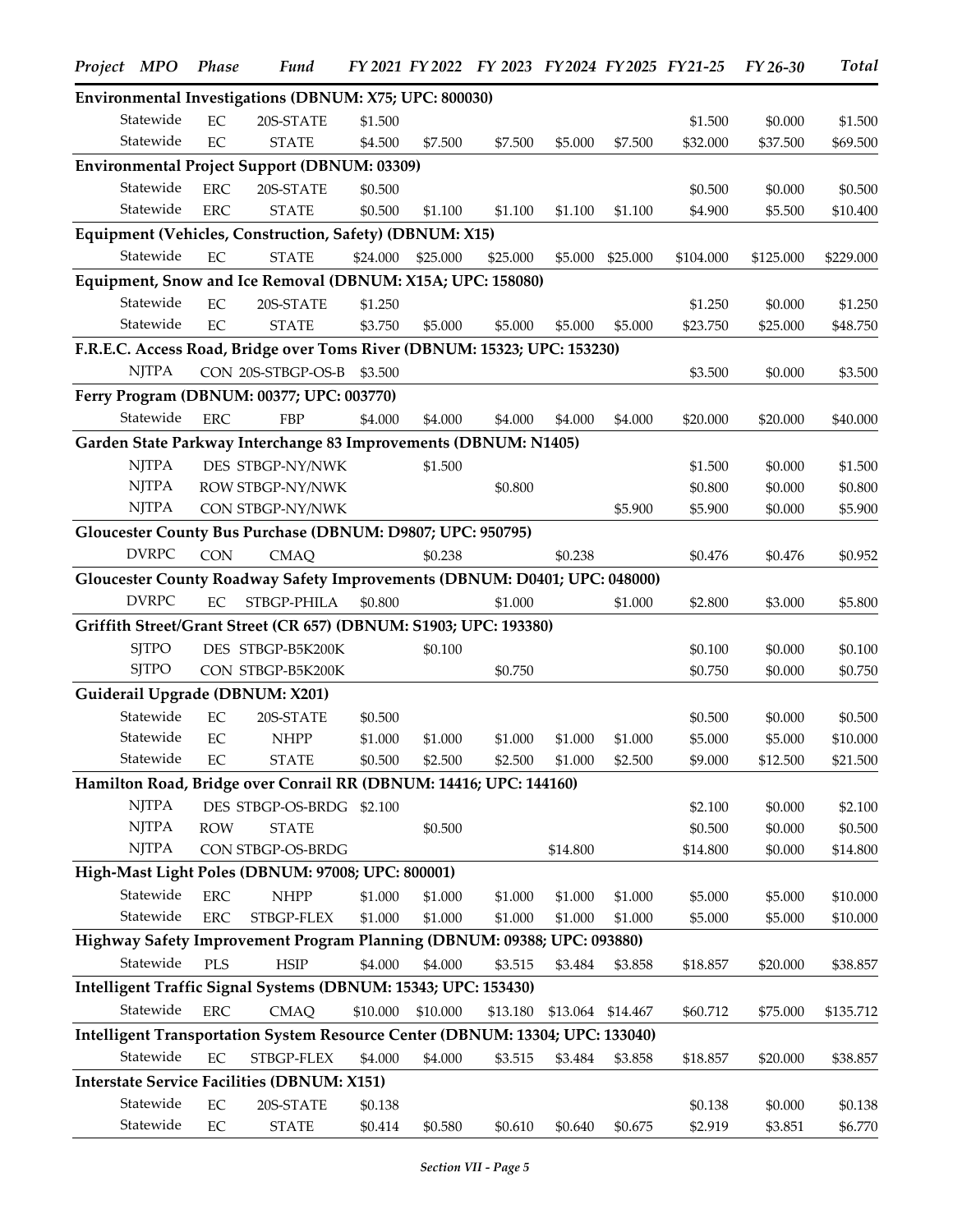|                     | Project MPO  | <b>Phase</b> | <b>Fund</b>                                                                                       |          |                     | FY 2021 FY 2022 FY 2023 FY 2024 FY 2025 FY 21-25 |          |                    |           | FY 26-30            | <b>Total</b> |
|---------------------|--------------|--------------|---------------------------------------------------------------------------------------------------|----------|---------------------|--------------------------------------------------|----------|--------------------|-----------|---------------------|--------------|
|                     |              |              | Job Order Contracting Infrastructure Repairs, Statewide (DBNUM: 13305; UPC: 133050)               |          |                     |                                                  |          |                    |           |                     |              |
|                     | Statewide    | EC           | STBGP-FLEX                                                                                        | \$10.000 | \$10.000            | \$8.787                                          | \$8.710  | \$9.645            | \$47.141  | \$50.000            | \$97.141     |
|                     |              |              | Kaighn Avenue (CR 607), Bridge over Cooper River (Roadway and Bridge Improvements) (DBNUM: D1709; |          |                     |                                                  |          |                    |           |                     |              |
| <b>UPC: 174000)</b> |              |              |                                                                                                   |          |                     |                                                  |          |                    |           |                     |              |
|                     | <b>DVRPC</b> |              | CON STBGP-PHILA                                                                                   | \$8.051  |                     |                                                  |          |                    | \$8.051   | \$0.000             | \$8.051      |
|                     |              |              | Kapkowski Road - North Avenue East Improvement Project (DBNUM: 17339; UPC: 173390)                |          |                     |                                                  |          |                    |           |                     |              |
|                     | <b>NJTPA</b> | <b>DES</b>   | <b>DEMO</b>                                                                                       | \$1.200  |                     |                                                  |          |                    | \$1.200   | \$0.000             | \$1.200      |
|                     | <b>NJTPA</b> | <b>CON</b>   | <b>DEMO</b>                                                                                       |          |                     | \$12.100                                         |          |                    | \$12.100  | \$0.000             | \$12.100     |
|                     |              |              | Kentucky/New York Avenues, Absecon Boulevard to Baltic Avenue (DBNUM: S1917; UPC: 193530)         |          |                     |                                                  |          |                    |           |                     |              |
|                     | <b>SJTPO</b> | <b>DES</b>   | STBGP-AC                                                                                          |          | \$0.100             |                                                  |          |                    | \$0.100   | \$0.000             | \$0.100      |
|                     | <b>SJTPO</b> | <b>CON</b>   | STBGP-AC                                                                                          |          |                     | \$1.000                                          |          |                    | \$1.000   | \$0.000             | \$1.000      |
|                     |              |              | Landis Avenue, Phase 0, Main Road to Myrtle Street (DBNUM: S1901; UPC: 193360)                    |          |                     |                                                  |          |                    |           |                     |              |
|                     | <b>SJTPO</b> |              | CON STBGP-B5K200K                                                                                 | \$1.800  |                     |                                                  |          |                    | \$1.800   | \$0.000             | \$1.800      |
|                     |              |              | Legal Costs for Right of Way Condemnation (DBNUM: X137)                                           |          |                     |                                                  |          |                    |           |                     |              |
|                     | Statewide    | EC           | 20S-STATE                                                                                         | \$0.800  |                     |                                                  |          |                    | \$0.800   | \$0.000             | \$0.800      |
|                     | Statewide    | EC           | <b>STATE</b>                                                                                      | \$0.800  | \$1.600             | \$1.600                                          | \$1.600  | \$1.600            | \$7.200   | \$4.800             | \$12.000     |
|                     |              |              | Lincoln Ave/Chambers Street (CR 626), Bridge over Amtrak & Assunpink Creek (DBNUM: D1710; UPC:    |          |                     |                                                  |          |                    |           |                     |              |
| 173920)             |              |              |                                                                                                   |          |                     |                                                  |          |                    |           |                     |              |
|                     | <b>DVRPC</b> |              | CONSTBGP-TRENTON \$4.230                                                                          |          | \$5.153             | \$4.478                                          | \$5.406  | \$4.537            | \$23.804  | \$14.611            | \$38.415     |
|                     |              |              | Lincoln Tunnel Access Project (LTAP) (DBNUM: 11407; UPC: 114070)                                  |          |                     |                                                  |          |                    |           |                     |              |
|                     | <b>NJTPA</b> | ${\rm ERC}$  | <b>STATE</b>                                                                                      |          | \$131.000 \$100.000 | \$100.000                                        |          | \$16.000 \$100.000 | \$447.000 | \$273.500           | \$720.500    |
|                     |              |              | Local Aid Consultant Services (DBNUM: 10347; UPC: 103470)                                         |          |                     |                                                  |          |                    |           |                     |              |
|                     | <b>DVRPC</b> | EC           | STBGP-PHILA                                                                                       | \$0.200  |                     | \$0.200                                          |          | \$0.200            | \$0.600   | \$0.600             | \$1.200      |
|                     | <b>NJTPA</b> |              | EC STBGP-NY/NWK                                                                                   | \$0.200  |                     | \$0.200                                          |          | \$0.200            | \$0.600   | \$0.600             | \$1.200      |
|                     | <b>SJTPO</b> |              | EC STBGP-B5K200K                                                                                  | \$0.100  |                     | \$0.100                                          |          | \$0.100            | \$0.300   | \$0.300             | \$0.600      |
|                     |              |              | Local Aid Grant Management System (DBNUM: 06327; UPC: 063270)                                     |          |                     |                                                  |          |                    |           |                     |              |
|                     | Statewide    | EC           | 20S-STATE                                                                                         | \$0.200  |                     |                                                  |          |                    | \$0.200   | \$0.000             | \$0.200      |
|                     | Statewide    | EC           | <b>STATE</b>                                                                                      |          | \$0.100             | \$0.100                                          | \$0.100  | \$0.100            | \$0.400   | \$0.500             | \$0.900      |
|                     |              |              | Local Aid, Infrastructure Fund (DBNUM: X186)                                                      |          |                     |                                                  |          |                    |           |                     |              |
|                     | Statewide    | <b>ERC</b>   | 20S-STATE                                                                                         | \$7.500  |                     |                                                  |          |                    | \$7.500   | \$0.000             | \$7.500      |
|                     | Statewide    | <b>ERC</b>   | <b>STATE</b>                                                                                      |          | \$7.500             | \$7.500                                          | \$7.500  | \$7.500            | \$30.000  | \$37.500            | \$67.500     |
|                     |              |              | Local Aid, State Transportation Infrastructure Bank (DBNUM: X186B; UPC: 183670)                   |          |                     |                                                  |          |                    |           |                     |              |
|                     | Statewide    | ERC          | 20S-STATE                                                                                         | \$22.600 |                     |                                                  |          |                    | \$22.600  | \$0.000             | \$22.600     |
|                     | Statewide    | ${\rm ERC}$  | <b>STATE</b>                                                                                      |          | \$22.600            | \$22.600                                         | \$22.600 | \$20.500           | \$88.300  | \$102.500           | \$190.800    |
|                     |              |              | Local Bridges, Future Needs (DBNUM: 08387; UPC: 083870)                                           |          |                     |                                                  |          |                    |           |                     |              |
|                     | Statewide    | <b>ERC</b>   | <b>STATE</b>                                                                                      | \$47.300 | \$47.300            | \$47.300                                         | \$47.300 | \$44.000           | \$233.200 | \$220.000           | \$453.200    |
|                     |              |              | Local CMAQ Initiatives (DBNUM: X065)                                                              |          |                     |                                                  |          |                    |           |                     |              |
|                     | <b>DVRPC</b> | $\rm EC$     | <b>CMAQ</b>                                                                                       | \$1.910  | \$1.166             |                                                  | \$1.320  | \$1.842            | \$7.917   |                     | \$16.679     |
|                     | <b>NJTPA</b> | EC           | <b>CMAQ</b>                                                                                       | \$7.500  | \$7.500             | \$1.678<br>\$6.590                               | \$6.532  | \$7.234            | \$35.356  | \$8.762<br>\$37.500 | \$72.856     |
|                     | <b>SJTPO</b> | $\rm EC$     | <b>CMAQ</b>                                                                                       | \$1.900  | \$1.900             | \$1.669                                          | \$1.655  | \$1.833            | \$8.957   | \$9.500             | \$18.457     |
|                     |              |              | Local Concept Development Support (DBNUM: 06326; UPC: 063260)                                     |          |                     |                                                  |          |                    |           |                     |              |
|                     | <b>DVRPC</b> | PLS          | STBGP-PHILA                                                                                       | \$0.700  | \$0.700             | \$0.700                                          | \$0.700  | \$0.700            | \$3.500   | \$3.500             | \$7.000      |
|                     | <b>NJTPA</b> |              | PLS STBGP-NY/NWK                                                                                  | \$2.925  | \$2.925             | \$2.925                                          | \$2.925  | \$2.925            | \$14.625  | \$14.625            | \$29.250     |
|                     | <b>SJTPO</b> |              | PLS STBGP-B5K200K                                                                                 | \$0.275  | \$0.275             | \$0.275                                          | \$0.275  | \$0.275            | \$1.375   | \$1.375             | \$2.750      |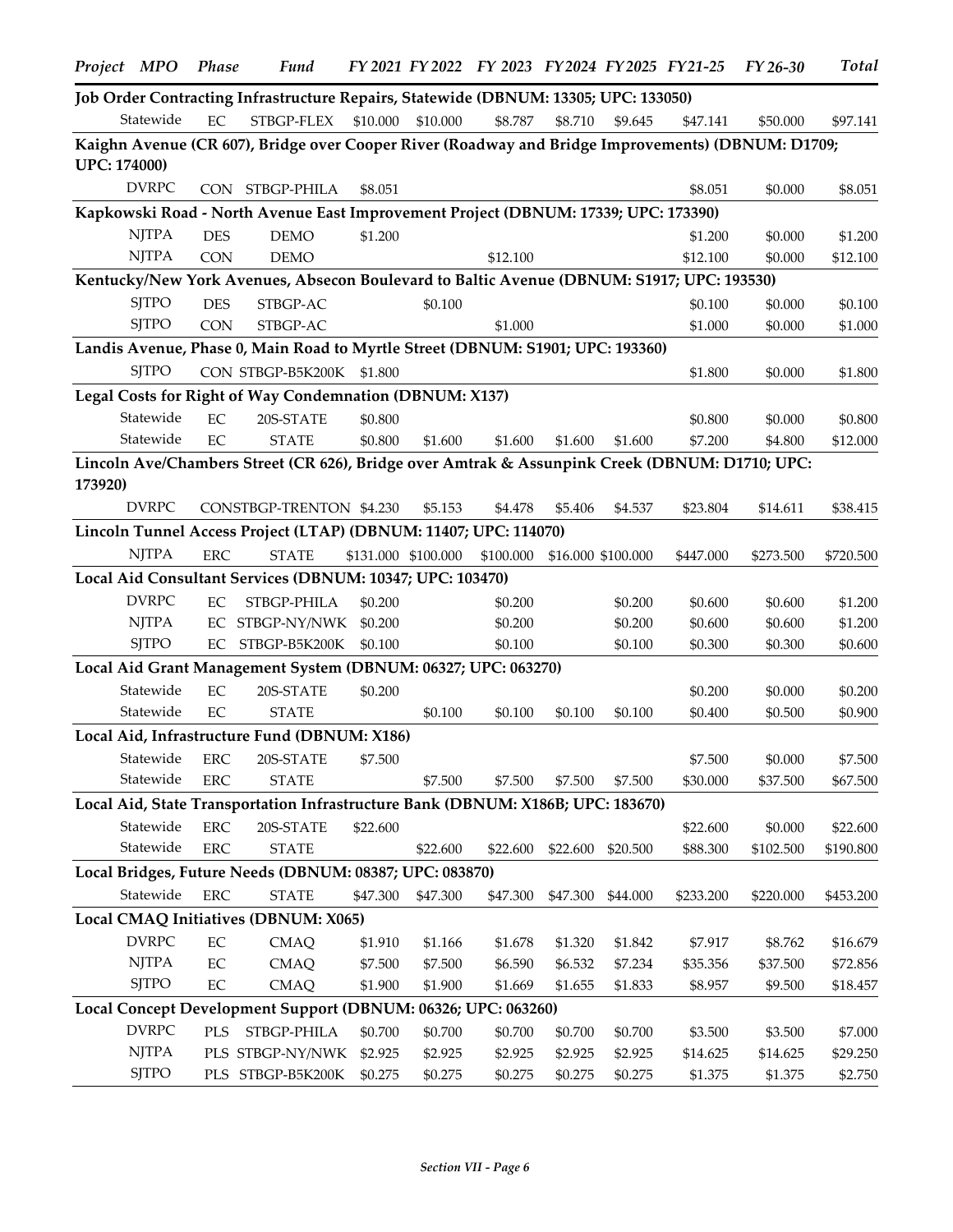| Project MPO |                                                                       | Phase      | <b>Fund</b>                                                            |           |                     | FY 2021 FY 2022 FY 2023 FY 2024 FY 2025 FY 21-25 |                               |          |           | FY 26-30  | <b>Total</b>          |
|-------------|-----------------------------------------------------------------------|------------|------------------------------------------------------------------------|-----------|---------------------|--------------------------------------------------|-------------------------------|----------|-----------|-----------|-----------------------|
|             |                                                                       |            | Local County Aid, DVRPC (DBNUM: X41C1)                                 |           |                     |                                                  |                               |          |           |           |                       |
|             | <b>DVRPC</b>                                                          | <b>ERC</b> | 20S-STATE                                                              | \$32.669  |                     |                                                  |                               |          | \$32.669  | \$0.000   | \$32.669              |
|             | <b>DVRPC</b>                                                          | <b>ERC</b> | <b>STATE</b>                                                           |           | \$32.669            | \$32.669                                         | \$32.670                      | \$30.270 | \$128.278 | \$151.350 | \$279.628             |
|             |                                                                       |            | Local County Aid, NJTPA (DBNUM: X41B1)                                 |           |                     |                                                  |                               |          |           |           |                       |
|             | <b>NJTPA</b>                                                          | <b>ERC</b> | 20S-STATE                                                              | \$105.502 |                     |                                                  |                               |          | \$105.502 | \$0.000   | \$105.502             |
|             | <b>NJTPA</b>                                                          | <b>ERC</b> | <b>STATE</b>                                                           |           | \$105.502           |                                                  | \$105.502 \$105.500           | \$98.110 | \$414.614 | \$490.550 | \$905.164             |
|             |                                                                       |            | Local County Aid, SJTPO (DBNUM: X41A1)                                 |           |                     |                                                  |                               |          |           |           |                       |
|             | <b>SJTPO</b>                                                          | <b>ERC</b> | 20S-STATE                                                              | \$23.079  |                     |                                                  |                               |          | \$23.079  | \$0.000   | \$23.079              |
|             | <b>SJTPO</b>                                                          | <b>ERC</b> | <b>STATE</b>                                                           |           | \$23.079            | \$23.079                                         | \$23.080                      | \$21.620 | \$90.858  | \$108.100 | \$198.958             |
|             |                                                                       |            | Local Freight Impact Fund (DBNUM: 17390; UPC: 173900)                  |           |                     |                                                  |                               |          |           |           |                       |
|             | Statewide                                                             | <b>ERC</b> | <b>STATE</b>                                                           | \$30.100  | \$30.100            | \$30.100                                         | \$30.100                      | \$28.000 | \$148.400 | \$140.000 | \$288.400             |
|             |                                                                       |            | Local Municipal Aid, DVRPC (DBNUM: X98C1)                              |           |                     |                                                  |                               |          |           |           |                       |
|             | <b>DVRPC</b>                                                          | <b>ERC</b> | <b>STATE</b>                                                           | \$29.193  | \$29.193            | \$29.193                                         | \$29.190                      | \$27.020 | \$143.790 | \$135.100 | \$278.890             |
|             |                                                                       |            | Local Municipal Aid, NJTPA (DBNUM: X98B1)                              |           |                     |                                                  |                               |          |           |           |                       |
|             | <b>NJTPA</b>                                                          | <b>ERC</b> | <b>STATE</b>                                                           |           | \$108.499 \$108.499 |                                                  | \$108.499 \$105.900 \$100.430 |          | \$531.827 |           | \$502.150 \$1,033.977 |
|             |                                                                       |            | Local Municipal Aid, SJTPO (DBNUM: X98A1)                              |           |                     |                                                  |                               |          |           |           |                       |
|             | <b>SJTPO</b>                                                          | <b>ERC</b> | <b>STATE</b>                                                           | \$13.558  | \$13.558            | \$13.558                                         | \$13.560                      | \$12.550 | \$66.783  | \$62.750  | \$129.533             |
|             |                                                                       |            | Local Municipal Aid, Urban Aid (DBNUM: X98Z)                           |           |                     |                                                  |                               |          |           |           |                       |
|             | Statewide                                                             | <b>ERC</b> | <b>STATE</b>                                                           | \$10.000  | \$10.000            | \$10.000                                         | \$10.000                      | \$10.000 | \$50.000  | \$50.000  | \$100.000             |
|             |                                                                       |            | Local Safety/High Risk Rural Roads Program (DBNUM: 04314; UPC: 043140) |           |                     |                                                  |                               |          |           |           |                       |
|             | <b>DVRPC</b>                                                          | <b>ERC</b> | <b>HSIP</b>                                                            | \$3.000   | \$2.309             |                                                  |                               |          | \$5.309   | \$14.781  | \$20.090              |
|             | $\ensuremath{\mathrm{N} \mathrm{J} \mathrm{T} \mathrm{P} \mathrm{A}}$ | <b>ERC</b> | <b>HSIP</b>                                                            | \$17.000  | \$17.000            | \$14.938                                         | \$14.806                      | \$16.396 | \$80.140  | \$85.000  | \$165.140             |
|             | <b>SJTPO</b>                                                          | <b>ERC</b> | <b>HSIP</b>                                                            | \$2.000   | \$2.000             | \$1.757                                          | \$1.742                       | \$1.929  | \$9.428   | \$10.000  | \$19.428              |
|             |                                                                       |            | Maintenance & Fleet Management System (DBNUM: X196)                    |           |                     |                                                  |                               |          |           |           |                       |
|             | Statewide                                                             | EC         | 20S-STATE                                                              | \$0.250   |                     |                                                  |                               |          | \$0.250   | \$0.000   | \$0.250               |
|             | Statewide                                                             | EC         | <b>STATE</b>                                                           | \$0.750   | \$1.000             | \$1.000                                          | \$1.000                       | \$1.000  | \$4.750   | \$5.000   | \$9.750               |
|             |                                                                       |            | Maritime Transportation System (DBNUM: 01309; UPC: 013090)             |           |                     |                                                  |                               |          |           |           |                       |
|             | Statewide                                                             | $\rm EC$   | 20S-STATE                                                              | \$15.000  |                     |                                                  |                               |          | \$15.000  | \$0.000   | \$15.000              |
|             | Statewide                                                             | $\rm EC$   | <b>STATE</b>                                                           | \$52.690  | \$15.000            | \$15.000                                         | \$5.000                       | \$15.000 | \$102.690 | \$75.000  | \$177.690             |
|             |                                                                       |            | Market Street/Essex Street/Rochelle Avenue (DBNUM: 98546; UPC: 985460) |           |                     |                                                  |                               |          |           |           |                       |
|             | <b>NJTPA</b>                                                          | <b>ROW</b> | <b>DEMO</b>                                                            |           | \$0.200             |                                                  |                               |          | \$0.200   | \$0.000   | \$0.200               |
|             | <b>NJTPA</b>                                                          | <b>CON</b> | <b>DEMO</b>                                                            |           |                     |                                                  | \$1.640                       |          | \$1.640   | \$0.000   | \$1.640               |
|             | <b>NJTPA</b>                                                          |            | CON STBGP-NY/NWK                                                       |           |                     |                                                  | \$7.360                       |          | \$7.360   | \$0.000   | \$7.360               |
|             |                                                                       |            | <b>Mercer County Bus Purchase (DBNUM: D1011)</b>                       |           |                     |                                                  |                               |          |           |           |                       |
|             | <b>DVRPC</b>                                                          | $\rm EC$   | <b>CMAQ</b>                                                            |           | \$0.756             |                                                  | \$0.756                       |          | \$1.512   | \$1.512   | \$3.024               |
|             |                                                                       |            | Mercer County Roadway Safety Improvements (DBNUM: D0412; UPC: 048075)  |           |                     |                                                  |                               |          |           |           |                       |
|             | <b>DVRPC</b>                                                          |            | EC STBGP-TRENTON \$0.800                                               |           |                     | \$0.800                                          |                               | \$1.000  | \$2.600   | \$3.000   | \$5.600               |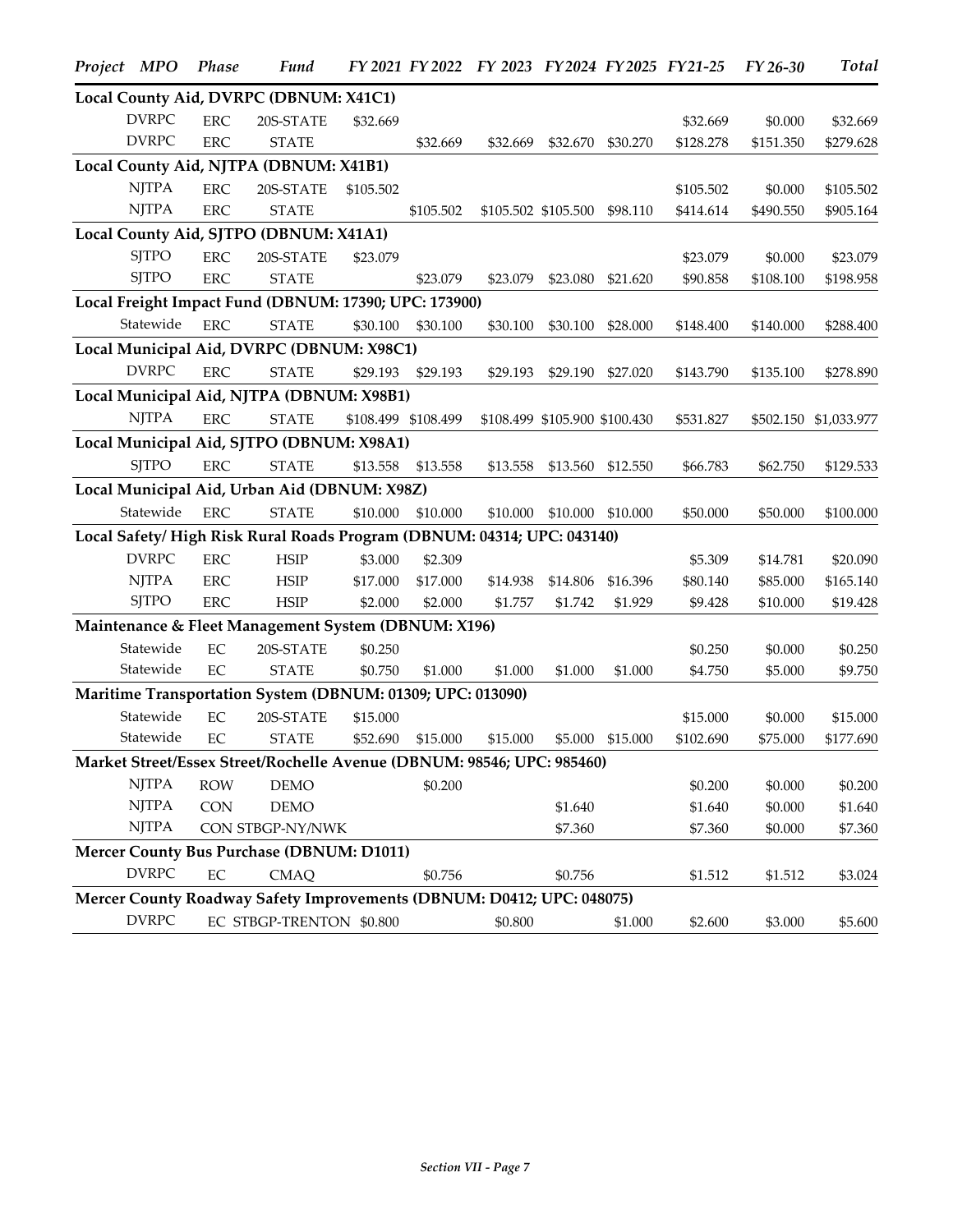|         | Project MPO                  | <b>Phase</b>             | <b>Fund</b>                                                                                        |          |          | FY 2021 FY 2022 FY 2023 FY 2024 FY 2025 FY 21-25 |          |          |           | FY 26-30  | Total     |
|---------|------------------------------|--------------------------|----------------------------------------------------------------------------------------------------|----------|----------|--------------------------------------------------|----------|----------|-----------|-----------|-----------|
|         |                              |                          | Metropolitan Planning (DBNUM: X30A)                                                                |          |          |                                                  |          |          |           |           |           |
|         | <b>DVRPC</b>                 | <b>PLS</b>               | PL                                                                                                 | \$2.538  | \$2.538  | \$2.538                                          | \$2.538  | \$2.538  | \$12.690  | \$12.690  | \$25.380  |
|         | <b>DVRPC</b>                 | PLS                      | PL-FTA                                                                                             | \$0.700  | \$0.700  | \$0.700                                          | \$0.700  | \$0.700  | \$3.500   | \$3.500   | \$7.000   |
|         | <b>DVRPC</b>                 | PLS                      | STBGP-PHILA                                                                                        | \$1.600  | \$1.600  | \$1.600                                          | \$1.600  | \$1.850  | \$8.250   | \$8.000   | \$16.250  |
|         | <b>NJTPA</b>                 | <b>PLS</b>               | $\mathbf{PL}$                                                                                      | \$9.890  | \$9.890  | \$9.890                                          | \$9.890  | \$9.890  | \$49.450  | \$49.450  | \$98.900  |
|         | <b>NJTPA</b>                 | PLS                      | PL-FTA                                                                                             | \$3.173  | \$3.173  | \$3.173                                          | \$3.173  | \$3.173  | \$15.864  | \$15.864  | \$31.727  |
|         | <b>NJTPA</b>                 |                          | PLS STBGP-NY/NWK                                                                                   | \$8.000  | \$8.000  | \$8.000                                          | \$8.000  | \$8.000  | \$40.000  | \$40.000  | \$80.000  |
|         | <b>SJTPO</b>                 | <b>PLS</b>               | PL                                                                                                 | \$1.069  | \$1.069  | \$1.069                                          | \$1.069  | \$1.069  | \$5.345   | \$5.345   | \$10.690  |
|         | <b>SJTPO</b>                 | $\rm PLS$                | PL-FTA                                                                                             | \$0.462  | \$0.462  | \$0.462                                          | \$0.462  | \$0.462  | \$2.312   | \$2.312   | \$4.625   |
|         | <b>SJTPO</b>                 | PLS                      | STBGP-AC                                                                                           |          | \$0.265  |                                                  | \$0.265  |          | \$0.530   | \$0.530   | \$1.060   |
|         | <b>SJTPO</b>                 | PLS                      | ${\rm STBGP\text{-}L5K}$                                                                           | \$0.265  |          | \$0.265                                          |          | \$0.265  | \$0.795   | \$0.795   | \$1.590   |
|         |                              |                          | Mill Road, Landis Avenue to CR 540 (Almond Road) (DBNUM: S1714; UPC: 173740)                       |          |          |                                                  |          |          |           |           |           |
|         | <b>SITPO</b>                 |                          | DES STBGP-B5K200K                                                                                  | \$0.100  |          |                                                  |          |          | \$0.100   | \$0.000   | \$0.100   |
|         | <b>SJTPO</b>                 |                          | CON STBGP-B5K200K                                                                                  |          |          | \$1.640                                          |          |          | \$1.640   | \$0.000   | \$1.640   |
|         |                              |                          | Minority and Women Workforce Training Set Aside (DBNUM: 07332; UPC: 073320)                        |          |          |                                                  |          |          |           |           |           |
|         | Statewide                    | EC                       | 20S-STATE                                                                                          | \$0.375  |          |                                                  |          |          | \$0.375   | \$0.000   | \$0.375   |
|         | Statewide                    | EC                       | <b>STATE</b>                                                                                       | \$1.125  | \$1.500  | \$1.500                                          | \$1.500  | \$1.500  | \$7.125   | \$7.500   | \$14.625  |
|         |                              |                          | Mobility and Systems Engineering Program (DBNUM: 13306; UPC: 133060)                               |          |          |                                                  |          |          |           |           |           |
|         | Statewide                    | $\rm EC$                 | 20S-STATE                                                                                          | \$0.375  |          |                                                  |          |          | \$0.375   | \$0.000   | \$0.375   |
|         | Statewide                    | EC                       | <b>NHPP</b>                                                                                        | \$8.000  | \$8.000  | \$7.030                                          | \$6.968  | \$7.716  | \$37.713  | \$40.000  | \$77.713  |
|         | Statewide                    | EC                       | <b>STATE</b>                                                                                       | \$1.125  | \$1.500  | \$1.500                                          | \$1.500  | \$1.500  | \$7.125   | \$7.500   | \$14.625  |
|         | Statewide                    | EC                       | STBGP-FLEX                                                                                         | \$1.500  | \$1.500  | \$1.318                                          | \$1.306  | \$1.447  | \$7.071   | \$7.500   | \$14.571  |
| 950607) |                              |                          | Monmouth County Bridges W7, W8, W9 over Glimmer Glass and Debbie's Creek (DBNUM: NS9306; UPC:      |          |          |                                                  |          |          |           |           |           |
|         | <b>NJTPA</b>                 |                          | ROW STBGP-NY/NWK \$1.000                                                                           |          |          |                                                  |          |          | \$1.000   | \$0.000   | \$1.000   |
|         | <b>NJTPA</b>                 |                          | CON STBGP-NY/NWK                                                                                   |          |          | \$30.000                                         |          |          | \$30.000  | \$0.000   | \$30.000  |
|         |                              |                          | Motor Vehicle Crash Record Processing (DBNUM: X233)                                                |          |          |                                                  |          |          |           |           |           |
|         | Statewide                    | EC                       | <b>HSIP</b>                                                                                        | \$2.500  | \$2.500  | \$2.197                                          | \$2.177  | \$2.411  | \$11.785  | \$12.500  | \$24.285  |
|         | D1914; UPC: 193770)          |                          | Mount. Ephraim Avenue Safety Improvements, Ferry Avenue (CR 603) to Haddon Avenue (CR 561) (DBNUM: |          |          |                                                  |          |          |           |           |           |
|         | <b>DVRPC</b>                 | <b>DES</b>               | STBGP-PHILA                                                                                        | \$0.738  |          |                                                  |          |          | \$0.738   | \$0.000   | \$0.738   |
|         | <b>DVRPC</b>                 | CON                      | STBGP-PHILA                                                                                        |          | \$9.835  |                                                  |          |          | \$9.835   | \$0.000   | \$9.835   |
|         |                              |                          | New Jersey Rail Freight Assistance Program (DBNUM: X34)                                            |          |          |                                                  |          |          |           |           |           |
|         | Statewide                    | EC                       | <b>STATE</b>                                                                                       | \$25.000 | \$25.000 | \$25.000                                         | \$5.000  | \$25.000 | \$105.000 | \$125.000 | \$230.000 |
|         |                              |                          | New Jersey Regional Signal Retiming Initiative (DBNUM: D1601; UPC: 163170)                         |          |          |                                                  |          |          |           |           |           |
|         | <b>DVRPC</b>                 | <b>PLS</b>               | <b>CMAQ</b>                                                                                        |          | \$0.350  |                                                  |          |          | \$0.350   | \$0.000   | \$0.350   |
|         |                              |                          | New Jersey Scenic Byways Program (DBNUM: X200C)                                                    |          |          |                                                  |          |          |           |           |           |
|         | Statewide                    | ${\rm ERC}$              | TA-FLEX                                                                                            | \$0.500  | \$0.500  | \$0.500                                          | \$0.500  | \$0.500  | \$2.500   | \$2.500   | \$5.000   |
|         |                              |                          | NJTPA, Future Projects (DBNUM: N063; UPC: 058027)                                                  |          |          |                                                  |          |          |           |           |           |
|         | <b>NJTPA</b>                 |                          | ERC STBGP-NY/NWK \$42.366                                                                          |          | \$86.110 | \$55.910                                         | \$70.105 | \$52.277 | \$306.768 | \$540.047 | \$846.815 |
|         |                              |                          | Oak Tree Road Bridge, CR 604 (DBNUM: 99316; UPC: 993160)                                           |          |          |                                                  |          |          |           |           |           |
|         |                              |                          |                                                                                                    |          |          |                                                  |          |          |           |           |           |
|         | <b>NJTPA</b><br><b>NJTPA</b> | <b>DES</b><br><b>ROW</b> | 20S-NHPP                                                                                           | \$1.800  |          |                                                  |          |          | \$1.800   | \$0.000   | \$1.800   |
|         | <b>NJTPA</b>                 | <b>CON</b>               | 20S-NHPP<br><b>NHPP</b>                                                                            | \$1.000  |          |                                                  |          |          | \$1.000   | \$0.000   | \$1.000   |
|         |                              |                          |                                                                                                    |          |          | \$10.000                                         | \$13.870 |          | \$23.870  | \$0.000   | \$23.870  |
|         |                              |                          | Ocean Drive (CR 619), 62nd Street to 80th Street (DBNUM: S1710; UPC: 173700)                       |          |          |                                                  |          |          |           |           |           |
|         | <b>SJTPO</b>                 | <b>CON</b>               | STBGP-AC                                                                                           | \$1.676  |          |                                                  |          |          | \$1.676   | \$0.000   | \$1.676   |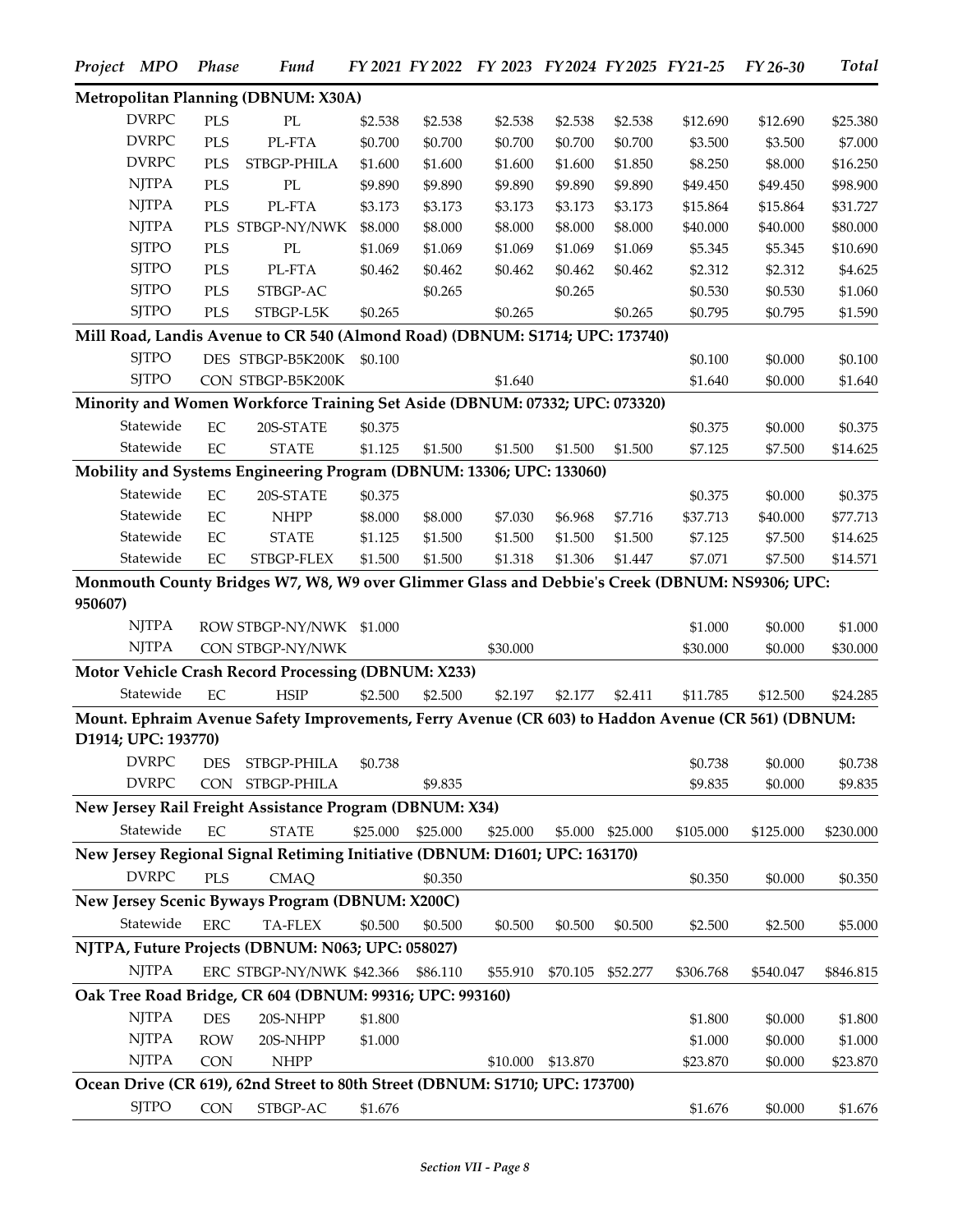|         | Project MPO                   | Phase      | Fund                                                                                            |          |          |          |          |                   | FY 2021 FY 2022 FY 2023 FY 2024 FY 2025 FY 21-25 | FY 26-30  | <b>Total</b> |
|---------|-------------------------------|------------|-------------------------------------------------------------------------------------------------|----------|----------|----------|----------|-------------------|--------------------------------------------------|-----------|--------------|
|         |                               |            | Openaki Road Bridge (DBNUM: NS9802; UPC: 058019)                                                |          |          |          |          |                   |                                                  |           |              |
|         | <b>NJTPA</b>                  |            | ROW STBGP-NY/NWK                                                                                |          | \$0.500  |          |          |                   | \$0.500                                          | \$0.000   | \$0.500      |
|         | <b>NJTPA</b>                  |            | CON STBGP-NY/NWK                                                                                |          |          | \$6.000  |          |                   | \$6.000                                          | \$0.000   | \$6.000      |
|         |                               |            | Orphan Bridge Reconstruction (DBNUM: 99372; UPC: 993720)                                        |          |          |          |          |                   |                                                  |           |              |
|         | Statewide                     | EC         | 20S-STATE                                                                                       | \$1.000  |          |          |          |                   | \$1.000                                          | \$0.000   | \$1.000      |
|         | Statewide                     | EC         | <b>STATE</b>                                                                                    | \$3.000  | \$4.000  | \$4.000  | \$1.000  | \$4.000           | \$16.000                                         | \$20.000  | \$36.000     |
|         |                               |            | Ozone Action Program in New Jersey (DBNUM: D0407; UPC: 048014)                                  |          |          |          |          |                   |                                                  |           |              |
|         | <b>DVRPC</b>                  | EC         | <b>CMAQ</b>                                                                                     | \$0.040  | \$0.040  | \$0.040  | \$0.040  | \$0.040           | \$0.200                                          | \$0.200   | \$0.400      |
|         |                               |            | Park and Ride/Transportation Demand Management Program (DBNUM: X28B)                            |          |          |          |          |                   |                                                  |           |              |
|         | Statewide                     | EC         | 20S-STATE                                                                                       | \$0.250  |          |          |          |                   | \$0.250                                          | \$0.000   | \$0.250      |
|         | Statewide                     | EC         | <b>STATE</b>                                                                                    | \$0.750  | \$1.000  | \$1.000  | \$1.000  | \$1.000           | \$4.750                                          | \$5.000   | \$9.750      |
|         |                               |            | Park Avenue, NW Boulevard to West Avenue (DBNUM: S1716; UPC: 173760)                            |          |          |          |          |                   |                                                  |           |              |
|         | <b>SJTPO</b>                  |            | CON STBGP-B5K200K                                                                               |          |          | \$2.065  |          |                   | \$2.065                                          | \$0.000   | \$2.065      |
|         |                               |            | Park Avenue/Quigley Avenue (CR 540) (DBNUM: S1902; UPC: 193370)                                 |          |          |          |          |                   |                                                  |           |              |
|         | <b>SJTPO</b>                  |            |                                                                                                 |          |          |          |          |                   |                                                  |           |              |
|         |                               |            | CON STBGP-B5K200K                                                                               |          | \$2.200  |          |          |                   | \$2.200                                          | \$0.000   | \$2.200      |
| 193680) |                               |            | Parkway Avenue (CR 634), Scotch Road (CR 611) to Route 31 (Pennington Road) (DBNUM: D1910; UPC: |          |          |          |          |                   |                                                  |           |              |
|         | $\ensuremath{\mathrm{DVRPC}}$ | <b>DES</b> | <b>HSIP</b>                                                                                     |          | \$0.691  |          |          |                   | \$0.691                                          | \$0.000   | \$0.691      |
|         | <b>DVRPC</b>                  | <b>CON</b> | <b>HSIP</b>                                                                                     |          |          | \$3.000  | \$3.000  | \$3.000           | \$9.000                                          | \$0.219   | \$9.219      |
|         |                               |            | Paterson Plank Road (CR 681), Bridge over Route 3 at MP 10.04 (DBNUM: 16307; UPC: 163070)       |          |          |          |          |                   |                                                  |           |              |
|         | <b>NJTPA</b>                  |            | DES STBGP-OS-BRDG                                                                               |          |          | \$1.300  |          |                   | \$1.300                                          | \$0.000   | \$1.300      |
|         | <b>NJTPA</b>                  |            | CON STBGP-OS-BRDG                                                                               |          |          |          | \$13.000 |                   | \$13.000                                         | \$0.000   | \$13.000     |
|         |                               |            | <b>Pavement Preservation (DBNUM: X51)</b>                                                       |          |          |          |          |                   |                                                  |           |              |
|         | <b>DVRPC</b>                  | <b>ERC</b> | <b>NHPP</b>                                                                                     | \$8.000  | \$8.000  | \$7.030  | \$6.968  | \$7.716           | \$37.713                                         | \$40.000  | \$77.713     |
|         | <b>DVRPC</b>                  | <b>ERC</b> | STBGP-FLEX                                                                                      | \$2.000  | \$2.000  | \$1.757  | \$1.742  | \$1.929           | \$9.428                                          | \$10.000  | \$19.428     |
|         | <b>SJTPO</b>                  | <b>ERC</b> | <b>NHPP</b>                                                                                     | \$4.000  | \$4.000  | \$3.515  | \$3.484  | \$3.858           | \$18.857                                         | \$20.000  | \$38.857     |
|         | <b>SJTPO</b>                  | <b>ERC</b> | STBGP-FLEX                                                                                      | \$1.000  | \$1.000  | \$1.000  | \$1.000  | \$1.000           | \$5.000                                          | \$5.000   | \$10.000     |
|         |                               |            | Pavement Preservation, NJTPA (DBNUM: X51B)                                                      |          |          |          |          |                   |                                                  |           |              |
|         | <b>NJTPA</b>                  | EC         | <b>NHPP</b>                                                                                     | \$20.000 | \$20.000 | \$21.967 |          | \$21.774 \$24.112 | \$107.853                                        | \$125.000 | \$232.853    |
|         | <b>NJTPA</b>                  | $\rm EC$   | STBGP-FLEX                                                                                      | \$2.000  | \$2.000  | \$8.787  |          | \$8.710 \$9.645   | \$31.141                                         | \$50.000  | \$81.141     |
|         |                               |            | Pavement Preservation, State (DBNUM: X51D)                                                      |          |          |          |          |                   |                                                  |           |              |
|         | Statewide                     | <b>ERC</b> | <b>STATE</b>                                                                                    | \$17.715 |          |          |          |                   | \$17.715                                         | \$0.000   | \$17.715     |
|         |                               |            | Perkintown Road (CR 644) (DBNUM: S1904; UPC: 193390)                                            |          |          |          |          |                   |                                                  |           |              |
|         | <b>SJTPO</b>                  | <b>DES</b> | STBGP-L5K                                                                                       |          |          | \$0.150  |          |                   | \$0.150                                          | \$0.000   | \$0.150      |
|         | <b>SJTPO</b>                  | <b>CON</b> | STBGP-L5K                                                                                       |          |          |          | \$1.500  |                   | \$1.500                                          | \$0.000   | \$1.500      |
|         | Physical Plant (DBNUM: X29)   |            |                                                                                                 |          |          |          |          |                   |                                                  |           |              |
|         | Statewide                     | <b>ERC</b> | 20S-STATE                                                                                       | \$6.000  |          |          |          |                   | \$6.000                                          | \$0.000   | \$6.000      |
|         | Statewide                     | <b>ERC</b> | <b>STATE</b>                                                                                    | \$58.000 | \$25.000 | \$25.000 | \$5.000  | \$25.000          | \$138.000                                        | \$125.000 | \$263.000    |
|         |                               |            | Planning and Research, Federal-Aid (DBNUM: X30)                                                 |          |          |          |          |                   |                                                  |           |              |
|         | Statewide                     | <b>PLS</b> | <b>LTAP</b>                                                                                     | \$0.150  | \$0.150  | \$0.150  | \$0.150  | \$0.150           | \$0.750                                          | \$0.750   | \$1.500      |
|         | Statewide                     | <b>PLS</b> | ${\rm SPR}$                                                                                     | \$22.509 | \$22.509 | \$22.509 | \$22.509 | \$22.509          | \$112.545                                        | \$112.545 | \$225.090    |
|         | Statewide                     | <b>PLS</b> | STBGP-FLEX                                                                                      | \$18.913 | \$19.226 | \$16.949 | \$16.855 | \$18.725          | \$90.668                                         | \$97.957  | \$188.625    |
|         |                               |            | Planning and Research, State (DBNUM: X140)                                                      |          |          |          |          |                   |                                                  |           |              |
|         | Statewide                     | <b>PLS</b> | 20S-STATE                                                                                       | \$0.250  |          |          |          |                   | \$0.250                                          | \$0.000   | \$0.250      |
|         | Statewide                     | PLS        | <b>STATE</b>                                                                                    | \$0.750  | \$1.000  | \$1.000  | \$1.000  | \$1.000           | \$4.750                                          | \$5.000   | \$9.750      |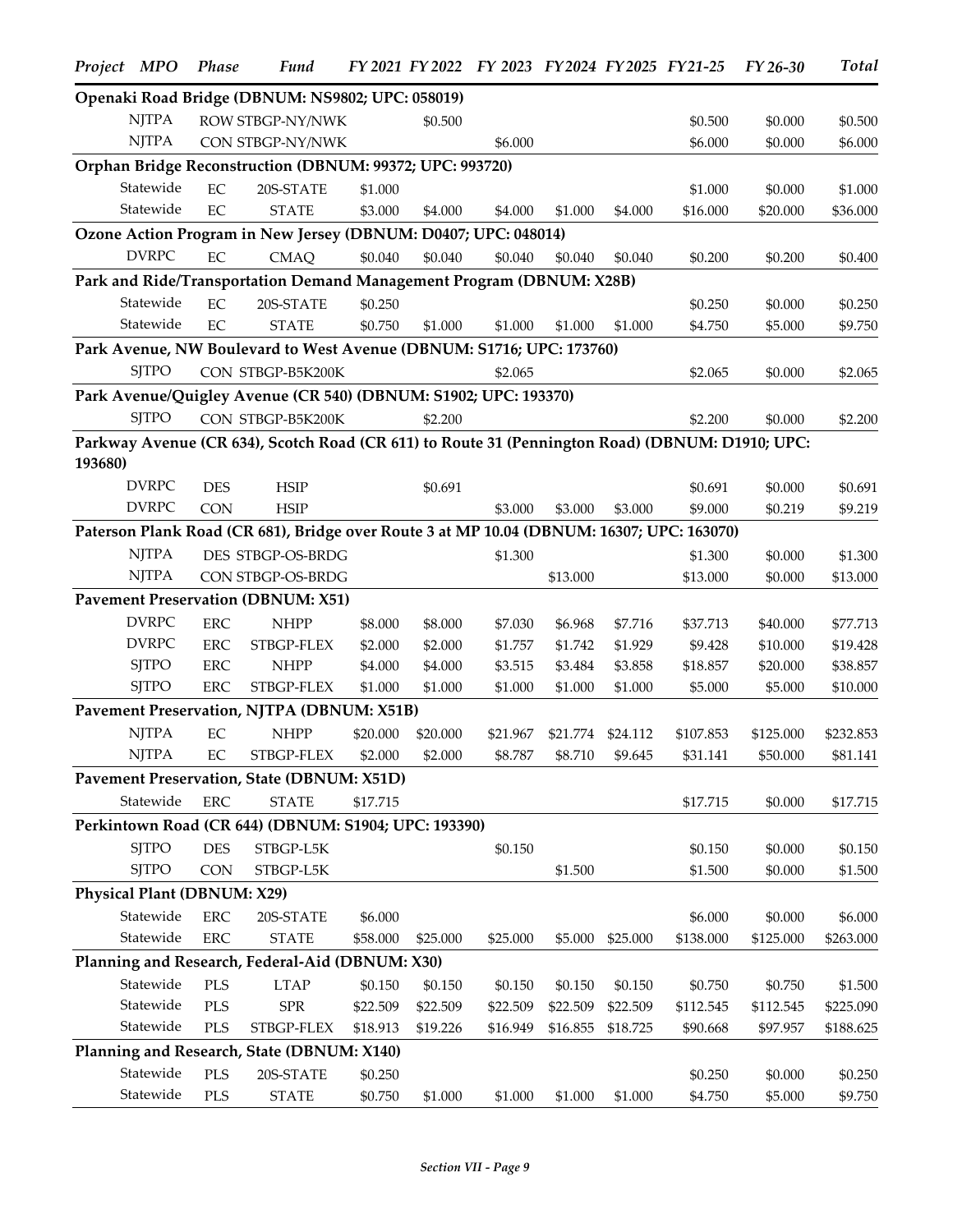| Project MPO                  | Phase       | Fund                                                                                             |          |                    | FY 2021 FY 2022 FY 2023 FY 2024 FY 2025 FY 21-25 |         |                     |                     | FY 26-30              | <b>Total</b>          |
|------------------------------|-------------|--------------------------------------------------------------------------------------------------|----------|--------------------|--------------------------------------------------|---------|---------------------|---------------------|-----------------------|-----------------------|
|                              |             | Portway, Fish House Road/Pennsylvania Avenue, CR 659 (DBNUM: 97005B; UPC: 028041)                |          |                    |                                                  |         |                     |                     |                       |                       |
| <b>NJTPA</b>                 | <b>CON</b>  | STBGP-FLEX                                                                                       |          |                    | \$29.150                                         |         |                     | \$29.150            | \$0.000               | \$29.150              |
|                              |             | Pre-Apprenticeship Training Program for Minorities and Women (DBNUM: X135)                       |          |                    |                                                  |         |                     |                     |                       |                       |
| Statewide                    | EC          | STBGP-FLEX                                                                                       | \$0.500  | \$0.500            | \$0.500                                          | \$0.500 | \$0.500             | \$2.500             | \$2.500               | \$5.000               |
|                              |             | Program Implementation Costs, NJDOT (DBNUM: X10)                                                 |          |                    |                                                  |         |                     |                     |                       |                       |
| Statewide                    | $\rm EC$    | 20S-STATE                                                                                        | \$36.473 |                    |                                                  |         |                     | \$36.473            | \$0.000               | \$36.473              |
| Statewide                    | EC          | <b>STATE</b>                                                                                     |          | \$71.086 \$108.240 | \$110.410                                        |         | \$16.000 \$114.870  | \$420.607           | \$607.260             | \$1,027.866           |
|                              |             | Project Development: Concept Development and Preliminary Engineering (DBNUM: 10344; UPC: 103440) |          |                    |                                                  |         |                     |                     |                       |                       |
| Statewide                    | CD          | 20S-STATE                                                                                        | \$1.000  |                    |                                                  |         |                     | \$1.000             | \$0.000               | \$1.000               |
| Statewide                    | CD          | <b>STATE</b>                                                                                     | \$3.000  | \$5.000            | \$5.000                                          | \$5.000 | \$5.000             | \$23.000            | \$25.000              | \$48.000              |
|                              |             | Project Management & Reporting System (PMRS) (DBNUM: 05341; UPC: 053410)                         |          |                    |                                                  |         |                     |                     |                       |                       |
| Statewide                    | <b>DES</b>  | 20S-STATE                                                                                        | \$0.283  |                    |                                                  |         |                     | \$0.283             | \$0.000               | \$0.283               |
| Statewide                    | <b>DES</b>  | <b>STATE</b>                                                                                     | \$0.848  | \$1.130            | \$1.130                                          |         |                     | \$3.108             | \$0.000               | \$3.108               |
|                              |             | Project Management Improvement Initiative Support (DBNUM: 17337; UPC: 173370)                    |          |                    |                                                  |         |                     |                     |                       |                       |
| Statewide                    | <b>DES</b>  | 20S-STATE                                                                                        | \$0.625  |                    |                                                  |         |                     |                     | \$0.000               |                       |
| Statewide                    | <b>DES</b>  | <b>STATE</b>                                                                                     | \$1.875  | \$1.300            | \$1.300                                          |         |                     | \$0.625<br>\$4.475  | \$0.000               | \$0.625<br>\$4.475    |
|                              |             | Prospect Street, Bridge over Belvidere-Delaware RR (Abandoned) (DBNUM: 18305; UPC: 183050)       |          |                    |                                                  |         |                     |                     |                       |                       |
| <b>DVRPC</b>                 | $\rm PE$    | <b>STATE</b>                                                                                     |          |                    |                                                  |         |                     |                     |                       |                       |
| <b>DVRPC</b>                 | <b>DES</b>  | <b>STATE</b>                                                                                     |          |                    | \$0.700                                          |         | \$1.200             | \$0.700<br>\$1.200  | \$0.000<br>\$0.000    | \$0.700<br>\$1.200    |
| <b>DVRPC</b>                 |             | ROW STBGP-OS-BRDG                                                                                |          |                    |                                                  |         |                     | \$0.000             | \$0.500               | \$0.500               |
| <b>DVRPC</b>                 |             | CON STBGP-OS-BRDG                                                                                |          |                    |                                                  |         |                     | \$0.000             | \$3.650               | \$3.650               |
|                              |             | Rail-Highway Grade Crossing Program, Federal (DBNUM: X35A1; UPC: 800027)                         |          |                    |                                                  |         |                     |                     |                       |                       |
| <b>DVRPC</b>                 | $\rm EC$    | RHC                                                                                              | \$0.968  | \$0.992            | \$1.016                                          | \$1.041 | \$1.067             | \$5.083             | \$5.710               | \$10.793              |
| <b>DVRPC</b>                 | $\rm EC$    | RHC-PHILA                                                                                        | \$1.844  | \$0.615            |                                                  |         |                     | \$2.458             | \$0.000               | \$2.458               |
| <b>NJTPA</b>                 | EC          | <b>RHC</b>                                                                                       | \$2.946  | \$3.018            | \$3.092                                          | \$3.168 | \$3.246             | \$15.471            | \$17.377              | \$32.848              |
| <b>NJTPA</b>                 | $\rm EC$    | RHC-NY/NWK                                                                                       | \$9.868  | \$3.289            |                                                  |         |                     | \$13.157            | \$0.000               | \$13.157              |
| <b>SJTPO</b>                 | EC          | <b>RHC</b>                                                                                       | \$0.295  | \$0.302            | \$0.309                                          | \$0.317 | \$0.325             | \$1.547             | \$1.738               | \$3.285               |
| Statewide                    | EC          | RHC-FLEX                                                                                         | \$11.998 | \$3.999            |                                                  |         |                     | \$15.998            | \$0.000               | \$15.998              |
|                              |             | Rail-Highway Grade Crossing Program, State (DBNUM: X35A)                                         |          |                    |                                                  |         |                     |                     |                       |                       |
| Statewide                    | CON         | 20S-STATE                                                                                        | \$1.000  |                    |                                                  |         |                     | \$1.000             | \$0.000               | \$1.000               |
| Statewide                    | <b>CON</b>  | <b>STATE</b>                                                                                     |          | \$1.000            | \$5.000                                          | \$5.000 | \$5.000             | \$16.000            | \$25.000              | \$41.000              |
|                              |             | Recreational Trails Program (DBNUM: 99409; UPC: 994090)                                          |          |                    |                                                  |         |                     |                     |                       |                       |
| Statewide                    | ${\rm ERC}$ | TA-RTP                                                                                           | \$1.227  | \$1.227            | \$1.227                                          | \$1.227 | \$1.227             | \$6.134             | \$6.134               | \$12.268              |
|                              |             | <b>Regional Action Program (DBNUM: X144)</b>                                                     |          |                    |                                                  |         |                     |                     |                       |                       |
| Statewide                    | $\rm EC$    | 20S-STATE                                                                                        | \$0.500  |                    |                                                  |         |                     | \$0.500             | \$0.000               | \$0.500               |
| Statewide                    | $\rm EC$    | <b>STATE</b>                                                                                     | \$1.500  | \$2.000            | \$2.000                                          | \$1.000 | \$2.000             | \$8.500             | \$10.000              | \$18.500              |
|                              |             | Restriping Program & Line Reflectivity Management System (DBNUM: X03A)                           |          |                    |                                                  |         |                     |                     |                       |                       |
| Statewide                    | $\rm EC$    | STBGP-FLEX                                                                                       | \$17.000 | \$17.000           |                                                  |         |                     |                     | \$85,000              | \$165.140             |
|                              |             |                                                                                                  |          |                    | \$14.938                                         |         | \$14.806 \$16.396   | \$80.140            |                       |                       |
|                              |             | <b>Resurfacing Program (DBNUM: X03E)</b>                                                         |          |                    |                                                  |         |                     |                     |                       |                       |
| Statewide<br>Statewide       | $\rm EC$    | 20S-STATE                                                                                        | \$25.000 |                    |                                                  |         |                     | \$25.000            | \$0.000               | \$25.000              |
|                              | $\rm EC$    | <b>STATE</b>                                                                                     |          | \$75.000 \$100.000 | \$100.000                                        |         | \$16.000 \$100.000  | \$391.000           | \$500.000             | \$891.000             |
|                              |             | Resurfacing, Federal (DBNUM: 99327A)                                                             |          |                    |                                                  |         |                     |                     |                       |                       |
| <b>DVRPC</b>                 | ERC         | <b>NHPP</b>                                                                                      |          |                    |                                                  |         | \$4.822             | \$4.822             | \$101.000             | \$105.822             |
| <b>NJTPA</b><br><b>SJTPO</b> | ERC<br>ERC  | <b>NHPP</b>                                                                                      |          |                    |                                                  |         | \$9.645             | \$9.645             | \$712.638             | \$722.283             |
| Statewide                    | ERC         | <b>NHPP</b><br><b>NHPP</b>                                                                       | \$21.112 | \$1.000            | \$1.000                                          | \$9.000 | \$1.929<br>\$47.000 | \$1.929<br>\$79.112 | \$46.000<br>\$142.350 | \$47.929<br>\$221.462 |
|                              |             |                                                                                                  |          |                    |                                                  |         |                     |                     |                       |                       |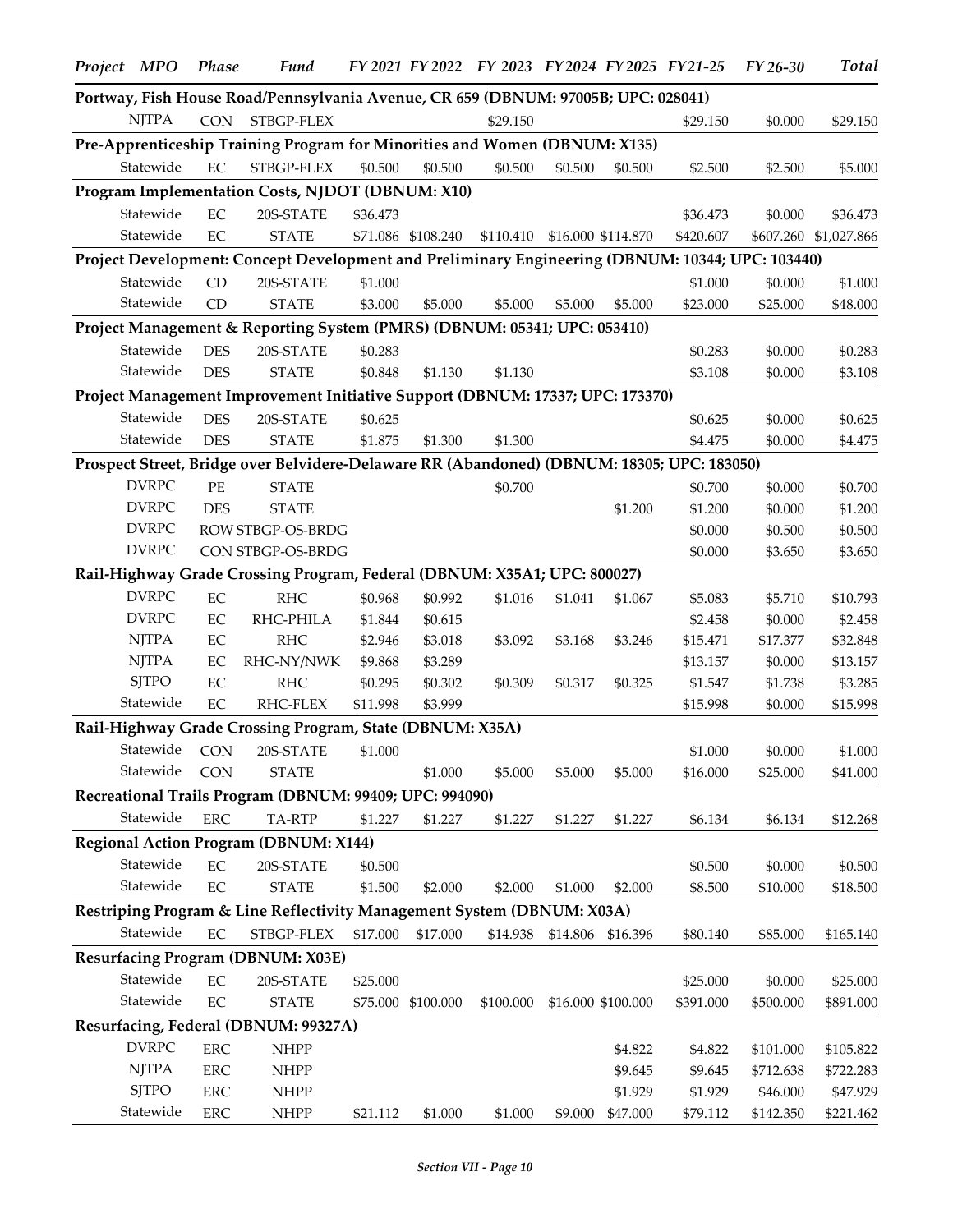| Project MPO  | Phase       | <b>Fund</b>                                                                                        |          |          | FY 2021 FY 2022 FY 2023 FY 2024 FY 2025 FY 21-25 |          |          |                     | $FY26-30$          | <b>Total</b>        |
|--------------|-------------|----------------------------------------------------------------------------------------------------|----------|----------|--------------------------------------------------|----------|----------|---------------------|--------------------|---------------------|
|              |             | RideECO Mass Marketing Efforts--New Jersey (DBNUM: D0406; UPC: 048013)                             |          |          |                                                  |          |          |                     |                    |                     |
| <b>DVRPC</b> | EC          | <b>CMAQ</b>                                                                                        | \$0.050  | \$0.050  | \$0.050                                          | \$0.050  | \$0.050  | \$0.250             | \$0.250            | \$0.500             |
|              |             | Right of Way Database/Document Management System (DBNUM: 05339; UPC: 053390)                       |          |          |                                                  |          |          |                     |                    |                     |
| Statewide    | $\rm EC$    | 20S-STATE                                                                                          | \$0.075  |          |                                                  |          |          | \$0.075             | \$0.000            | \$0.075             |
| Statewide    | $\rm EC$    | <b>STATE</b>                                                                                       | \$0.225  | \$0.300  | \$0.300                                          | \$0.300  | \$0.300  | \$1.425             | \$1.500            | \$2.925             |
|              |             | Right of Way Full-Service Consultant Term Agreements (DBNUM: 05340; UPC: 053400)                   |          |          |                                                  |          |          |                     |                    |                     |
| Statewide    | <b>ROW</b>  | 20S-STATE                                                                                          | \$0.050  |          |                                                  |          |          | \$0.050             | \$0.000            | \$0.050             |
| Statewide    | <b>ROW</b>  | <b>STATE</b>                                                                                       |          | \$0.050  | \$0.050                                          | \$0.050  | \$0.050  | \$0.200             | \$0.250            | \$0.450             |
| Statewide    | <b>ROW</b>  | STBGP-FLEX                                                                                         | \$0.300  | \$0.300  | \$0.300                                          | \$0.300  | \$0.300  | \$1.500             | \$1.500            | \$3.000             |
|              |             | Rockfall Mitigation (DBNUM: X152; UPC: 068066)                                                     |          |          |                                                  |          |          |                     |                    |                     |
| Statewide    | ERC         | <b>NHPP</b>                                                                                        | \$14.000 | \$6.000  | \$6.151                                          | \$2.613  | \$6.751  | \$35.515            | \$26.000           | \$61.515            |
|              |             | Rumson Road over the Shrewsbury River, CR 520 (DBNUM: NS9706; UPC: 950628)                         |          |          |                                                  |          |          |                     |                    |                     |
| <b>NJTPA</b> |             | CON STBGP-NY/NWK \$37.000                                                                          |          |          |                                                  |          |          | \$37.000            | \$0.000            | \$37.000            |
|              |             | Safe Routes to School Program (DBNUM: 99358)                                                       |          |          |                                                  |          |          |                     |                    |                     |
| Statewide    | <b>ERC</b>  | <b>TA-FLEX</b>                                                                                     | \$5.587  | \$5.587  | \$5.587                                          | \$5.587  | \$5.587  | \$27.935            | \$27.935           | \$55.870            |
|              |             | Safe Streets to Transit Program (DBNUM: 06402; UPC: 064020)                                        |          |          |                                                  |          |          |                     |                    |                     |
| Statewide    | $\rm EC$    | <b>STATE</b>                                                                                       | \$1.000  | \$1.000  | \$1.000                                          | \$1.000  | \$1.000  | \$5.000             | \$5.000            | \$10.000            |
|              |             | Safety Programs (DBNUM: 19370; UPC: 193700)                                                        |          |          |                                                  |          |          |                     |                    |                     |
| Statewide    | <b>ERC</b>  | 20S-STATE                                                                                          | \$0.063  |          |                                                  |          |          | \$0.063             | \$0.000            | \$0.063             |
| Statewide    | ${\rm ERC}$ | <b>HSIP</b>                                                                                        | \$14.000 | \$14.000 | \$12.302                                         | \$12.193 | \$13.503 | \$65.998            | \$70.000           | \$135.998           |
| Statewide    | ${\rm ERC}$ | <b>STATE</b>                                                                                       | \$0.188  | \$0.250  | \$0.250                                          | \$0.250  | \$0.250  | \$1.188             | \$1.250            | \$2.438             |
|              |             | Salt Storage Facilities - Statewide (DBNUM: 13307; UPC: 133070)                                    |          |          |                                                  |          |          |                     |                    |                     |
| Statewide    | ${\rm ERC}$ | 20S-STATE                                                                                          | \$0.750  |          |                                                  |          |          | \$0.750             | \$0.000            | \$0.750             |
| Statewide    | ${\rm ERC}$ | <b>STATE</b>                                                                                       | \$2.250  | \$3.000  | \$3.000                                          | \$1.000  | \$3.000  | \$12.250            | \$0.000            | \$12.250            |
|              |             | Schalk's Crossing Road Bridge, CR 683 (DBNUM: 00321; UPC: 003210)                                  |          |          |                                                  |          |          |                     |                    |                     |
| <b>NJTPA</b> |             | DES STBGP-NY/NWK                                                                                   |          | \$3.500  |                                                  |          |          | \$3.500             | \$0.000            | \$3.500             |
| <b>NJTPA</b> |             | ROW STBGP-NY/NWK                                                                                   |          |          |                                                  | \$0.700  |          | \$0.700             | \$0.000            | \$0.700             |
| <b>NJTPA</b> |             | UTI STBGP-NY/NWK                                                                                   |          |          |                                                  | \$3.700  |          | \$3.700             | \$0.000            | \$3.700             |
| <b>NJTPA</b> |             | CON STBGP-NY/NWK                                                                                   |          |          |                                                  |          | \$21.200 | \$21.200            | \$0.000            | \$21.200            |
|              |             | Sicklerville Road (CR 705) and Erial Road (CR 706) Systemic Roundabout (DBNUM: D1913; UPC: 193760) |          |          |                                                  |          |          |                     |                    |                     |
| <b>DVRPC</b> |             | CON STBGP-PHILA                                                                                    | \$1.349  |          |                                                  |          |          | \$1.349             | \$0.000            | \$1.349             |
|              |             | Sign Structure Inspection Program (DBNUM: X239; UPC: 800008)                                       |          |          |                                                  |          |          |                     |                    |                     |
| Statewide    | $\rm EC$    | <b>STATE</b>                                                                                       | \$2.100  | \$2.100  | \$1.845                                          |          | \$2.025  | \$8.071             | \$10.500           | \$18.571            |
|              |             | Sign Structure Rehabilitation/Replacement Program (DBNUM: X239A)                                   |          |          |                                                  |          |          |                     |                    |                     |
| Statewide    | ${\rm ERC}$ | STBGP-FLEX                                                                                         | \$1.000  | \$1.000  | \$1.000                                          | \$1.000  | \$1.000  | \$5.000             | \$5.000            | \$10.000            |
|              |             | Sign Structure Replacement Contract 2016-3 (DBNUM: 15335; UPC: 153350)                             |          |          |                                                  |          |          |                     |                    |                     |
| Statewide    | <b>CON</b>  | <b>NHPP</b>                                                                                        |          | \$11.000 |                                                  |          |          | \$11.000            | \$0.000            | \$11.000            |
|              |             | Sign Structure Replacement Contract 2021-1 (DBNUM: 21300; UPC: 213000)                             |          |          |                                                  |          |          |                     |                    |                     |
| <b>NJTPA</b> | CON         | <b>STATE</b>                                                                                       | \$19.240 |          |                                                  |          |          | \$19.240            | \$0.000            | \$19.240            |
|              |             | Signs Program, Statewide (DBNUM: X39)                                                              |          |          |                                                  |          |          |                     |                    |                     |
| Statewide    | $\rm EC$    |                                                                                                    |          |          |                                                  |          |          |                     |                    |                     |
| Statewide    | $\rm EC$    | 20S-STATE<br><b>STATE</b>                                                                          | \$0.828  |          |                                                  |          |          | \$0.828             | \$0.000            | \$0.828             |
|              |             |                                                                                                    | \$2.483  | \$3.470  | \$3.650                                          | \$1.340  | \$4.020  | \$14.963            | \$22.600           | \$37.563            |
| <b>NJTPA</b> |             | Sixth Avenue (CR 652), Bridge over Passaic River (DBNUM: N1606; UPC: 153310)                       |          |          |                                                  |          |          |                     |                    |                     |
| <b>NJTPA</b> |             | DES STBGP-NY/NWK \$3.000                                                                           |          |          |                                                  |          |          | \$3.000             | \$0.000            | \$3.000             |
| <b>NJTPA</b> |             | ROW STBGP-NY/NWK<br>CON STBGP-NY/NWK                                                               |          |          | \$0.300                                          | \$15.000 |          | \$0.300<br>\$15.000 | \$0.000<br>\$0.000 | \$0.300<br>\$15.000 |
|              |             |                                                                                                    |          |          |                                                  |          |          |                     |                    |                     |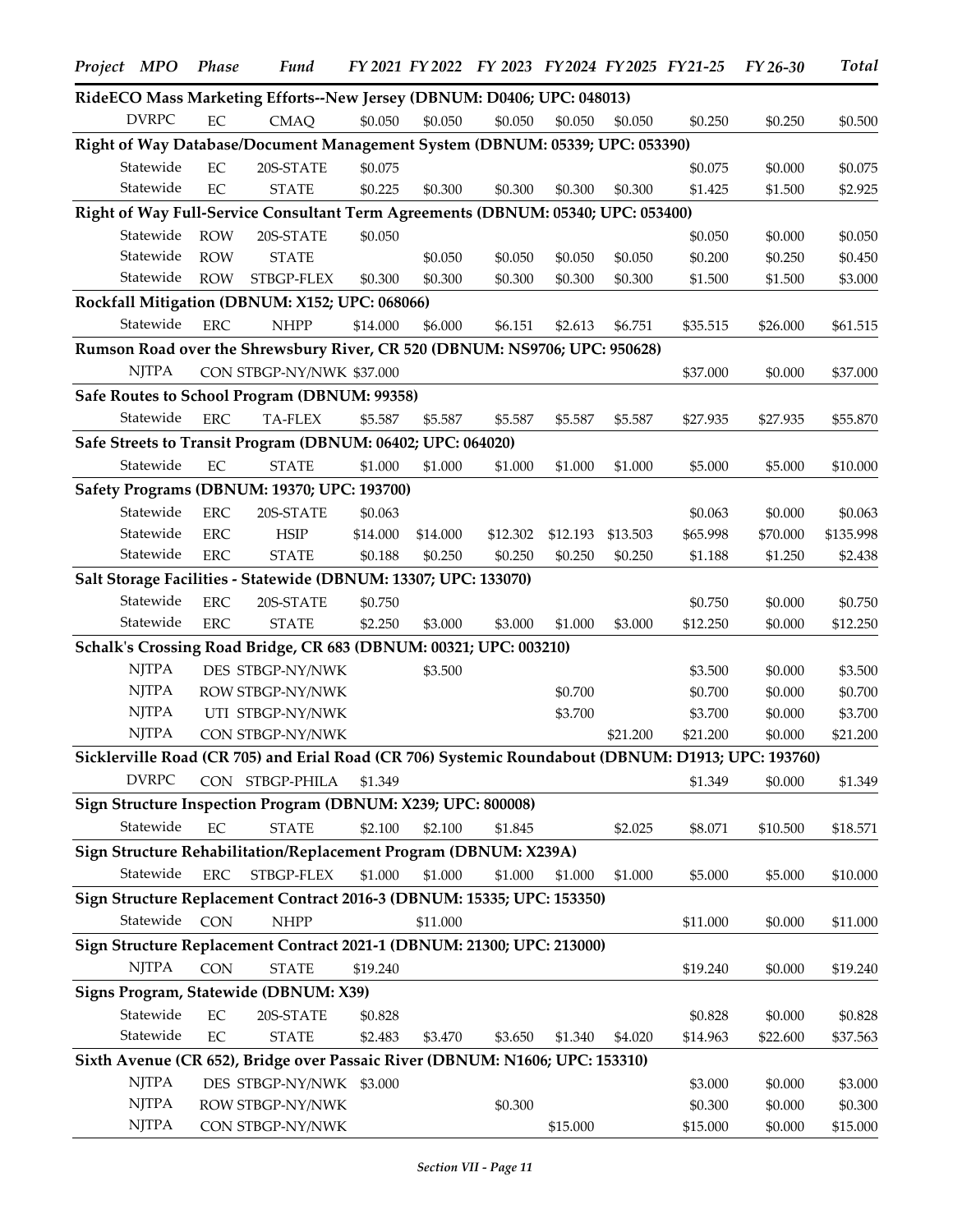| Project MPO  | <b>Phase</b> | <b>Fund</b>                                                                            |          |          | FY 2021 FY 2022 FY 2023 FY 2024 FY 2025 FY 21-25 |          |          |          | FY 26-30 | <b>Total</b> |
|--------------|--------------|----------------------------------------------------------------------------------------|----------|----------|--------------------------------------------------|----------|----------|----------|----------|--------------|
|              |              | SJTPO, Future Projects (DBNUM: S044; UPC: 058025)                                      |          |          |                                                  |          |          |          |          |              |
| <b>SJTPO</b> | <b>ERC</b>   | STBGP-AC                                                                               |          | \$0.050  | \$0.009                                          | \$3.261  | \$4.636  | \$7.956  | \$24.252 | \$32.208     |
| <b>SJTPO</b> |              | ERC STBGP-B5K200K                                                                      |          |          |                                                  | \$5.080  | \$5.150  | \$10.230 | \$27.030 | \$37.260     |
| <b>SJTPO</b> | <b>ERC</b>   | STBGP-L5K                                                                              |          |          |                                                  | \$3.120  | \$3.150  | \$6.270  | \$16.570 | \$22.840     |
|              |              | Smart and Connect Corridors Program (DBNUM: 19600; UPC: 196000)                        |          |          |                                                  |          |          |          |          |              |
| Statewide    | <b>CON</b>   | <b>STATE</b>                                                                           |          | \$5.365  |                                                  |          |          | \$5.365  | \$0.000  | \$5.365      |
|              |              | Solid and Hazardous Waste Cleanup, Reduction and Disposal (DBNUM: X160)                |          |          |                                                  |          |          |          |          |              |
| Statewide    | EC           | 20S-STATE                                                                              | \$0.333  |          |                                                  |          |          | \$0.333  | \$0.000  | \$0.333      |
| Statewide    | $\rm EC$     | <b>STATE</b>                                                                           | \$0.998  | \$1.330  | \$1.330                                          | \$1.000  | \$1.330  | \$5.988  | \$6.650  | \$12.638     |
|              |              | South Amboy Intermodal Center (DBNUM: 98541; UPC: 985410)                              |          |          |                                                  |          |          |          |          |              |
| <b>NJTPA</b> | ${\rm ERC}$  | <b>STATE</b>                                                                           | \$8.750  |          |                                                  |          |          | \$8.750  | \$0.000  | \$8.750      |
|              |              | South Greenwich Street/Telegraph Road (CR 540), Phase 1 (DBNUM: S1909; UPC: 193440)    |          |          |                                                  |          |          |          |          |              |
| <b>SJTPO</b> | <b>CON</b>   | STBGP-L5K                                                                              | \$1.500  |          |                                                  |          |          | \$1.500  | \$0.000  | \$1.500      |
|              |              | South Inlet Transportation Improvement Project (DBNUM: 09361; UPC: 093610)             |          |          |                                                  |          |          |          |          |              |
| <b>SJTPO</b> | <b>CON</b>   | 20S-STATE                                                                              | \$1.504  |          |                                                  |          |          | \$1.504  | \$0.000  | \$1.504      |
| <b>SJTPO</b> | <b>CON</b>   | <b>STATE</b>                                                                           |          | \$1.504  | \$1.504                                          | \$1.500  | \$1.504  | \$6.012  | \$1.193  | \$7.205      |
|              |              | Staff Augmentation (DBNUM: X10A; UPC: 193130)                                          |          |          |                                                  |          |          |          |          |              |
| Statewide    | $\rm EC$     | 20S-STATE                                                                              | \$2.000  |          |                                                  |          |          | \$2.000  | \$0.000  | \$2.000      |
| Statewide    | EC           | <b>STATE</b>                                                                           | \$21.635 | \$5.000  | \$3.000                                          |          |          | \$29.635 | \$0.000  | \$29.635     |
|              |              | State Police Enforcement and Safety Services (DBNUM: X150)                             |          |          |                                                  |          |          |          |          |              |
| Statewide    |              |                                                                                        |          |          |                                                  |          |          |          |          |              |
|              | EC           | 20S-STATE                                                                              | \$2.500  |          |                                                  |          |          | \$2.500  | \$0.000  | \$2.500      |
| Statewide    | $\rm EC$     | <b>STATE</b>                                                                           | \$2.500  | \$5.000  | \$6.000                                          | \$5.000  | \$6.000  | \$24.500 | \$30.000 | \$54.500     |
|              |              | Statewide Traffic Operations and Support Program (DBNUM: 13308; UPC: 133080)           |          |          |                                                  |          |          |          |          |              |
| Statewide    | EC           | <b>NHPP</b>                                                                            | \$18.000 | \$18.000 | \$15.816                                         | \$15.677 | \$17.360 | \$84.854 | \$90.000 | \$174.854    |
|              |              | Storm Water Asset Management (DBNUM: 17353; UPC: 173530)                               |          |          |                                                  |          |          |          |          |              |
| Statewide    | ${\rm ERC}$  | STBGP-FLEX                                                                             | \$2.000  | \$2.000  | \$3.515                                          | \$3.484  | \$3.858  | \$14.857 | \$20.000 | \$34.857     |
|              |              | Taft Avenue, Pedestrian Bridge over Route 80 (DBNUM: 16308; UPC: 163080)               |          |          |                                                  |          |          |          |          |              |
| <b>NJTPA</b> | <b>ROW</b>   | 20S-STATE                                                                              | \$0.100  |          |                                                  |          |          | \$0.100  | \$0.000  | \$0.100      |
| <b>NJTPA</b> | <b>CON</b>   | <b>NHPP</b>                                                                            |          | \$7.000  |                                                  |          |          | \$7.000  | \$0.000  | \$7.000      |
|              |              | Telegraph Road (CR 540), Phase 2 (DBNUM: S1908; UPC: 193430)                           |          |          |                                                  |          |          |          |          |              |
| <b>SJTPO</b> | <b>DES</b>   | STBGP-L5K                                                                              | \$0.150  |          |                                                  |          |          | \$0.150  | \$0.000  | \$0.150      |
| <b>SJTPO</b> | <b>CON</b>   | STBGP-L5K                                                                              |          | \$1.500  |                                                  |          |          | \$1.500  | \$0.000  | \$1.500      |
|              |              | Third Avenue (CR 619), 96th Street (CR 657) to 80th Street (DBNUM: S1910; UPC: 193450) |          |          |                                                  |          |          |          |          |              |
| <b>SJTPO</b> | <b>CON</b>   | STBGP-AC                                                                               |          |          | \$1.710                                          |          |          | \$1.710  | \$0.000  | \$1.710      |
|              |              | Title VI and Nondiscrimination Supporting Activities (DBNUM: 14300; UPC: 143000)       |          |          |                                                  |          |          |          |          |              |
| Statewide    | $\rm EC$     | 20S-STATE                                                                              | \$0.175  |          |                                                  |          |          | \$0.175  | \$0.000  | \$0.175      |
| Statewide    | $\rm EC$     | <b>STATE</b>                                                                           |          | \$0.175  | \$0.175                                          | \$0.180  | \$0.175  | \$0.705  | \$0.875  | \$1.580      |
|              |              | Traffic Monitoring Systems (DBNUM: X66; UPC: 990031)                                   |          |          |                                                  |          |          |          |          |              |
| Statewide    | $\rm EC$     | 20S-STATE                                                                              | \$0.373  |          |                                                  |          |          | \$0.373  | \$0.000  | \$0.373      |
| Statewide    | <b>PLS</b>   | <b>NHPP</b>                                                                            | \$12.000 | \$12.000 | \$10.544                                         | \$10.452 | \$11.574 | \$56.569 | \$60.000 | \$116.569    |
| Statewide    | EC           | <b>NHPP</b>                                                                            |          |          |                                                  | \$1.742  |          | \$1.742  | \$0.000  | \$1.742      |
| Statewide    | $\rm EC$     | <b>STATE</b>                                                                           | \$1.118  | \$1.490  | \$1.490                                          | \$1.490  | \$1.490  | \$7.078  | \$7.450  | \$14.528     |
|              |              | Traffic Signal Replacement (DBNUM: X47)                                                |          |          |                                                  |          |          |          |          |              |
| Statewide    | $\rm EC$     | 20S-STATE                                                                              | \$2.250  |          |                                                  |          |          | \$2.250  | \$0.000  | \$2.250      |
| Statewide    | $\rm EC$     | <b>STATE</b>                                                                           | \$6.750  | \$9.000  | \$9.000                                          | \$5.000  | \$9.000  | \$38.750 | \$45.000 | \$83.750     |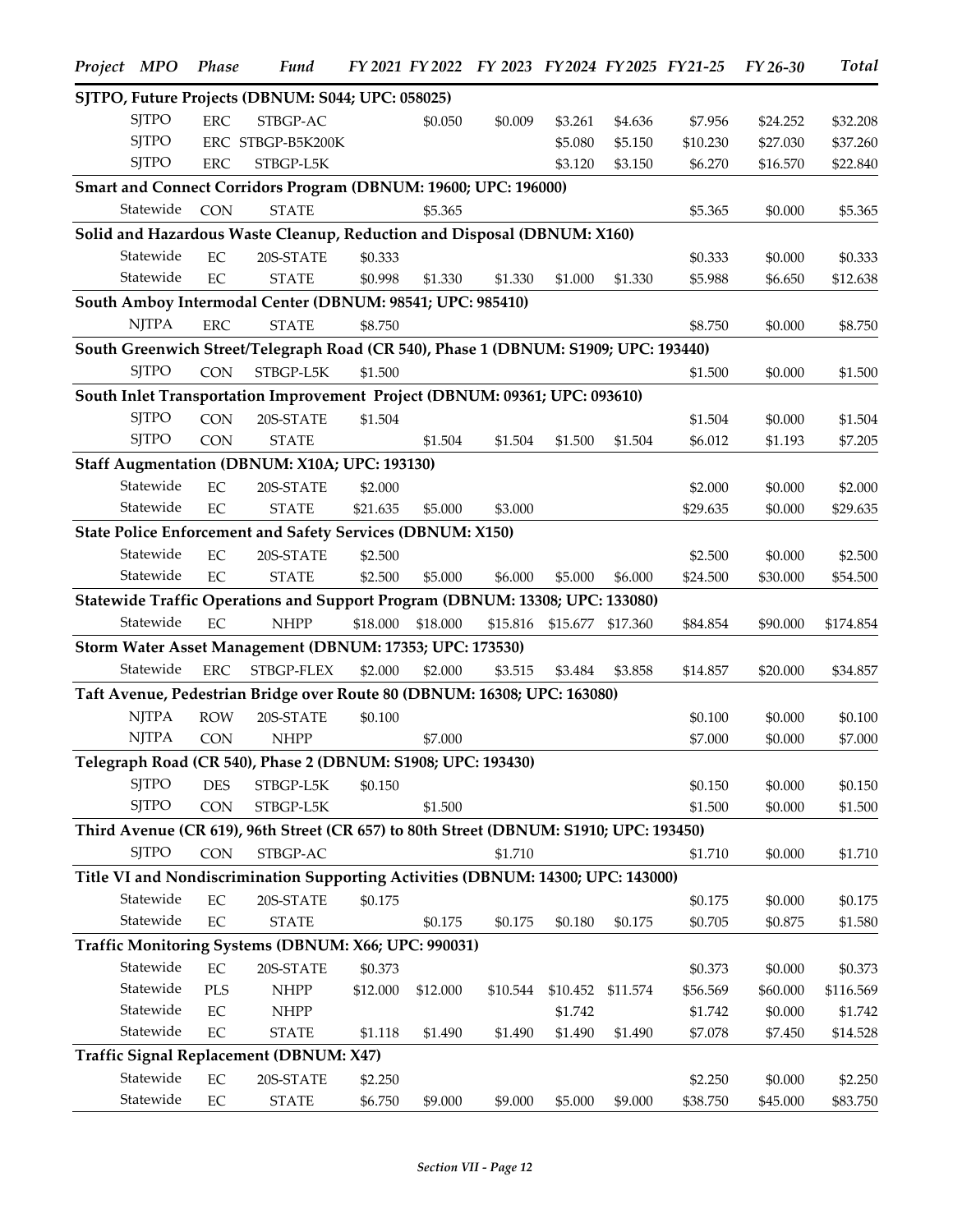| Project MPO  | Phase      | <b>Fund</b>                                                                              |          |          | FY 2021 FY 2022 FY 2023 FY 2024 FY 2025 FY 21-25 |         |          |           | FY 26-30  | <b>Total</b> |
|--------------|------------|------------------------------------------------------------------------------------------|----------|----------|--------------------------------------------------|---------|----------|-----------|-----------|--------------|
|              |            | Training and Employee Development (DBNUM: X244)                                          |          |          |                                                  |         |          |           |           |              |
| Statewide    | EC         | STBGP-FLEX                                                                               | \$2.000  | \$2.000  | \$1.757                                          | \$1.742 | \$1.929  | \$9.428   | \$10.000  | \$19.428     |
|              |            | Transit Village Program (DBNUM: 01316; UPC: 013160)                                      |          |          |                                                  |         |          |           |           |              |
| Statewide    | EC         | <b>STATE</b>                                                                             | \$1.000  | \$1.000  | \$1.000                                          | \$1.000 | \$1.000  | \$5.000   | \$5.000   | \$10.000     |
|              |            | Transportation Alternatives Program (DBNUM: X107)                                        |          |          |                                                  |         |          |           |           |              |
| <b>DVRPC</b> | <b>ERC</b> | <b>TA-PHILA</b>                                                                          | \$1.142  | \$1.149  | \$1.157                                          | \$1.164 | \$1.171  | \$5.783   | \$5.963   | \$11.746     |
| <b>DVRPC</b> | <b>ERC</b> | <b>TA-TRENTON</b>                                                                        | \$0.294  | \$0.296  | \$0.298                                          | \$0.300 | \$0.302  | \$1.491   | \$1.537   | \$3.028      |
| <b>NJTPA</b> | <b>ERC</b> | <b>TA-ALLEN</b>                                                                          | \$0.032  | \$0.032  | \$0.033                                          | \$0.033 | \$0.033  | \$0.163   | \$0.168   | \$0.331      |
| <b>NJTPA</b> | <b>ERC</b> | TA-NY/NWK                                                                                | \$6.112  | \$6.151  | \$6.190                                          | \$6.230 | \$6.270  | \$30.953  | \$31.914  | \$62.867     |
| <b>NJTPA</b> | <b>ERC</b> | TA-PGH/NWB                                                                               | \$0.011  | \$0.011  | \$0.011                                          | \$0.011 | \$0.011  | \$0.056   | \$0.058   | \$0.115      |
| <b>SJTPO</b> | <b>ERC</b> | TA-AC                                                                                    | \$0.246  | \$0.248  | \$0.250                                          | \$0.251 | \$0.253  | \$1.248   | \$1.287   | \$2.535      |
| Statewide    | <b>ERC</b> | TA-B5K200K                                                                               | \$0.398  | \$0.401  | \$0.403                                          | \$0.406 | \$0.409  | \$2.017   | \$2.080   | \$4.097      |
| Statewide    | <b>ERC</b> | TA-FLEX                                                                                  | \$1.137  | \$1.193  | \$1.249                                          | \$1.305 | \$1.362  | \$6.246   | \$7.619   | \$13.865     |
| Statewide    | <b>ERC</b> | $TA-L5K$                                                                                 | \$0.488  | \$0.491  | \$0.494                                          | \$0.497 | \$0.500  | \$2.469   | \$2.546   | \$5.016      |
|              |            | Transportation and Community Development Initiative (TCDI) DVRPC (DBNUM: D0204)          |          |          |                                                  |         |          |           |           |              |
| <b>DVRPC</b> | $\rm EC$   | STBGP-PHILA                                                                              | \$0.105  | \$0.680  | \$0.105                                          | \$0.680 | \$0.105  | \$1.675   | \$1.675   | \$3.350      |
|              |            | Transportation Demand Management Program Support (DBNUM: X43)                            |          |          |                                                  |         |          |           |           |              |
| Statewide    | <b>PLS</b> | CMAQ                                                                                     | \$0.250  | \$0.250  | \$0.250                                          | \$0.250 | \$0.250  | \$1.250   | \$1.250   | \$2.500      |
|              |            | Transportation Management Associations (DBNUM: 11383; UPC: 113830)                       |          |          |                                                  |         |          |           |           |              |
| <b>DVRPC</b> | EC         | STBGP-PHILA                                                                              | \$2.000  | \$2.000  | \$2.000                                          | \$2.000 | \$2.000  | \$10.000  | \$10.000  | \$20.000     |
| <b>NJTPA</b> |            | EC STBGP-NY/NWK                                                                          | \$4.450  | \$4.450  | \$4.450                                          | \$4.450 | \$4.450  | \$22.250  | \$22.250  | \$44.500     |
|              |            | <b>Transportation Research Technology (DBNUM: X126)</b>                                  |          |          |                                                  |         |          |           |           |              |
| Statewide    | EC         |                                                                                          |          |          |                                                  |         |          |           |           |              |
| Statewide    | EC         | 20S-STATE<br><b>STATE</b>                                                                | \$0.250  | \$1.100  |                                                  |         |          | \$0.250   | \$0.000   | \$0.250      |
|              |            |                                                                                          | \$0.750  |          | \$1.200                                          | \$1.700 | \$2.200  | \$6.950   | \$11.000  | \$17.950     |
|              |            | Transportation Systems Management and Operations (TSMO) (DBNUM: 01300; UPC: 013000)      |          |          |                                                  |         |          |           |           |              |
| <b>DVRPC</b> | EC         | STBGP-PHILA                                                                              | \$0.234  | \$0.234  | \$0.234                                          | \$0.234 | \$0.234  | \$1.170   | \$1.170   | \$2.340      |
|              |            | Trenton Amtrak Bridges (DBNUM: 99362; UPC: 993620)                                       |          |          |                                                  |         |          |           |           |              |
| <b>DVRPC</b> |            | CONSTBGP-TRENTON                                                                         |          |          |                                                  |         |          | \$0.000   | \$6.899   | \$6.899      |
|              |            | Unanticipated Design, Right of Way and Construction Expenses, State (DBNUM: X11)         |          |          |                                                  |         |          |           |           |              |
| Statewide    |            | ERC 20S-STATE \$12.509                                                                   |          |          |                                                  |         |          | \$12.509  | \$0.000   | \$12.509     |
| Statewide    | <b>ERC</b> | <b>STATE</b>                                                                             | \$24.030 | \$39.750 | \$29.000                                         | \$5.000 | \$51.235 | \$149.015 | \$346.540 | \$495.555    |
|              |            | Utility Pole Mitigation (DBNUM: 15344; UPC: 153440)                                      |          |          |                                                  |         |          |           |           |              |
| Statewide    | EC         | <b>HSIP</b>                                                                              | \$0.175  | \$0.175  | \$0.175                                          | \$0.175 | \$0.175  | \$0.875   | \$0.875   | \$1.750      |
|              |            | Utility Reconnaissance and Relocation (DBNUM: X182; UPC: 800025)                         |          |          |                                                  |         |          |           |           |              |
| Statewide    | EC         | 20S-STATE                                                                                | \$1.250  |          |                                                  |         |          | \$1.250   | \$0.000   | \$1.250      |
| Statewide    | EC         | <b>STATE</b>                                                                             | \$1.250  | \$2.500  | \$2.500                                          | \$1.250 | \$2.500  | \$10.000  | \$12.500  | \$22.500     |
|              |            | Washington Turnpike, Bridge over West Branch of Wading River (DBNUM: 15324; UPC: 153240) |          |          |                                                  |         |          |           |           |              |
| <b>DVRPC</b> |            | ROW 20S-STBGP-OS-B                                                                       | \$0.100  |          |                                                  |         |          | \$0.100   | \$0.000   | \$0.100      |
| <b>DVRPC</b> |            | CON STBGP-OS-BRDG                                                                        |          |          | \$4.460                                          |         |          | \$4.460   | \$0.000   | \$4.460      |
|              |            | Welchville Road (CR 540) (DBNUM: S9912; UPC: 193660)                                     |          |          |                                                  |         |          |           |           |              |
| <b>SJTPO</b> | <b>DES</b> | STBGP-L5K                                                                                |          | \$0.100  |                                                  |         |          | \$0.100   | \$0.000   | \$0.100      |
| <b>SJTPO</b> | <b>CON</b> | STBGP-L5K                                                                                |          |          | \$0.750                                          |         |          | \$0.750   | \$0.000   | \$0.750      |
|              |            | Youth Employment and TRAC Programs (DBNUM: X199)                                         |          |          |                                                  |         |          |           |           |              |
| Statewide    | EC         | STBGP-FLEX                                                                               |          |          |                                                  |         |          |           |           |              |
|              |            |                                                                                          | \$0.350  | \$0.350  | \$0.350                                          | \$0.350 | \$0.350  | \$1.750   | \$1.750   | \$3.500      |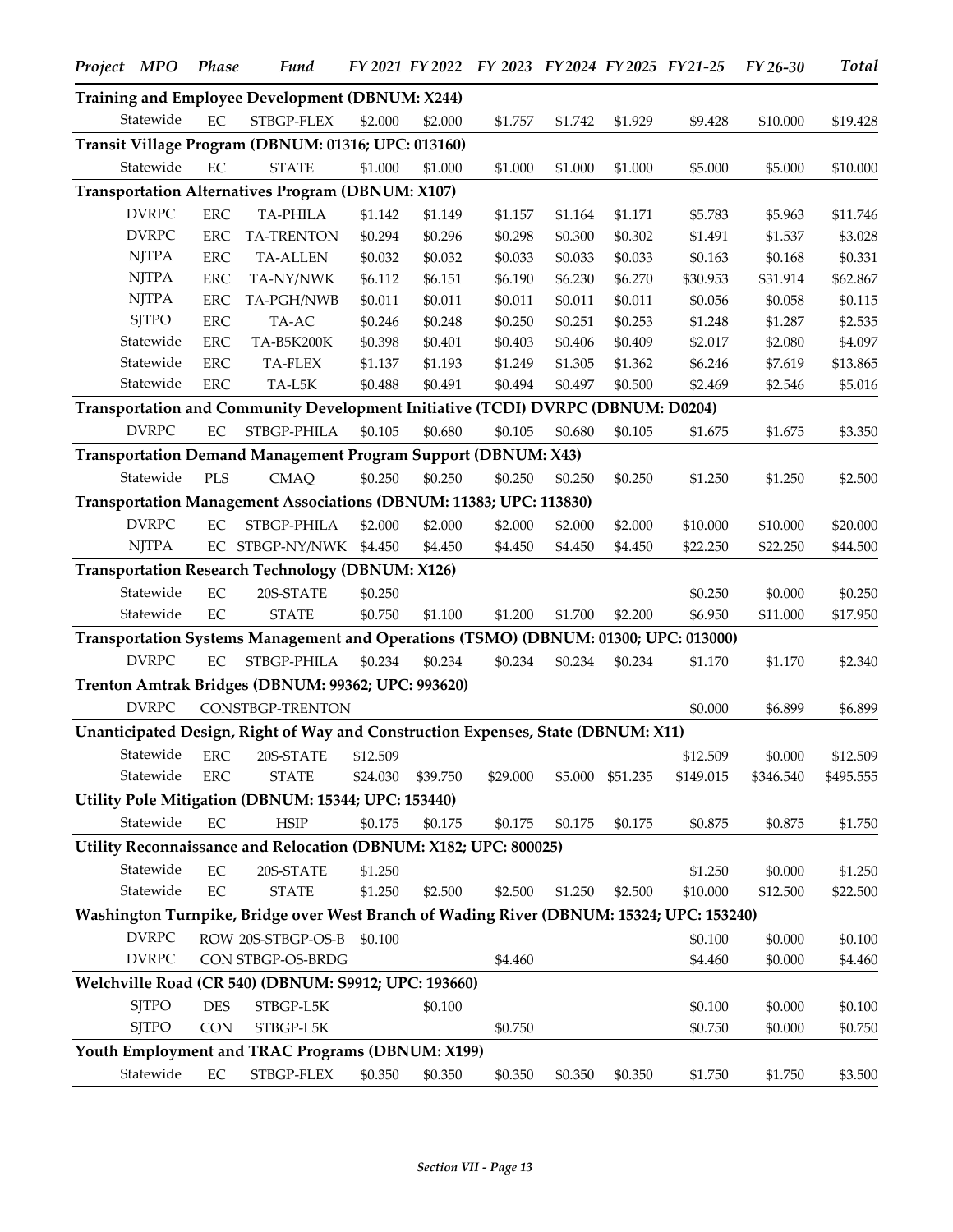|         | Project MPO  | Phase      | <b>Fund</b>                                                                                         |          |          | FY 2021 FY 2022 FY 2023 FY 2024 FY 2025 FY 21-25 |          |          |          | FY 26-30  | <b>Total</b> |
|---------|--------------|------------|-----------------------------------------------------------------------------------------------------|----------|----------|--------------------------------------------------|----------|----------|----------|-----------|--------------|
|         |              |            | Route 1, Alexander Road to Mapleton Road (DBNUM: 17419; UPC: 174190)                                |          |          |                                                  |          |          |          |           |              |
|         | <b>DVRPC</b> | <b>DES</b> | 20S-STATE                                                                                           | \$1.750  |          |                                                  |          |          | \$1.750  | \$0.000   | \$1.750      |
|         | <b>NJTPA</b> | <b>DES</b> | 20S-STATE                                                                                           | \$1.250  |          |                                                  |          |          | \$1.250  | \$0.000   | \$1.250      |
|         | <b>DVRPC</b> | <b>ROW</b> | <b>CMAQ</b>                                                                                         |          |          | \$10.500                                         |          |          | \$10.500 | \$0.000   | \$10.500     |
|         | <b>NJTPA</b> | <b>ROW</b> | <b>CMAQ</b>                                                                                         |          |          | \$3.000                                          |          |          | \$3.000  | \$0.000   | \$3.000      |
|         | <b>DVRPC</b> | UTI        | <b>CMAQ</b>                                                                                         |          |          |                                                  |          | \$9.500  | \$9.500  | \$0.000   | \$9.500      |
|         | <b>DVRPC</b> | <b>CON</b> | <b>CMAQ</b>                                                                                         |          |          |                                                  |          |          | \$0.000  | \$11.350  | \$11.350     |
|         | <b>NJTPA</b> | <b>CON</b> | <b>CMAQ</b>                                                                                         |          |          |                                                  |          |          | \$0.000  | \$20.650  | \$20.650     |
|         |              |            | Route 1, NB Bridge over Raritan River (DBNUM: 15303; UPC: 153030)                                   |          |          |                                                  |          |          |          |           |              |
|         | <b>NJTPA</b> | <b>DES</b> | <b>STATE</b>                                                                                        |          | \$4.000  |                                                  |          |          | \$4.000  | \$0.000   | \$4.000      |
|         | <b>NJTPA</b> | <b>ROW</b> | <b>STATE</b>                                                                                        |          |          | \$0.250                                          |          |          | \$0.250  | \$0.000   | \$0.250      |
|         | <b>NJTPA</b> | <b>CON</b> | <b>NHPP</b>                                                                                         |          |          |                                                  |          |          | \$0.000  | \$48.250  | \$48.250     |
|         |              |            | Route 1B, Bridge over Shabakunk Creek (DBNUM: 16336; UPC: 163360)                                   |          |          |                                                  |          |          |          |           |              |
|         | <b>DVRPC</b> | <b>DES</b> | 20S-STATE                                                                                           | \$2.000  |          |                                                  |          |          | \$2.000  | \$0.000   | \$2.000      |
|         | <b>DVRPC</b> | <b>ROW</b> | <b>STATE</b>                                                                                        |          |          | \$0.200                                          |          |          | \$0.200  | \$0.000   | \$0.200      |
|         | <b>DVRPC</b> | <b>CON</b> | <b>NHPP</b>                                                                                         |          |          |                                                  |          |          | \$0.000  | \$14.700  | \$14.700     |
|         |              |            | Route 1&9, Interchange at Route I-278 (DBNUM: 95023; UPC: 950177)                                   |          |          |                                                  |          |          |          |           |              |
|         | <b>NJTPA</b> | $\rm PE$   | <b>OTHER</b>                                                                                        | \$4.750  |          |                                                  |          |          | \$4.750  | \$0.000   | \$4.750      |
|         | <b>NJTPA</b> | <b>DES</b> | <b>OTHER</b>                                                                                        |          |          | \$4.000                                          |          |          | \$4.000  | \$0.000   | \$4.000      |
|         | <b>NJTPA</b> | <b>DES</b> | <b>STATE</b>                                                                                        |          |          | \$1.000                                          |          |          | \$1.000  | \$0.000   | \$1.000      |
|         | <b>NJTPA</b> | <b>ROW</b> | <b>NHPP</b>                                                                                         |          |          |                                                  | \$5.000  |          | \$5.000  | \$0.000   | \$5.000      |
|         | <b>NJTPA</b> | <b>ROW</b> | <b>OTHER</b>                                                                                        |          |          |                                                  | \$4.500  |          | \$4.500  | \$0.000   | \$4.500      |
|         | <b>NJTPA</b> | UTI        | <b>NHPP</b>                                                                                         |          |          |                                                  |          | \$3.400  | \$3.400  | \$0.000   | \$3.400      |
|         | <b>NJTPA</b> | UTI        | <b>OTHER</b>                                                                                        |          |          |                                                  |          | \$6.800  | \$6.800  | \$0.000   | \$6.800      |
|         | <b>NJTPA</b> | <b>CON</b> | <b>NHPP</b>                                                                                         |          |          |                                                  |          |          | \$0.000  | \$6.300   | \$6.300      |
|         | <b>NJTPA</b> | <b>CON</b> | <b>OTHER</b>                                                                                        |          |          |                                                  |          |          | \$0.000  | \$82.400  | \$82.400     |
|         |              |            | Route 3 & Route 495 Interchange (DBNUM: 12386; UPC: 123860)                                         |          |          |                                                  |          |          |          |           |              |
|         | <b>NJTPA</b> | <b>DES</b> | <b>STATE</b>                                                                                        |          |          |                                                  | \$5.000  |          | \$5.000  | \$0.000   | \$5.000      |
|         | <b>NJTPA</b> | <b>ROW</b> | <b>NHPP</b>                                                                                         |          |          |                                                  |          |          | \$0.000  | \$2.000   | \$2.000      |
|         | <b>NJTPA</b> | CON        | <b>NHPP</b>                                                                                         |          |          |                                                  |          |          | \$0.000  | \$186.150 | \$186.150    |
|         |              |            | Route 3, Route 46, Valley Road and Notch/Rifle Camp Road Interchange, Contract B (DBNUM: 059B; UPC: |          |          |                                                  |          |          |          |           |              |
| 123020) |              |            |                                                                                                     |          |          |                                                  |          |          |          |           |              |
|         | <b>NJTPA</b> | <b>CON</b> | <b>NHPP</b>                                                                                         | \$36.450 | \$27.441 |                                                  |          |          | \$63.891 | \$0.000   | \$63.891     |
|         |              |            | Route 4, Bridge over Palisade Avenue, Windsor Road and CSX Railroad (DBNUM: 065C; UPC: 078044)      |          |          |                                                  |          |          |          |           |              |
|         | <b>NJTPA</b> | <b>ROW</b> | <b>NHPP</b>                                                                                         | \$1.500  |          |                                                  |          |          | \$1.500  | \$0.000   | \$1.500      |
|         | <b>NJTPA</b> | UTI        | <b>NHPP</b>                                                                                         |          |          | \$6.000                                          |          |          | \$6.000  | \$0.000   | \$6.000      |
|         | <b>NJTPA</b> | <b>CON</b> | <b>NHPP</b>                                                                                         |          |          |                                                  | \$48.200 |          | \$48.200 | \$0.000   | \$48.200     |
|         |              |            | Route 4, Grand Avenue Bridge (DBNUM: 08410; UPC: 084100)                                            |          |          |                                                  |          |          |          |           |              |
|         | <b>NJTPA</b> | <b>ROW</b> | 20S-NHPP                                                                                            | \$1.500  |          |                                                  |          |          | \$1.500  | \$0.000   | \$1.500      |
|         | <b>NJTPA</b> | <b>CON</b> | <b>NHPP</b>                                                                                         |          |          |                                                  |          | \$26.000 | \$26.000 | \$0.000   | \$26.000     |
|         |              |            | Route 4, Hackensack River Bridge (DBNUM: 02346; UPC: 023460)                                        |          |          |                                                  |          |          |          |           |              |
|         | <b>NJTPA</b> | <b>DES</b> | 20S-NHPP                                                                                            | \$6.000  |          |                                                  |          |          | \$6.000  | \$0.000   | \$6.000      |
|         | <b>NJTPA</b> | <b>ROW</b> | <b>NHPP</b>                                                                                         |          |          | \$1.400                                          |          |          | \$1.400  | \$0.000   | \$1.400      |
|         | <b>NJTPA</b> | UTI        | <b>NHPP</b>                                                                                         |          |          | \$3.000                                          |          |          | \$3.000  | \$0.000   | \$3.000      |
|         | <b>NJTPA</b> | <b>CON</b> | <b>NHPP</b>                                                                                         |          |          |                                                  |          | \$46.850 | \$46.850 | \$30.050  | \$76.900     |
|         |              |            | Route 4, Jones Road Bridge (DBNUM: 94064; UPC: 950194)                                              |          |          |                                                  |          |          |          |           |              |
|         | <b>NJTPA</b> | <b>ROW</b> | 20S-NHPP                                                                                            | \$0.600  |          |                                                  |          |          | \$0.600  | \$0.000   | \$0.600      |
|         | <b>NJTPA</b> | <b>CON</b> | <b>NHPP</b>                                                                                         |          |          | \$22.000                                         |          |          | \$22.000 | \$0.000   | \$22.000     |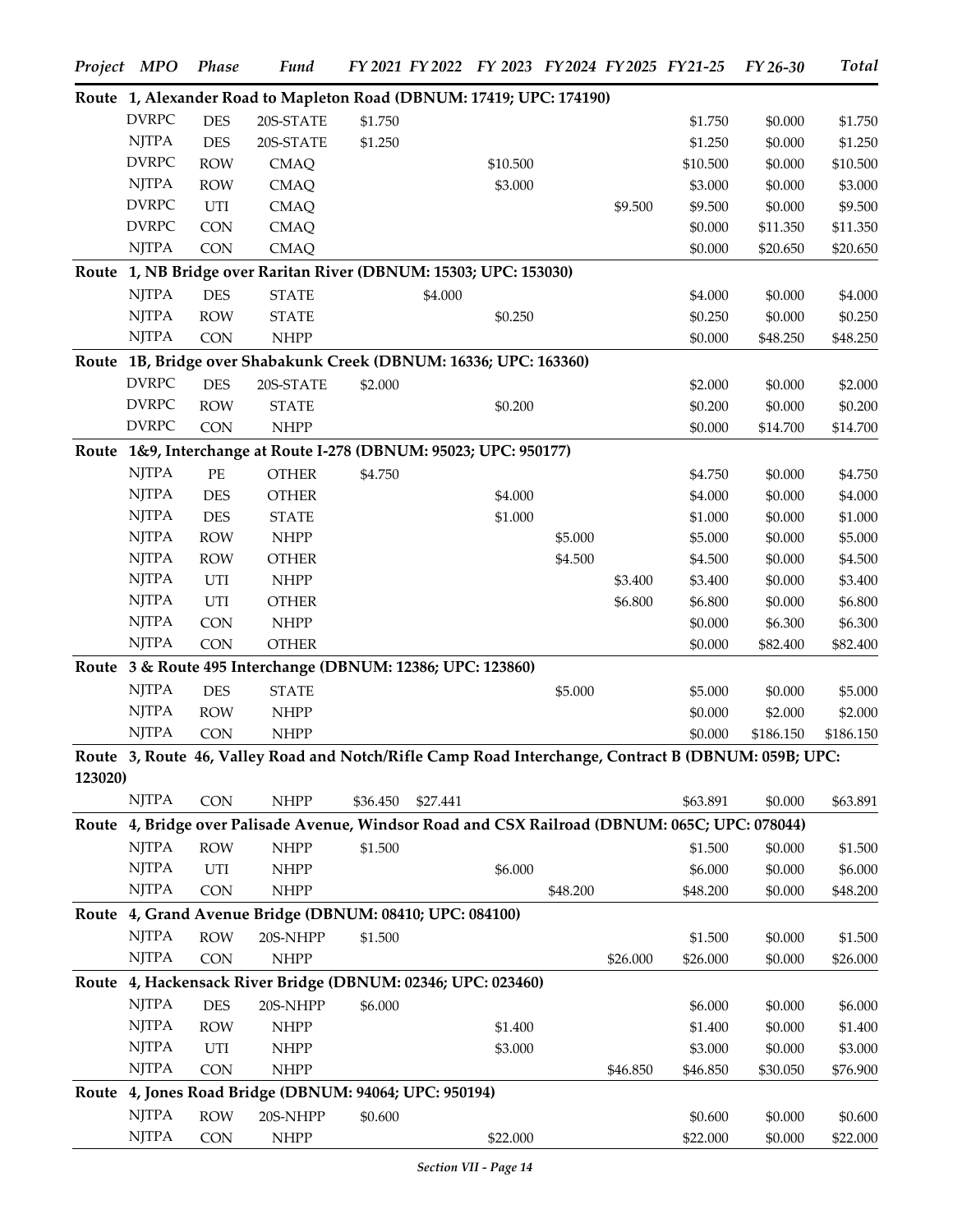| Project MPO  | <b>Phase</b>             | <b>Fund</b>                                                                                    |          |                    | FY 2021 FY 2022 FY 2023 FY 2024 FY 2025 FY 21-25 |                   |         |                     | FY 26-30           | <b>Total</b>        |
|--------------|--------------------------|------------------------------------------------------------------------------------------------|----------|--------------------|--------------------------------------------------|-------------------|---------|---------------------|--------------------|---------------------|
|              |                          | Route 4, River Drive to Tunbridge Road (DBNUM: 12431A; UPC: 168100)                            |          |                    |                                                  |                   |         |                     |                    |                     |
| <b>NJTPA</b> | <b>CON</b>               | 20S-NHPP                                                                                       | \$9.900  |                    |                                                  |                   |         | \$9.900             | \$0.000            | \$9.900             |
|              |                          | Route 4, Teaneck Road Bridge (DBNUM: 93134; UPC: 950198)                                       |          |                    |                                                  |                   |         |                     |                    |                     |
| <b>NJTPA</b> | <b>ROW</b>               | 20S-STATE                                                                                      | \$0.600  |                    |                                                  |                   |         | \$0.600             | \$0.000            | \$0.600             |
| <b>NJTPA</b> | <b>CON</b>               | <b>NHPP</b>                                                                                    |          |                    | \$13.150                                         |                   |         | \$13.150            | \$0.000            | \$13.150            |
|              |                          | Route 7, Kearny, Drainage Improvements (DBNUM: 93186; UPC: 950652)                             |          |                    |                                                  |                   |         |                     |                    |                     |
| <b>NJTPA</b> | <b>CON</b>               | <b>NHPP</b>                                                                                    |          |                    | \$15.000                                         | \$31.000 \$25.000 |         | \$71.000            | \$0.000            | \$71.000            |
|              |                          | Route 7, Mill Street (CR 672) to Park Avenue (CR 646) (DBNUM: 12408B; UPC: 158100)             |          |                    |                                                  |                   |         |                     |                    |                     |
| <b>NJTPA</b> | <b>CON</b>               | <b>HSIP</b>                                                                                    |          | \$10.375           |                                                  |                   |         | \$10.375            | \$0.000            | \$10.375            |
|              |                          | Route 9, Atkinson Avenue to Bayview Drive (DBNUM: 15397; UPC: 153970)                          |          |                    |                                                  |                   |         |                     |                    |                     |
| <b>SJTPO</b> | <b>CON</b>               | STBGP-FLEX                                                                                     |          | \$7.800            |                                                  |                   |         | \$7.800             | \$0.000            | \$7.800             |
|              |                          | Route 9, Indian Head Road to Central Ave/Hurley Ave, Pavement (DBNUM: 11418; UPC: 114180)      |          |                    |                                                  |                   |         |                     |                    |                     |
| <b>NJTPA</b> | <b>CON</b>               | <b>NHPP</b>                                                                                    |          | \$46.500           |                                                  |                   |         | \$46.500            | \$0.000            | \$46.500            |
|              |                          | Route 9, Jones Rd to Longboat Ave (DBNUM: 11330; UPC: 113300)                                  |          |                    |                                                  |                   |         |                     |                    |                     |
| <b>NJTPA</b> | <b>CON</b>               | <b>STATE</b>                                                                                   | \$12.500 |                    |                                                  |                   |         | \$12.500            | \$0.000            | \$12.500            |
|              |                          | Route 9, Wrights Lane to Harbor Road (DBNUM: 15400; UPC: 154000)                               |          |                    |                                                  |                   |         |                     |                    |                     |
| <b>SJTPO</b> | <b>CON</b>               | <b>NHPP</b>                                                                                    |          |                    | \$8.000                                          |                   |         |                     |                    |                     |
|              |                          | Route 10, Chelsea Drive to Kelly Drive (DBNUM: 15439; UPC: 154390)                             |          |                    |                                                  |                   |         | \$8.000             | \$0.000            | \$8.000             |
| <b>NJTPA</b> |                          |                                                                                                |          |                    |                                                  |                   |         |                     |                    |                     |
| <b>NJTPA</b> | $\rm PE$<br><b>DES</b>   | 20S-STATE                                                                                      | \$0.200  |                    |                                                  |                   |         | \$0.200             | \$0.000            | \$0.200             |
| <b>NJTPA</b> | <b>ROW</b>               | <b>STATE</b><br><b>STATE</b>                                                                   |          | \$0.300<br>\$0.100 |                                                  |                   |         | \$0.300<br>\$0.100  | \$0.000<br>\$0.000 | \$0.300<br>\$0.100  |
| <b>NJTPA</b> | <b>CON</b>               | <b>NHPP</b>                                                                                    |          |                    | \$1.500                                          |                   |         | \$1.500             | \$0.000            | \$1.500             |
|              |                          | Route 10, Hillside Ave (CR 619) to Mt. Pleasant Tpk (CR 665) (DBNUM: 11339; UPC: 113390)       |          |                    |                                                  |                   |         |                     |                    |                     |
| <b>NJTPA</b> | <b>CON</b>               | <b>NHPP</b>                                                                                    |          |                    | \$24.600                                         |                   |         | \$24,600            | \$0.000            | \$24.600            |
|              |                          | Route 10/202, NJ 53 to Johnson Road, Operational Improvements (DBNUM: 98338C; UPC: 983383)     |          |                    |                                                  |                   |         |                     |                    |                     |
| <b>NJTPA</b> | <b>ROW</b>               | <b>NHPP</b>                                                                                    |          |                    |                                                  | \$5.500           |         | \$5.500             | \$0.000            | \$5.500             |
| <b>NJTPA</b> | <b>CON</b>               | <b>NHPP</b>                                                                                    |          |                    |                                                  |                   |         | \$0.000             | \$19.500           | \$19.500            |
|              |                          | Route 15 Corridor, Rockfall Mitigation (DBNUM: 15441; UPC: 154410)                             |          |                    |                                                  |                   |         |                     |                    |                     |
| <b>NJTPA</b> | <b>CON</b>               | <b>NHPP</b>                                                                                    |          |                    |                                                  |                   |         | \$0.000             | \$20.000           | \$20.000            |
|              |                          | Route 15 SB, Bridge over Rockaway River (DBNUM: 14414; UPC: 144140)                            |          |                    |                                                  |                   |         |                     |                    |                     |
| <b>NJTPA</b> |                          |                                                                                                |          |                    |                                                  |                   |         |                     |                    |                     |
| <b>NJTPA</b> | <b>ROW</b><br><b>CON</b> | 20S-NHPP<br><b>NHPP</b>                                                                        | \$0.950  | \$11.800           |                                                  |                   |         | \$0.950<br>\$11.800 | \$0.000<br>\$0.000 | \$0.950<br>\$11.800 |
|              |                          | Route 15, Bridge over Paulins Kill (DBNUM: 09319; UPC: 093190)                                 |          |                    |                                                  |                   |         |                     |                    |                     |
| <b>NJTPA</b> | <b>ROW</b>               |                                                                                                |          |                    |                                                  |                   |         |                     |                    |                     |
| <b>NJTPA</b> | <b>CON</b>               | 20S-STATE<br><b>NHPP</b>                                                                       | \$0.250  | \$7.950            |                                                  |                   |         | \$0.250<br>\$7.950  | \$0.000<br>\$0.000 | \$0.250<br>\$7.950  |
|              |                          | Route 15, Route 94 to Route 206/CR 565 (DBNUM: 18344; UPC: 183440)                             |          |                    |                                                  |                   |         |                     |                    |                     |
| <b>NJTPA</b> |                          | <b>NHPP</b>                                                                                    |          |                    |                                                  |                   |         |                     |                    |                     |
|              | <b>CON</b>               |                                                                                                | \$7.300  |                    |                                                  |                   |         | \$7.300             | \$0.000            | \$7.300             |
|              |                          | Route 15 and Berkshire Valley Road (CR 699) (DBNUM: 13350; UPC: 133500)                        |          |                    |                                                  |                   |         |                     |                    |                     |
| <b>NJTPA</b> | <b>CON</b>               | <b>HSIP</b>                                                                                    |          | \$5.200            |                                                  |                   |         | \$5.200             | \$0.000            | \$5.200             |
|              |                          | Route 17, Bridges over NYS&W RR & RR Spur & Central Avenue (CR 44) (DBNUM: 14319; UPC: 143190) |          |                    |                                                  |                   |         |                     |                    |                     |
| <b>NJTPA</b> | <b>DES</b>               | <b>STATE</b>                                                                                   |          |                    | \$3.050                                          |                   |         | \$3.050             | \$0.000            | \$3.050             |
| <b>NJTPA</b> | <b>ROW</b>               | <b>NHPP</b>                                                                                    |          |                    |                                                  |                   | \$3.000 | \$3.000             | \$0.000            | \$3.000             |
| <b>NJTPA</b> | <b>CON</b>               | <b>NHPP</b>                                                                                    |          |                    |                                                  |                   |         | \$0.000             | \$32.000           | \$32.000            |
|              |                          | Route 17, Pierrepont Ave to Terrace Ave/Polify Rd (CR 55) (DBNUM: 15383; UPC: 153830)          |          |                    |                                                  |                   |         |                     |                    |                     |
| <b>NJTPA</b> | <b>CON</b>               | $\ensuremath{\mathsf{NHPP}}$                                                                   |          | \$7.100            |                                                  |                   |         | \$7.100             | \$0.000            | \$7.100             |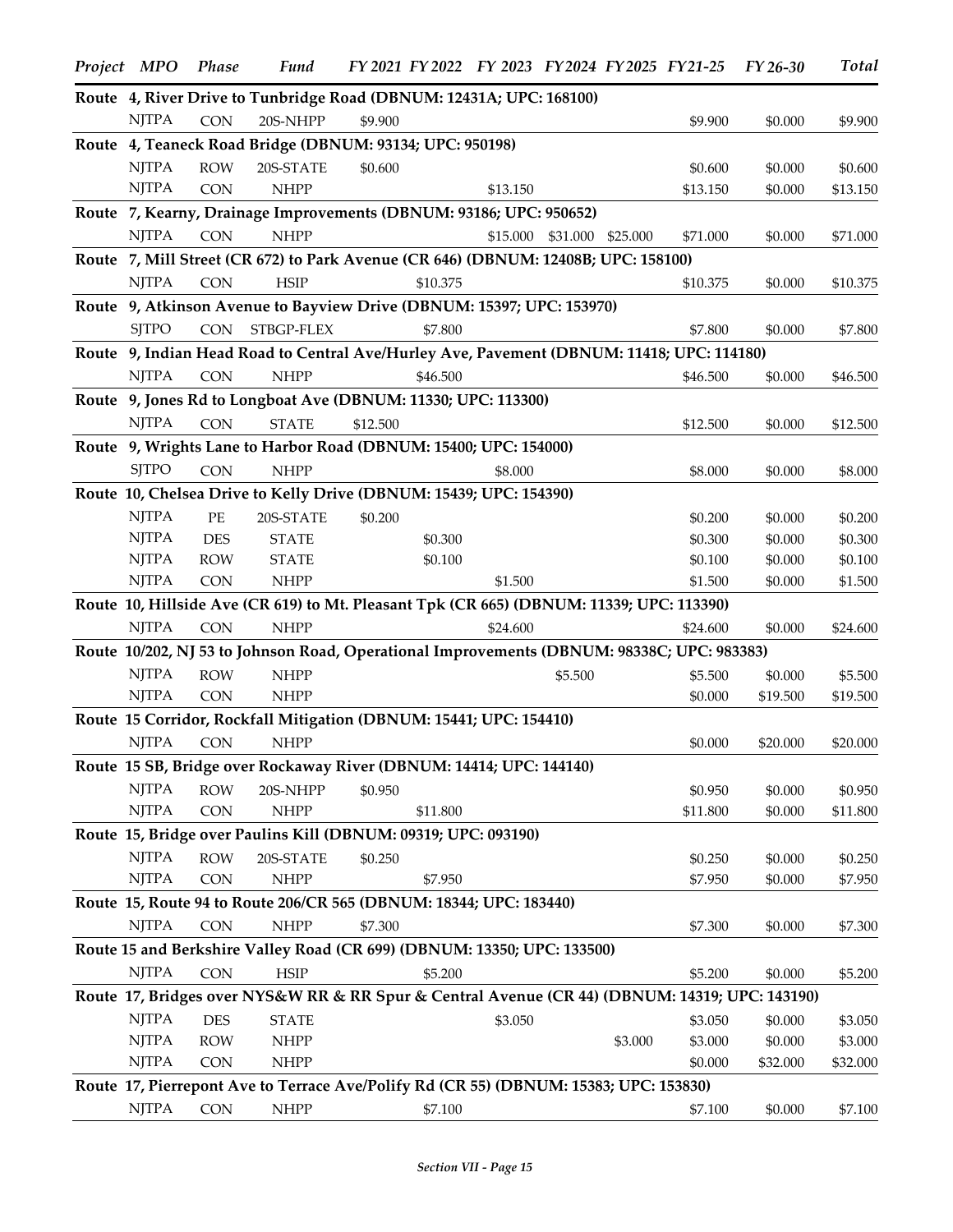| Project MPO                                                           | <b>Phase</b>             | <b>Fund</b>                                                                                |          |          | FY 2021 FY 2022 FY 2023 FY 2024 FY 2025 FY 21-25 |          |          |                    | FY 26-30           | Total               |
|-----------------------------------------------------------------------|--------------------------|--------------------------------------------------------------------------------------------|----------|----------|--------------------------------------------------|----------|----------|--------------------|--------------------|---------------------|
|                                                                       |                          | Route 18 NB, Bridge over Conrail (DBNUM: 16352; UPC: 163520)                               |          |          |                                                  |          |          |                    |                    |                     |
| <b>NJTPA</b>                                                          | <b>DES</b>               | <b>STATE</b>                                                                               |          |          | \$1.800                                          |          |          | \$1.800            | \$0.000            | \$1.800             |
| <b>NJTPA</b>                                                          | <b>ROW</b>               | <b>NHPP</b>                                                                                |          |          |                                                  | \$0.500  |          | \$0.500            | \$0.000            | \$0.500             |
| <b>NJTPA</b>                                                          | <b>CON</b>               | <b>NHPP</b>                                                                                |          |          |                                                  |          | \$11.500 | \$11.500           | \$0.000            | \$11.500            |
|                                                                       |                          | Route 18, East Brunswick, Drainage and Pavement Rehabilitation (DBNUM: 10354; UPC: 103540) |          |          |                                                  |          |          |                    |                    |                     |
| <b>NJTPA</b>                                                          | <b>ROW</b>               | <b>NHPP</b>                                                                                | \$7.000  |          |                                                  |          |          | \$7.000            | \$0.000            | \$7.000             |
| <b>NJTPA</b>                                                          | <b>CON</b>               | <b>NHPP</b>                                                                                |          | \$20,300 | \$19.200                                         |          |          | \$39.500           | \$0.000            | \$39.500            |
|                                                                       |                          | Route 20, Paterson Safety, Drainage and Resurfacing (DBNUM: 08372; UPC: 083720)            |          |          |                                                  |          |          |                    |                    |                     |
| <b>NJTPA</b>                                                          | <b>ROW</b>               | <b>NHPP</b>                                                                                | \$1.300  |          |                                                  |          |          | \$1.300            | \$0.000            | \$1.300             |
| <b>NJTPA</b>                                                          | <b>CON</b>               | <b>NHPP</b>                                                                                |          | \$15.000 | \$14.800                                         |          |          | \$29.800           | \$0.000            | \$29.800            |
|                                                                       |                          | Route 22, Bridge over Echo Lake (DBNUM: 14330; UPC: 143300)                                |          |          |                                                  |          |          |                    |                    |                     |
| <b>NJTPA</b>                                                          | <b>CON</b>               | 20S-STATE                                                                                  | \$7.300  |          |                                                  |          |          | \$7.300            | \$0.000            | \$7.300             |
|                                                                       |                          | Route 22, Bridge over NJT Raritan Valley Line (DBNUM: 14425; UPC: 144250)                  |          |          |                                                  |          |          |                    |                    |                     |
| <b>NJTPA</b>                                                          | <b>DES</b>               | <b>STATE</b>                                                                               |          | \$2.000  |                                                  |          |          | \$2.000            | \$0.000            | \$2.000             |
| <b>NJTPA</b>                                                          | <b>ROW</b>               | <b>NHPP</b>                                                                                |          |          | \$0.400                                          |          |          | \$0.400            | \$0.000            | \$0.400             |
| <b>NJTPA</b>                                                          | <b>CON</b>               | <b>NHPP</b>                                                                                |          |          |                                                  |          | \$9.500  | \$9.500            | \$0.000            | \$9.500             |
|                                                                       |                          | Route 22, Broad Street (CR 623) to Route 27 (Empire Street) (DBNUM: 18373; UPC: 183730)    |          |          |                                                  |          |          |                    |                    |                     |
| <b>NJTPA</b>                                                          | <b>CON</b>               | <b>NHPP</b>                                                                                |          |          | \$2.500                                          |          |          | \$2.500            | \$0.000            | \$2.500             |
|                                                                       |                          | Route 22, Chestnut Street Bridge Replacement (CR 626) (DBNUM: 04361; UPC: 043610)          |          |          |                                                  |          |          |                    |                    |                     |
| <b>NJTPA</b>                                                          | <b>CON</b>               | <b>NHPP</b>                                                                                | \$14.320 |          |                                                  |          |          | \$14.320           | \$0.000            | \$14.320            |
|                                                                       |                          | Route 22, Rockfall Mitigation, Phillipsburg (DBNUM: 15442; UPC: 154420)                    |          |          |                                                  |          |          |                    |                    |                     |
| <b>NJTPA</b>                                                          | <b>CON</b>               | <b>STATE</b>                                                                               | \$10.024 |          |                                                  |          |          | \$10.024           | \$0.000            | \$10.024            |
|                                                                       |                          | Route 22/Route 82/Garden State Parkway Interchange (DBNUM: 658A; UPC: 058002)              |          |          |                                                  |          |          |                    |                    |                     |
| <b>NJTPA</b>                                                          | <b>CON</b>               | <b>STATE</b>                                                                               | \$43.575 |          |                                                  |          |          | \$43.575           | \$0.000            | \$43.575            |
|                                                                       |                          | Route 23, Alexander Road to Maple Lake Road (DBNUM: 11424; UPC: 114240)                    |          |          |                                                  |          |          |                    |                    |                     |
| <b>NJTPA</b>                                                          | <b>CON</b>               | <b>NHPP</b>                                                                                |          | \$17.200 |                                                  |          |          | \$17.200           | \$0.000            | \$17.200            |
|                                                                       |                          | Route 23, Bridge over Pequannock River / Hamburg Turnpike (DBNUM: 08347; UPC: 083470)      |          |          |                                                  |          |          |                    |                    |                     |
| <b>NJTPA</b>                                                          | <b>ROW</b>               | 20S-NHPP                                                                                   | \$1.500  |          |                                                  |          |          | \$1.500            | \$0.000            | \$1.500             |
| <b>NJTPA</b>                                                          | <b>CON</b>               | <b>NHPP</b>                                                                                |          |          |                                                  |          |          | \$0.000            | \$54.500           | \$54.500            |
|                                                                       |                          | Route 23, Hardyston Township Improvements (DBNUM: 96039; UPC: 950262)                      |          |          |                                                  |          |          |                    |                    |                     |
| <b>NJTPA</b>                                                          | <b>CON</b>               | <b>NHPP</b>                                                                                | \$12.800 |          |                                                  |          |          | \$12.800           | \$0.000            | \$12.800            |
|                                                                       |                          | Route 23, High Crest Drive to Macopin River (DBNUM: 11424A; UPC: 153000)                   |          |          |                                                  |          |          |                    |                    |                     |
| <b>NJTPA</b>                                                          | <b>DES</b>               | <b>NHPP</b>                                                                                | \$2.700  |          |                                                  |          |          |                    |                    |                     |
| $\ensuremath{\mathrm{N} \mathrm{J} \mathrm{T} \mathrm{P} \mathrm{A}}$ | <b>ROW</b>               | <b>NHPP</b>                                                                                |          |          |                                                  | \$5.000  |          | \$2.700<br>\$5.000 | \$0.000<br>\$0.000 | \$2.700             |
| <b>NJTPA</b>                                                          | <b>CON</b>               | <b>NHPP</b>                                                                                |          |          |                                                  |          |          | \$0.000            | \$13.000           | \$5.000<br>\$13.000 |
|                                                                       |                          | Route 23, NB Bridge over Pequannock River (DBNUM: 14440; UPC: 144400)                      |          |          |                                                  |          |          |                    |                    |                     |
| <b>NJTPA</b>                                                          |                          | <b>NHPP</b>                                                                                |          |          |                                                  |          |          |                    |                    |                     |
| <b>NJTPA</b>                                                          | <b>DES</b><br><b>ROW</b> |                                                                                            | \$1.700  | \$0.050  |                                                  |          |          | \$1.700            | \$0.000            | \$1.700             |
| <b>NJTPA</b>                                                          | <b>CON</b>               | <b>STATE</b><br><b>NHPP</b>                                                                |          |          |                                                  | \$4.100  |          | \$0.050<br>\$4.100 | \$0.000<br>\$0.000 | \$0.050<br>\$4.100  |
|                                                                       |                          | Route 23, Route 80 and Route 46 Interchange (DBNUM: 9233B6; UPC: 009234)                   |          |          |                                                  |          |          |                    |                    |                     |
|                                                                       |                          |                                                                                            |          |          |                                                  |          |          |                    |                    |                     |
| <b>NJTPA</b>                                                          | <b>DES</b>               | 20S-NHPP                                                                                   | \$3.400  |          |                                                  |          |          | \$3.400            | \$0.000            | \$3.400             |
| <b>NJTPA</b>                                                          | <b>ROW</b>               | <b>STATE</b>                                                                               |          | \$0.500  |                                                  |          |          | \$0.500            | \$0.000            | \$0.500             |
| <b>NJTPA</b>                                                          | UTI                      | <b>NHPP</b>                                                                                |          |          |                                                  | \$1.500  |          | \$1.500            | \$0.000            | \$1.500             |
| <b>NJTPA</b>                                                          | <b>CON</b>               | <b>NHPP</b>                                                                                |          |          |                                                  | \$30.400 |          | \$30.400           | \$0.000            | \$30.400            |
|                                                                       |                          | Route 26, Cox Road to Nassau Street (DBNUM: 15398; UPC: 153980)                            |          |          |                                                  |          |          |                    |                    |                     |
| <b>NJTPA</b>                                                          | CON                      | 20S-NHPP                                                                                   | \$2.780  |          |                                                  |          |          | \$2.780            | \$0.000            | \$2.780             |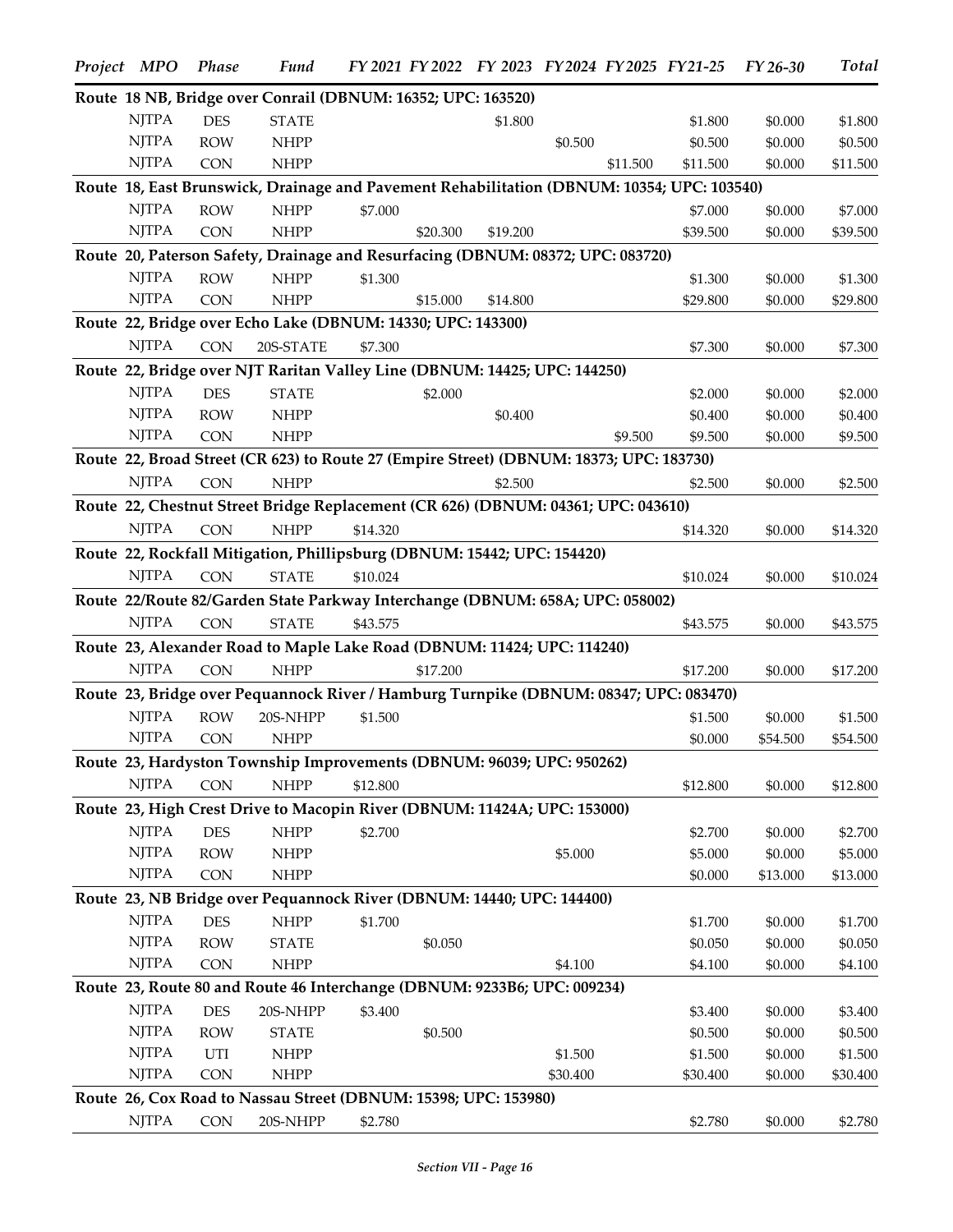| Project MPO  | <b>Phase</b> | <b>Fund</b>              | FY 2021 FY 2022 FY 2023 FY 2024 FY 2025 FY 21-25                                                    |         |                           |         |          | FY 26-30 | <b>Total</b> |
|--------------|--------------|--------------------------|-----------------------------------------------------------------------------------------------------|---------|---------------------------|---------|----------|----------|--------------|
|              |              |                          | Route 27 NB (Cherry Street), Bridge over Conrail (DBNUM: 16303; UPC: 163030)                        |         |                           |         |          |          |              |
| <b>NJTPA</b> | <b>DES</b>   | <b>NHPP</b>              |                                                                                                     | \$1.900 |                           |         | \$1.900  | \$0.000  | \$1.900      |
| <b>NJTPA</b> | <b>ROW</b>   | <b>STATE</b>             |                                                                                                     |         | \$0.500                   |         | \$0.500  | \$0.000  | \$0.500      |
| <b>NJTPA</b> | <b>CON</b>   | <b>NHPP</b>              |                                                                                                     |         |                           | \$5.580 | \$5.580  | \$0.000  | \$5.580      |
|              |              |                          | Route 27, Dehart Place to Route 21 (DBNUM: 15371; UPC: 153710)                                      |         |                           |         |          |          |              |
| <b>NJTPA</b> | <b>CON</b>   | <b>NHPP</b>              | \$17.300                                                                                            |         |                           |         | \$17.300 | \$0.000  | \$17.300     |
|              |              |                          | Route 28, Rt 287 to CR 525 (Thompson Avenue) (DBNUM: 13318; UPC: 133180)                            |         |                           |         |          |          |              |
| <b>NJTPA</b> | <b>DES</b>   | <b>STATE</b>             |                                                                                                     | \$0.700 |                           |         | \$0.700  | \$0.000  | \$0.700      |
| <b>NJTPA</b> | <b>ROW</b>   | <b>NHPP</b>              |                                                                                                     |         | \$1.180                   |         | \$1.180  | \$0.000  | \$1.180      |
| <b>NJTPA</b> | <b>CON</b>   | <b>NHPP</b>              |                                                                                                     |         |                           | \$3.700 | \$3.700  | \$0.000  | \$3.700      |
|              |              |                          | Route 29, Alexauken Creek Road to Washington Street (DBNUM: 11413C; UPC: 158030)                    |         |                           |         |          |          |              |
| <b>NJTPA</b> | <b>DES</b>   | STBGP-FLEX               |                                                                                                     | \$1.200 |                           |         | \$1.200  | \$0.000  | \$1.200      |
| <b>NJTPA</b> | <b>ROW</b>   | STBGP-FLEX               |                                                                                                     |         | \$1.800                   |         | \$1.800  | \$0.000  | \$1.800      |
| <b>NJTPA</b> | CON          | STBGP-FLEX               |                                                                                                     |         |                           |         | \$0.000  | \$13.230 | \$13.230     |
|              |              |                          | Route 29, Bridge over Copper Creek (DBNUM: 16351; UPC: 163510)                                      |         |                           |         |          |          |              |
| <b>NJTPA</b> |              | PE STBGP-OS-BRDG \$0.400 |                                                                                                     |         |                           |         | \$0.400  | \$0.000  | \$0.400      |
| <b>NJTPA</b> |              | DES STBGP-OS-BRDG        |                                                                                                     | \$0.800 |                           |         | \$0.800  | \$0.000  | \$0.800      |
| <b>NJTPA</b> |              | CON STBGP-OS-BRDG        |                                                                                                     |         |                           | \$2.700 | \$2.700  | \$0.000  | \$2.700      |
|              |              |                          | Route 29, Cass Street to Calhoun Street, Drainage (DBNUM: 07319B; UPC: 123660)                      |         |                           |         |          |          |              |
| <b>DVRPC</b> | <b>CON</b>   | <b>NHPP</b>              | \$22.000                                                                                            |         |                           |         | \$22.000 | \$0.000  | \$22.000     |
|              |              |                          | Route 29, Rockfall Mitigation, Kingwood Twp (DBNUM: 11413B; UPC: 158020)                            |         |                           |         |          |          |              |
| <b>NJTPA</b> | <b>CON</b>   | <b>NHPP</b>              |                                                                                                     |         | \$8.000 \$10.000 \$12.000 |         |          |          |              |
|              |              |                          |                                                                                                     |         |                           |         | \$30.000 | \$0.000  | \$30.000     |
|              |              |                          | Route 29, Rockfall Mitigation, West Amwell & Lambertville (DBNUM: 15443; UPC: 154430)               |         |                           |         |          |          |              |
| <b>NJTPA</b> | <b>CON</b>   | <b>NHPP</b>              |                                                                                                     |         |                           |         | \$0.000  | \$20.000 | \$20.000     |
|              |              |                          | Route 30, Atco Avenue to Route 206 (DBNUM: 11416; UPC: 114160)                                      |         |                           |         |          |          |              |
| <b>DVRPC</b> | <b>CON</b>   | 20S-NHPP                 | \$11.570                                                                                            |         |                           |         | \$11.570 | \$0.000  | \$11.570     |
| <b>SJTPO</b> | <b>CON</b>   | 20S-NHPP                 | \$2.500                                                                                             |         |                           |         | \$2.500  | \$0.000  | \$2.500      |
|              |              |                          | Route 30, Bridge over Duck Thorofare (DBNUM: 14428; UPC: 144280)                                    |         |                           |         |          |          |              |
| <b>SJTPO</b> | <b>DES</b>   | <b>NHPP</b>              | \$1.850                                                                                             |         |                           |         | \$1.850  | \$0.000  | \$1.850      |
| <b>SJTPO</b> | <b>ROW</b>   | <b>STATE</b>             |                                                                                                     | \$0.500 |                           |         | \$0.500  | \$0.000  | \$0.500      |
| <b>SJTPO</b> | <b>CON</b>   | <b>NHPP</b>              |                                                                                                     |         |                           |         | \$0.000  | \$12.600 | \$12.600     |
|              |              |                          | Route 30, Bridge over Newfound Thorofare (DBNUM: 16350; UPC: 163500)                                |         |                           |         |          |          |              |
| <b>SJTPO</b> | <b>CON</b>   | <b>NHPP</b>              |                                                                                                     |         |                           |         | \$0.000  | \$23.321 | \$23.321     |
|              |              |                          | Route 30, CR 542 (Sea Grove Ave/Central Ave) to Weymouth Rd (CR 640) (DBNUM: 15382; UPC: 153820)    |         |                           |         |          |          |              |
| <b>SJTPO</b> | <b>CON</b>   | <b>NHPP</b>              | \$3.000                                                                                             |         |                           |         | \$3.000  | \$0.000  | \$3.000      |
|              |              |                          | Route 30, Gibbsboro Road (CR 686) (DBNUM: 16319; UPC: 163190)                                       |         |                           |         |          |          |              |
| <b>DVRPC</b> | <b>ROW</b>   | <b>HSIP</b>              | \$2.300                                                                                             |         |                           |         | \$2.300  | \$0.000  | \$2.300      |
| <b>DVRPC</b> | <b>CON</b>   | <b>HSIP</b>              |                                                                                                     |         |                           |         | \$0.000  | \$6.600  | \$6.600      |
|              |              |                          | Route 31 SB, CR 523 (Walter Foran Boulevard) to Wescott Drive (CR 600) (DBNUM: 08327B; UPC: 168050) |         |                           |         |          |          |              |
| <b>NJTPA</b> | <b>CON</b>   | <b>NHPP</b>              |                                                                                                     | \$4.500 |                           |         | \$4.500  | \$0.000  | \$4.500      |
|              |              |                          | Route 31, Bridge over Furnace Brook (DBNUM: 09325; UPC: 093250)                                     |         |                           |         |          |          |              |
| <b>NJTPA</b> | <b>DES</b>   | <b>NHPP</b>              | \$1.100                                                                                             |         |                           |         | \$1.100  | \$0.000  | \$1.100      |
| <b>NJTPA</b> | <b>ROW</b>   | <b>STATE</b>             | \$0.500                                                                                             |         |                           |         | \$0.500  | \$0.000  | \$0.500      |
| <b>NJTPA</b> | <b>CON</b>   | <b>NHPP</b>              |                                                                                                     | \$5.850 |                           |         | \$5.850  | \$0.000  | \$5.850      |
|              |              |                          | Route 31, Franklin Road (CR 634) to Route 46 (DBNUM: 12422; UPC: 124220)                            |         |                           |         |          |          |              |
| <b>NJTPA</b> | <b>CON</b>   | <b>STATE</b>             | \$7.992                                                                                             |         |                           |         | \$7.992  | \$0.000  | \$7.992      |
|              |              |                          |                                                                                                     |         |                           |         |          |          |              |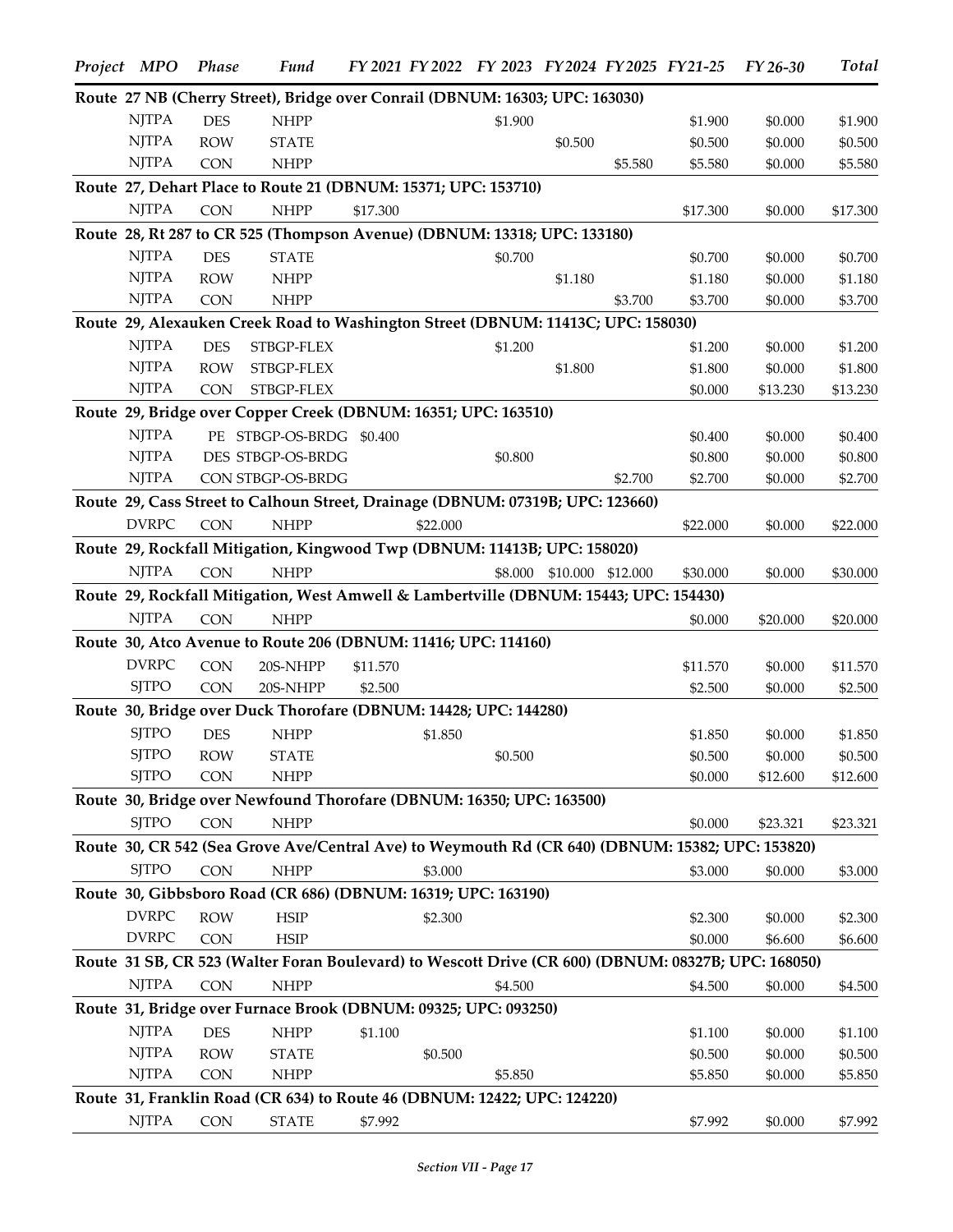| Project MPO                 | Phase      | <b>Fund</b>                                                                                             |         |          | FY 2021 FY 2022 FY 2023 FY 2024 FY 2025 FY 21-25 |          |          |          | $FY26-30$ | <b>Total</b> |
|-----------------------------|------------|---------------------------------------------------------------------------------------------------------|---------|----------|--------------------------------------------------|----------|----------|----------|-----------|--------------|
|                             |            | Route 31, Route 78/22 to Graysrock Road (DBNUM: 11342A; UPC: 148010)                                    |         |          |                                                  |          |          |          |           |              |
| <b>NJTPA</b>                | <b>DES</b> | 20S-NHPP                                                                                                | \$1.800 |          |                                                  |          |          | \$1.800  | \$0.000   | \$1.800      |
| <b>NJTPA</b>                | <b>ROW</b> | <b>NHPP</b>                                                                                             |         | \$0.250  |                                                  |          |          | \$0.250  | \$0.000   | \$0.250      |
| <b>NJTPA</b>                | <b>CON</b> | <b>NHPP</b>                                                                                             |         |          |                                                  |          | \$17.500 | \$17.500 | \$0.000   | \$17.500     |
|                             |            | Route 33 Business, Bridge over Conrail Freehold Secondary Branch (DBNUM: 12379; UPC: 123790)            |         |          |                                                  |          |          |          |           |              |
| <b>NJTPA</b>                | <b>DES</b> | 20S-NHPP                                                                                                | \$2.500 |          |                                                  |          |          | \$2.500  | \$0.000   | \$2.500      |
| <b>NJTPA</b>                | <b>ROW</b> | <b>NHPP</b>                                                                                             |         | \$1.000  |                                                  |          |          | \$1.000  | \$0.000   | \$1.000      |
| <b>NJTPA</b>                | <b>CON</b> | <b>NHPP</b>                                                                                             |         |          | \$9.500                                          |          |          | \$9.500  | \$0.000   | \$9.500      |
|                             |            | Route 33, Bridge over Millstone River (DBNUM: 14422; UPC: 144220)                                       |         |          |                                                  |          |          |          |           |              |
| <b>NJTPA</b>                | <b>ROW</b> | 20S-NHPP                                                                                                | \$0.200 |          |                                                  |          |          | \$0.200  | \$0.000   | \$0.200      |
| <b>NJTPA</b>                | <b>CON</b> | <b>NHPP</b>                                                                                             |         |          | \$4.350                                          |          |          | \$4.350  | \$0.000   | \$4.350      |
|                             |            | Route 33, Cleveland Avenue to Paxson Avenue (DBNUM: 15374; UPC: 153740)                                 |         |          |                                                  |          |          |          |           |              |
| <b>DVRPC</b>                | <b>CON</b> | 20S-NHPP                                                                                                | \$7.000 |          |                                                  |          |          | \$7.000  | \$0.000   | \$7.000      |
|                             |            | Route 34, CR 537 to Washington Ave., Pavement (DBNUM: 11307; UPC: 113070)                               |         |          |                                                  |          |          |          |           |              |
| <b>NJTPA</b>                | <b>DES</b> | <b>NHPP</b>                                                                                             |         |          | \$8.000                                          |          |          | \$8.000  | \$0.000   | \$8.000      |
| <b>NJTPA</b>                | <b>CON</b> | <b>NHPP</b>                                                                                             |         |          |                                                  |          |          | \$0.000  | \$90.000  | \$90.000     |
|                             |            | Route 35, Bridge over North Branch of Wreck Pond (DBNUM: 14429; UPC: 144290)                            |         |          |                                                  |          |          |          |           |              |
| <b>NJTPA</b>                | <b>ROW</b> | 20S-NHPP                                                                                                | \$0.226 |          |                                                  |          |          | \$0.226  | \$0.000   | \$0.226      |
| <b>NJTPA</b>                | <b>CON</b> | <b>NHPP</b>                                                                                             |         |          | \$2.890                                          |          |          | \$2.890  | \$0.000   | \$2.890      |
|                             |            | Route 35, Heards Brook and Woodbridge Creek, Culvert Replacement (DBNUM: 10381; UPC: 103810)            |         |          |                                                  |          |          |          |           |              |
| <b>NJTPA</b>                | <b>DES</b> | 20S-NHPP                                                                                                | \$1.500 |          |                                                  |          |          | \$1.500  | \$0.000   | \$1.500      |
| <b>NJTPA</b>                | <b>ROW</b> | 20S-STATE                                                                                               | \$0.200 |          |                                                  |          |          | \$0.200  | \$0.000   | \$0.200      |
| <b>NJTPA</b>                | <b>CON</b> | <b>NHPP</b>                                                                                             |         |          |                                                  | \$6.300  |          | \$6.300  | \$0.000   | \$6.300      |
|                             |            | Route 35, Route 9 to Colonia Boulevard (DBNUM: 15392; UPC: 153920)                                      |         |          |                                                  |          |          |          |           |              |
| <b>NJTPA</b>                | <b>DES</b> | 20S-NHPP                                                                                                | \$3.700 |          |                                                  |          |          | \$3.700  | \$0.000   | \$3.700      |
| <b>NJTPA</b>                | <b>ROW</b> | 20S-NHPP                                                                                                | \$0.400 |          |                                                  |          |          | \$0.400  | \$0.000   | \$0.400      |
| <b>NJTPA</b>                | <b>CON</b> | <b>NHPP</b>                                                                                             |         |          |                                                  | \$15,700 |          | \$15.700 | \$0.000   | \$15.700     |
|                             |            | Route 35 NB, Bridge over Route 36 NB & GSP Ramp G (DBNUM: 18351; UPC: 183510)                           |         |          |                                                  |          |          |          |           |              |
| <b>NJTPA</b>                | $\rm PE$   | 20S-STATE                                                                                               | \$0.400 |          |                                                  |          |          | \$0.400  | \$0.000   | \$0.400      |
| <b>NJTPA</b>                | <b>DES</b> | <b>STATE</b>                                                                                            |         |          | \$0.750                                          |          |          | \$0.750  | \$0.000   | \$0.750      |
| <b>NJTPA</b>                | <b>CON</b> | <b>NHPP</b>                                                                                             |         |          |                                                  | \$4.000  |          | \$4.000  | \$0.000   | \$4.000      |
|                             |            | Route 37, EB Thomas St to Fisher Blvd (DBNUM: 12404; UPC: 124040)                                       |         |          |                                                  |          |          |          |           |              |
| <b>NJTPA</b>                | <b>CON</b> | <b>STATE</b>                                                                                            | \$9.320 |          |                                                  |          |          | \$9.320  | \$0.000   | \$9.320      |
|                             |            | Route 38, Nixon Drive to Route 295 Bridge (DBNUM: 15385; UPC: 153850)                                   |         |          |                                                  |          |          |          |           |              |
| <b>DVRPC</b>                | <b>ROW</b> | <b>NHPP</b>                                                                                             |         | \$0.250  |                                                  |          |          | \$0.250  | \$0.000   | \$0.250      |
| <b>DVRPC</b>                | <b>CON</b> | <b>NHPP</b>                                                                                             |         |          |                                                  | \$6.603  |          | \$6.603  | \$0.000   | \$6.603      |
|                             |            | Route 38, South Church Street (CR 607) to Fellowship Road (CR 673), Operational and Safety Improvements |         |          |                                                  |          |          |          |           |              |
| (DBNUM: 12307; UPC: 123070) |            |                                                                                                         |         |          |                                                  |          |          |          |           |              |
| <b>DVRPC</b>                | <b>CON</b> | <b>NHPP</b>                                                                                             |         |          |                                                  | \$15.400 |          | \$15.400 | \$0.000   | \$15.400     |
|                             |            | Route 40, Atlantic County, Drainage (DBNUM: 08371; UPC: 083710)                                         |         |          |                                                  |          |          |          |           |              |
| <b>SJTPO</b>                | CON        | STBGP-FLEX                                                                                              |         | \$27.600 |                                                  |          |          | \$27.600 | \$0.000   | \$27.600     |
|                             |            | Route 40, CR 555 Intersection, Operational & Safety Improvements (DBNUM: 12383; UPC: 123830)            |         |          |                                                  |          |          |          |           |              |
| <b>DVRPC</b>                | <b>CON</b> | 20S-NHPP                                                                                                | \$3.000 |          |                                                  |          |          | \$3.000  | \$0.000   | \$3.000      |
|                             |            | Route 40, Elmer Lake to Elmwood Avenue (DBNUM: 12413; UPC: 124130)                                      |         |          |                                                  |          |          |          |           |              |
| <b>DVRPC</b>                | <b>CON</b> | 20S-NHPP                                                                                                | \$3.540 |          |                                                  |          |          | \$3.540  | \$0.000   | \$3.540      |
| <b>SJTPO</b>                | CON        | 20S-NHPP                                                                                                | \$4.890 |          |                                                  |          |          | \$4.890  | \$0.000   | \$4.890      |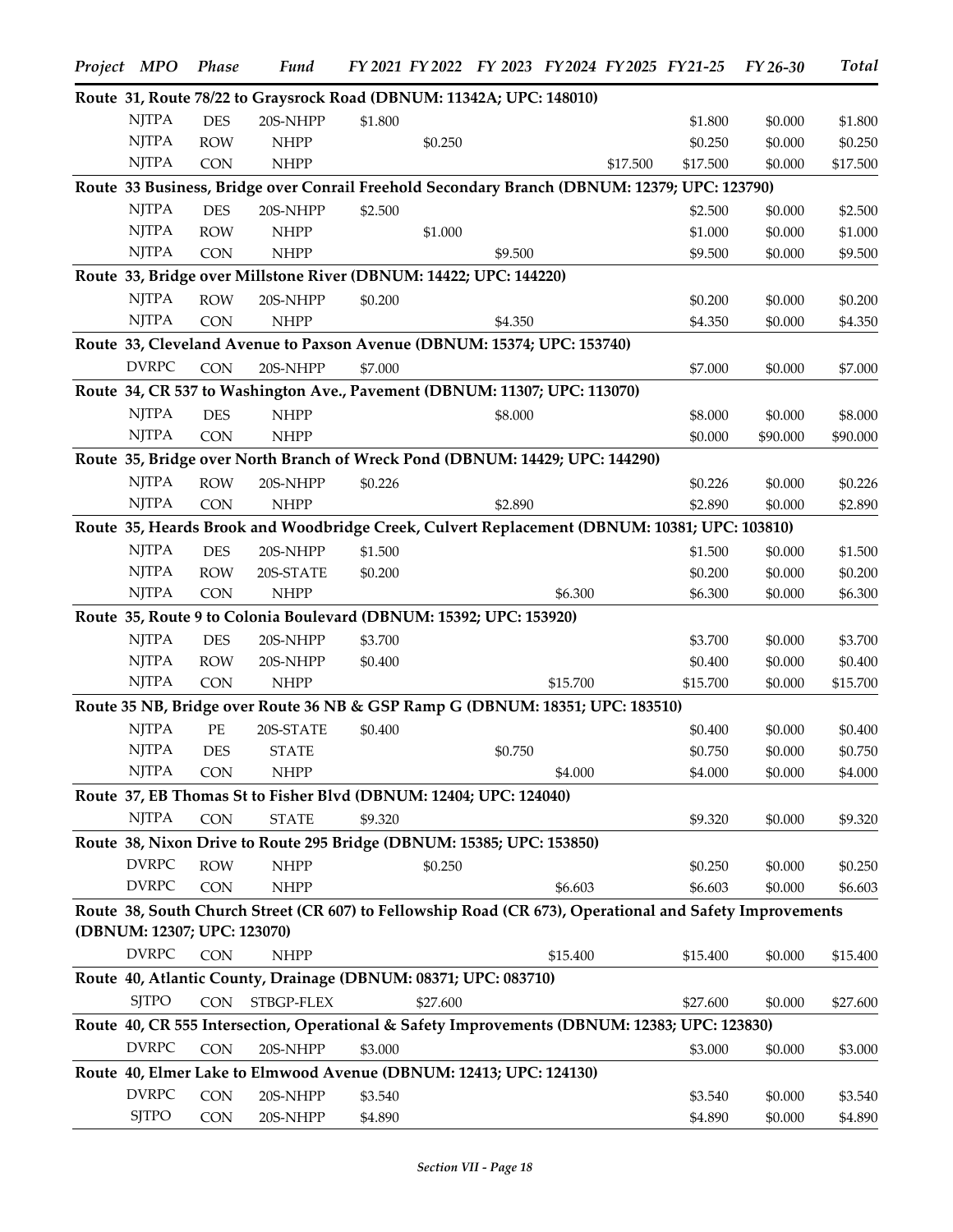| Project MPO                  | <b>Phase</b>     | <b>Fund</b>                                                                                  |          |          | FY 2021 FY 2022 FY 2023 FY 2024 FY 2025 FY 21-25 |          |         |                    | FY 26-30           | <b>Total</b>       |
|------------------------------|------------------|----------------------------------------------------------------------------------------------|----------|----------|--------------------------------------------------|----------|---------|--------------------|--------------------|--------------------|
|                              |                  | Route 40, Hamilton Common Drive to West End Avenue (CR 629) (DBNUM: 15370; UPC: 153700)      |          |          |                                                  |          |         |                    |                    |                    |
| <b>SITPO</b>                 | <b>CON</b>       | 20S-NHPP                                                                                     | \$13.340 |          |                                                  |          |         | \$13.340           | \$0.000            | \$13.340           |
|                              |                  | Route 41 and Deptford Center Road (DBNUM: 15302; UPC: 153020)                                |          |          |                                                  |          |         |                    |                    |                    |
| <b>DVRPC</b>                 | <b>DES</b>       | 20S-STATE                                                                                    | \$1.125  |          |                                                  |          |         | \$1.125            | \$0.000            | \$1.125            |
| <b>DVRPC</b>                 | <b>ROW</b>       | <b>NHPP</b>                                                                                  |          |          | \$1.100                                          |          |         | \$1.100            | \$0.000            | \$1.100            |
| <b>DVRPC</b>                 | <b>CON</b>       | <b>NHPP</b>                                                                                  |          |          |                                                  | \$3.050  |         | \$3.050            | \$0.000            | \$3.050            |
|                              |                  | Route 42 SB, Leaf Avenue Extension to Creek Road (CR 753) (DBNUM: 18313; UPC: 183130)        |          |          |                                                  |          |         |                    |                    |                    |
| <b>DVRPC</b>                 | PE               | NHFP-HWY                                                                                     |          | \$0.500  |                                                  |          |         | \$0.500            | \$0.000            | \$0.500            |
| <b>DVRPC</b>                 | <b>DES</b>       | NHFP-HWY                                                                                     |          |          |                                                  | \$0.650  |         | \$0.650            | \$0.000            | \$0.650            |
| <b>DVRPC</b>                 | <b>ROW</b>       | NHFP-HWY                                                                                     |          |          |                                                  |          | \$1.000 | \$1.000            | \$0.000            | \$1.000            |
| <b>DVRPC</b>                 | <b>CON</b>       | NHFP-HWY                                                                                     |          |          |                                                  |          |         | \$0.000            | \$6.000            | \$6.000            |
|                              |                  | Route 42, Bridges over Blackwood Railroad Trail (DBNUM: 12313; UPC: 123130)                  |          |          |                                                  |          |         |                    |                    |                    |
| <b>DVRPC</b>                 | <b>CON</b>       | 20S-NHPP                                                                                     | \$21.900 |          |                                                  |          |         | \$21.900           | \$0.000            | \$21.900           |
|                              |                  | Route 42, Kennedy Ave. to Atlantic City Expressway (DBNUM: 12306; UPC: 123060)               |          |          |                                                  |          |         |                    |                    |                    |
| <b>DVRPC</b>                 | <b>CON</b>       | <b>NHPP</b>                                                                                  |          | \$37.000 |                                                  |          |         | \$37.000           | \$0.000            | \$37.000           |
|                              |                  | Route 45, Bridge over Woodbury Creek (DBNUM: 14348; UPC: 143480)                             |          |          |                                                  |          |         |                    |                    |                    |
| <b>DVRPC</b>                 | <b>DES</b>       | <b>NHPP</b>                                                                                  | \$1.000  |          |                                                  |          |         | \$1.000            | \$0.000            | \$1.000            |
| <b>DVRPC</b>                 | <b>ROW</b>       | 20S-NHPP                                                                                     | \$0.500  |          |                                                  |          |         | \$0.500            | \$0.000            | \$0.500            |
| <b>DVRPC</b>                 | <b>CON</b>       | <b>NHPP</b>                                                                                  |          |          | \$6.500                                          |          |         | \$6.500            | \$0.000            | \$6.500            |
|                              |                  | Route 46, Bergen Boulevard to Main Street (DBNUM: 12428; UPC: 124280)                        |          |          |                                                  |          |         |                    |                    |                    |
| <b>NJTPA</b>                 | <b>CON</b>       | <b>NHPP</b>                                                                                  | \$4.100  |          |                                                  |          |         | \$4.100            | \$0.000            | \$4.100            |
|                              |                  | Route 46, Canfield Avenue (DBNUM: 13316; UPC: 133160)                                        |          |          |                                                  |          |         |                    |                    |                    |
| <b>NJTPA</b>                 |                  | ROW 20S-STBGP-FLEX \$0.700                                                                   |          |          |                                                  |          |         | \$0.700            | \$0.000            | \$0.700            |
| NJTPA                        | <b>CON</b>       | STBGP-FLEX                                                                                   |          |          | \$4.600                                          |          |         | \$4.600            | \$0.000            | \$4.600            |
|                              |                  | Route 46, Main Street/Woodstone Road (CR 644) to Route 287, ITS (DBNUM: 06366A; UPC: 148040) |          |          |                                                  |          |         |                    |                    |                    |
| <b>NJTPA</b>                 | <b>ROW</b>       | 20S-STATE                                                                                    | \$0.500  |          |                                                  |          |         | \$0.500            | \$0.000            | \$0.500            |
| <b>NJTPA</b>                 | <b>CON</b>       | <b>NHPP</b>                                                                                  |          | \$9.700  |                                                  |          |         | \$9.700            | \$0.000            | \$9.700            |
|                              |                  | Route 46, Pequannock Street to CR 513 (West Main Street) (DBNUM: 16318; UPC: 163180)         |          |          |                                                  |          |         |                    |                    |                    |
| <b>NJTPA</b>                 |                  |                                                                                              |          |          |                                                  |          |         |                    |                    |                    |
| NJTPA                        | PE<br><b>DES</b> | 20S-HSIP<br>HSIP                                                                             | \$1.200  |          |                                                  |          |         | \$1.200            | \$0.000            | \$1.200            |
| <b>NJTPA</b>                 | <b>ROW</b>       | <b>HSIP</b>                                                                                  |          |          | \$1.250                                          | \$1.200  |         | \$1.250<br>\$1.200 | \$0.000<br>\$0.000 | \$1.250<br>\$1.200 |
| <b>NJTPA</b>                 | <b>CON</b>       | <b>HSIP</b>                                                                                  |          |          |                                                  |          |         | \$0.000            | \$6.500            | \$6.500            |
|                              |                  | Route 46, Route 23 (Pompton Avenue) to Route 20, ITS (DBNUM: 06366C; UPC: 148060)            |          |          |                                                  |          |         |                    |                    |                    |
| <b>NJTPA</b>                 | <b>ROW</b>       | 20S-STATE                                                                                    |          |          |                                                  |          |         |                    |                    |                    |
| <b>NJTPA</b>                 | <b>CON</b>       | <b>NHPP</b>                                                                                  | \$0.100  | \$6.700  |                                                  |          |         | \$0.100<br>\$6.700 | \$0.000<br>\$0.000 | \$0.100<br>\$6.700 |
|                              |                  | Route 46, Route 287 to Route 23 (Pompton Avenue), ITS (DBNUM: 06366B; UPC: 148050)           |          |          |                                                  |          |         |                    |                    |                    |
|                              |                  |                                                                                              |          |          |                                                  |          |         |                    |                    |                    |
| <b>NJTPA</b><br><b>NJTPA</b> | <b>ROW</b>       | 20S-STATE                                                                                    | \$0.500  |          |                                                  |          |         | \$0.500            | \$0.000            | \$0.500            |
|                              | <b>CON</b>       | <b>NHPP</b>                                                                                  |          |          |                                                  | \$11.000 |         | \$11.000           | \$0.000            | \$11.000           |
|                              |                  | Route 46, Route 80 to Walnut Road (DBNUM: 11340A; UPC: 148100)                               |          |          |                                                  |          |         |                    |                    |                    |
| <b>NJTPA</b>                 | <b>DES</b>       | 20S-NHPP                                                                                     | \$1.900  |          |                                                  |          |         | \$1.900            | \$0.000            | \$1.900            |
| <b>NJTPA</b>                 | <b>ROW</b>       | <b>NHPP</b>                                                                                  |          | \$0.500  |                                                  |          |         | \$0.500            | \$0.000            | \$0.500            |
| <b>NJTPA</b>                 | <b>CON</b>       | <b>NHPP</b>                                                                                  |          |          | \$12.720                                         |          |         | \$12.720           | \$0.000            | \$12.720           |
|                              |                  | Route 47, Bridge over Big Timber Creek (DBNUM: 11371; UPC: 113710)                           |          |          |                                                  |          |         |                    |                    |                    |
| <b>DVRPC</b>                 | <b>CON</b>       | STBGP-FLEX                                                                                   |          |          |                                                  | \$23.650 |         | \$23.650           | \$0.000            | \$23.650           |
|                              |                  | Route 47, Bridge over Dennis Creek (DBNUM: 17303; UPC: 173030)                               |          |          |                                                  |          |         |                    |                    |                    |
| <b>SJTPO</b>                 | <b>ROW</b>       | 20S-NHPP                                                                                     | \$0.300  |          |                                                  |          |         | \$0.300            | \$0.000            | \$0.300            |
| <b>SJTPO</b>                 | <b>CON</b>       | <b>NHPP</b>                                                                                  |          |          | \$4.350                                          |          |         | \$4.350            | \$0.000            | \$4.350            |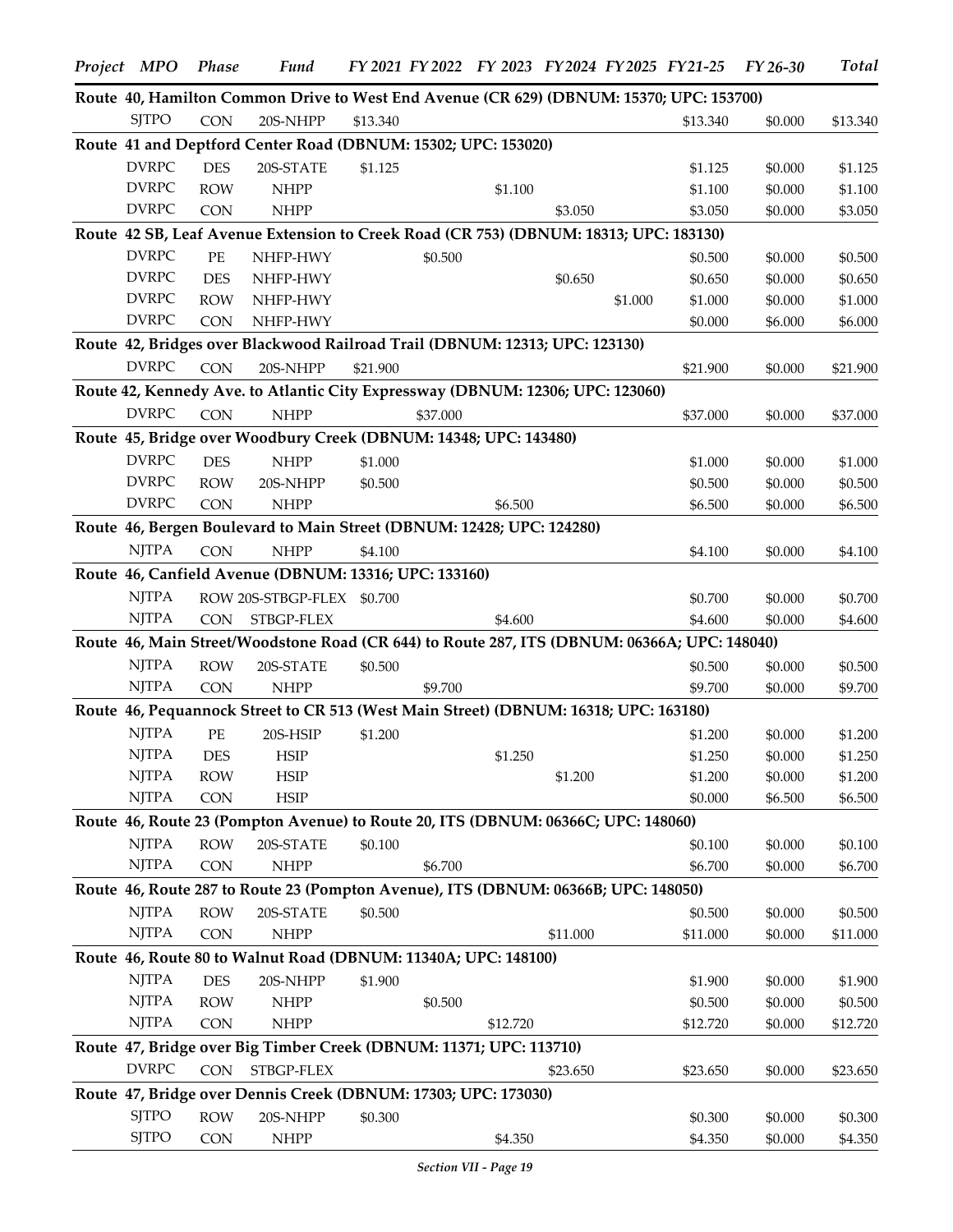|         | Project MPO  | Phase      | <b>Fund</b>                                                                                    |           |         |          |          |          | FY 2021 FY 2022 FY 2023 FY 2024 FY 2025 FY 21-25 | FY 26-30 | <b>Total</b> |
|---------|--------------|------------|------------------------------------------------------------------------------------------------|-----------|---------|----------|----------|----------|--------------------------------------------------|----------|--------------|
|         |              |            | Route 47, Bridge over Menantico Creek (DBNUM: 16346; UPC: 163460)                              |           |         |          |          |          |                                                  |          |              |
|         | <b>SJTPO</b> | <b>ROW</b> | <b>STATE</b>                                                                                   |           |         | \$0.300  |          |          | \$0.300                                          | \$0.000  | \$0.300      |
|         | <b>SJTPO</b> | <b>CON</b> | <b>NHPP</b>                                                                                    |           |         |          |          | \$18.700 | \$18.700                                         | \$0.000  | \$18.700     |
|         |              |            | Route 47, Grove St. to Route 130, Pavement (DBNUM: 12305; UPC: 123050)                         |           |         |          |          |          |                                                  |          |              |
|         | <b>DVRPC</b> | <b>CON</b> | STBGP-FLEX                                                                                     |           |         |          | \$32.300 |          | \$32.300                                         | \$0.000  | \$32.300     |
|         |              |            | Route 49, Bridge over Maurice River (DBNUM: 15314; UPC: 153140)                                |           |         |          |          |          |                                                  |          |              |
|         | <b>SJTPO</b> | <b>CON</b> | <b>NHPP</b>                                                                                    |           |         | \$7.400  |          |          | \$7.400                                          | \$0.000  | \$7.400      |
|         |              |            | Route 49, Front Street to Keasbey Street/Yorke Street (CR 658) (DBNUM: 14358; UPC: 143580)     |           |         |          |          |          |                                                  |          |              |
|         | <b>SJTPO</b> | <b>CON</b> | <b>STATE</b>                                                                                   | \$6.892   |         |          |          |          | \$6.892                                          | \$0.000  | \$6.892      |
|         |              |            | Route 50, Bridge over Cedar Swamp Creek (DBNUM: 17329; UPC: 173290)                            |           |         |          |          |          |                                                  |          |              |
|         | <b>SJTPO</b> | <b>DES</b> |                                                                                                |           |         |          |          |          |                                                  |          |              |
|         |              |            | 20S-STATE                                                                                      | \$2.250   |         |          |          |          | \$2.250                                          | \$0.000  | \$2.250      |
|         | <b>SJTPO</b> | <b>ROW</b> | <b>STATE</b>                                                                                   |           | \$0.300 |          |          |          | \$0.300                                          | \$0.000  | \$0.300      |
|         | <b>SJTPO</b> |            | CON STBGP-OS-BRDG                                                                              |           |         |          | \$19.700 |          | \$19.700                                         | \$0.000  | \$19.700     |
|         |              |            | Route 53, Pondview Road to Hall Avenue (DBNUM: 12424; UPC: 124240)                             |           |         |          |          |          |                                                  |          |              |
|         | <b>NJTPA</b> | <b>CON</b> | <b>NHPP</b>                                                                                    |           |         | \$3.500  |          |          | \$3.500                                          | \$0.000  | \$3.500      |
|         |              |            | Route 57, Bridge over Branch Lopatcong Creek (DBNUM: 16345; UPC: 163450)                       |           |         |          |          |          |                                                  |          |              |
|         | <b>NJTPA</b> | $\rm PE$   | <b>NHPP</b>                                                                                    | \$1.000   |         |          |          |          | \$1.000                                          | \$0.000  | \$1.000      |
|         | <b>NJTPA</b> | <b>DES</b> | <b>NHPP</b>                                                                                    |           |         | \$1.300  |          |          | \$1.300                                          | \$0.000  | \$1.300      |
|         | <b>NJTPA</b> | <b>ROW</b> | <b>STATE</b>                                                                                   |           |         |          | \$0.250  |          | \$0.250                                          | \$0.000  | \$0.250      |
|         | <b>NJTPA</b> | <b>CON</b> | <b>NHPP</b>                                                                                    |           |         |          |          | \$5.580  | \$5.580                                          | \$0.000  | \$5.580      |
|         |              |            | Route 57, CR 519 Intersection Improvement (DBNUM: 97062B; UPC: 028091)                         |           |         |          |          |          |                                                  |          |              |
|         | <b>NJTPA</b> | <b>DES</b> | <b>NHPP</b>                                                                                    | \$1.500   |         |          |          |          | \$1.500                                          | \$0.000  | \$1.500      |
|         | <b>NJTPA</b> | <b>ROW</b> | <b>NHPP</b>                                                                                    |           | \$1.000 |          |          |          | \$1.000                                          | \$0.000  | \$1.000      |
|         | <b>NJTPA</b> | <b>CON</b> | <b>NHPP</b>                                                                                    |           |         | \$10.600 |          |          | \$10.600                                         | \$0.000  | \$10.600     |
|         |              |            | Route 66, Jumping Brook Road to Bowne Road/Wayside Road (DBNUM: 14357; UPC: 143570)            |           |         |          |          |          |                                                  |          |              |
|         | <b>NJTPA</b> | <b>ROW</b> | 20S-HSIP                                                                                       | \$4.620   |         |          |          |          | \$4.620                                          | \$0.000  | \$4.620      |
|         | <b>NJTPA</b> | UTI        | <b>HSIP</b>                                                                                    |           |         | \$1.700  |          |          | \$1.700                                          | \$0.000  | \$1.700      |
|         | <b>NJTPA</b> | <b>CON</b> | <b>HSIP</b>                                                                                    |           |         |          |          | \$20.350 | \$20.350                                         | \$0.000  | \$20.350     |
|         |              |            |                                                                                                |           |         |          |          |          |                                                  |          |              |
|         |              |            | Route 70, Bridge over Mount Misery Brook (DBNUM: 15321; UPC: 153210)                           |           |         |          |          |          |                                                  |          |              |
|         |              |            | DVRPC DES 20S-STATE \$0.890                                                                    |           |         |          |          |          | \$0.890                                          | \$0.000  | \$0.890      |
|         | <b>DVRPC</b> | <b>CON</b> | <b>NHPP</b>                                                                                    |           |         |          | \$8.000  |          | \$8.000                                          | \$0.000  | \$8.000      |
|         |              |            | Route 70, Dakota Trail to Riverview Drive (CR 48) (DBNUM: 15372; UPC: 153720)                  |           |         |          |          |          |                                                  |          |              |
|         | <b>NJTPA</b> | <b>CON</b> | 20S-NHPP                                                                                       | \$33.700  |         |          |          |          | \$33.700                                         | \$0.000  | \$33.700     |
|         |              |            | Route 70, Route 38 to Cooper Avenue (DBNUM: 11338; UPC: 113380)                                |           |         |          |          |          |                                                  |          |              |
|         | <b>DVRPC</b> | <b>CON</b> | <b>STATE</b>                                                                                   | \$204.550 |         |          |          |          | \$204.550                                        | \$0.000  | \$204.550    |
|         |              |            | Route 70 Gateway/Airport Circle (DBNUM: D1715; UPC: 174040)                                    |           |         |          |          |          |                                                  |          |              |
|         | <b>DVRPC</b> | EC         | 20S-STATE                                                                                      | \$10.000  |         |          |          |          | \$10.000                                         | \$0.000  | \$10.000     |
|         |              |            | Route 71, Bridge over NJ Transit (NJCL) (DBNUM: 15449; UPC: 154490)                            |           |         |          |          |          |                                                  |          |              |
|         | <b>NJTPA</b> |            | DES 20S-STBGP-OS-B                                                                             | \$2.000   |         |          |          |          | \$2.000                                          | \$0.000  | \$2.000      |
|         | <b>NJTPA</b> |            | ROW STBGP-OS-BRDG                                                                              |           |         | \$1.000  |          |          | \$1.000                                          | \$0.000  | \$1.000      |
|         | <b>NJTPA</b> |            | CON STBGP-OS-BRDG                                                                              |           |         |          |          | \$14.047 | \$14.047                                         | \$21.953 | \$36.000     |
|         |              |            | Route 72, Manahawkin Bay Bridges, Contract 5A - Environmental Mitigation (DBNUM: 00357D1; UPC: |           |         |          |          |          |                                                  |          |              |
| 158000) |              |            |                                                                                                |           |         |          |          |          |                                                  |          |              |
|         | <b>NJTPA</b> |            |                                                                                                |           |         |          |          |          |                                                  |          |              |
|         |              | DES        | 20S-STATE                                                                                      | \$0.850   |         |          |          |          | \$0.850                                          | \$0.000  | \$0.850      |
|         | <b>NJTPA</b> | DES        | <b>STATE</b>                                                                                   |           | \$0.290 | \$0.220  | \$0.050  |          | \$0.560                                          | \$0.000  | \$0.560      |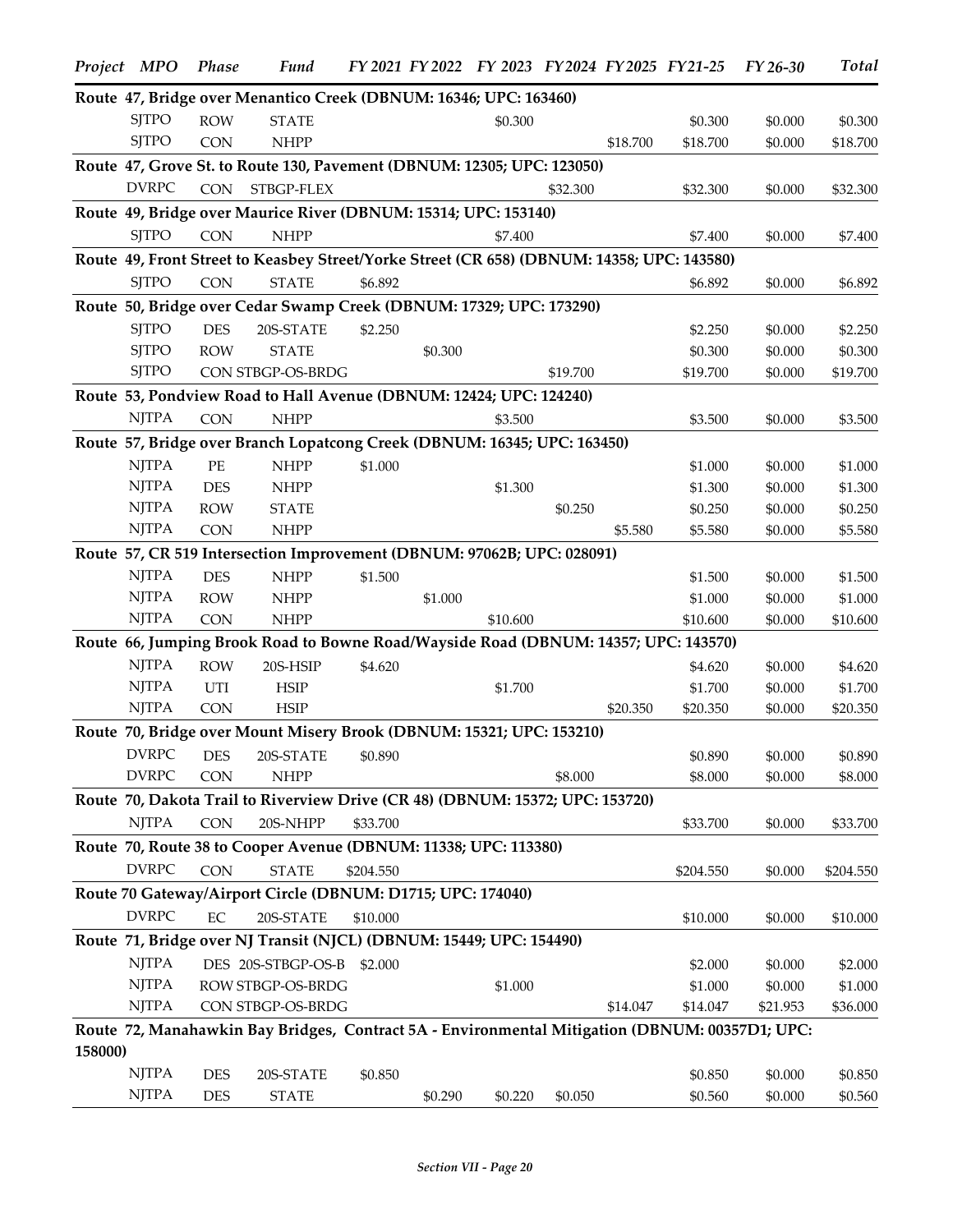| Project MPO  | Phase      | <b>Fund</b>                                                                                           |          |          |          |          |                   | FY 2021 FY 2022 FY 2023 FY 2024 FY 2025 FY 21-25 | FY 26-30  | Total     |
|--------------|------------|-------------------------------------------------------------------------------------------------------|----------|----------|----------|----------|-------------------|--------------------------------------------------|-----------|-----------|
|              |            | Route 73 and Ramp G, Bridge over Route 130 (DBNUM: 16342; UPC: 163420)                                |          |          |          |          |                   |                                                  |           |           |
| <b>DVRPC</b> | <b>DES</b> | <b>NHPP</b>                                                                                           |          | \$3.000  |          |          |                   | \$3.000                                          | \$0.000   | \$3.000   |
| <b>DVRPC</b> | <b>ROW</b> | <b>NHPP</b>                                                                                           |          |          | \$1.000  |          |                   | \$1.000                                          | \$0.000   | \$1.000   |
| <b>DVRPC</b> | <b>CON</b> | <b>NHPP</b>                                                                                           |          |          |          | \$10.000 | \$10.000          | \$20.000                                         | \$10.000  | \$30.000  |
|              |            | Route 73, Church Road (CR 616) and Fellowship Road (CR 673) Intersections (DBNUM: 12380; UPC: 123800) |          |          |          |          |                   |                                                  |           |           |
| <b>DVRPC</b> | <b>ROW</b> | <b>NHPP</b>                                                                                           |          |          |          | \$17.800 |                   | \$17.800                                         | \$0.000   | \$17.800  |
| <b>DVRPC</b> | <b>CON</b> | <b>NHPP</b>                                                                                           |          |          |          |          |                   | \$0.000                                          | \$66.200  | \$66.200  |
|              |            | Route 76, Bridges over Route 130 (DBNUM: 11326A; UPC: 148090)                                         |          |          |          |          |                   |                                                  |           |           |
| <b>DVRPC</b> |            | CON STBGP-OS-BRDG                                                                                     |          |          |          | \$24.900 | \$23.000          | \$47.900                                         | \$20.000  | \$67.900  |
|              |            | Route 76/676 Bridges and Pavement (DBNUM: 11326; UPC: 113260)                                         |          |          |          |          |                   |                                                  |           |           |
| <b>DVRPC</b> | <b>CON</b> | <b>NHPP</b>                                                                                           | \$60.000 | \$27.000 | \$30.000 |          |                   | \$117.000                                        | \$0.000   | \$117.000 |
|              |            | Route 78 Rockfall Mitigation, Bethlehem Township (DBNUM: 15338; UPC: 153380)                          |          |          |          |          |                   |                                                  |           |           |
| <b>NJTPA</b> | <b>CON</b> | <b>NHPP</b>                                                                                           | \$11.000 | \$11.000 |          |          |                   | \$22.000                                         | \$0.000   | \$22.000  |
|              |            | Route 78, Route 22 to Drift Road/Dale Road (DBNUM: 18601; UPC: 186010)                                |          |          |          |          |                   |                                                  |           |           |
| <b>NJTPA</b> | <b>CON</b> | <b>NHPP</b>                                                                                           |          |          |          |          |                   | \$0.000                                          | \$16.475  | \$16.475  |
|              |            | Route 80, Bridges over Howard Boulevard (CR 615) (DBNUM: 15351; UPC: 153510)                          |          |          |          |          |                   |                                                  |           |           |
| <b>NJTPA</b> | <b>DES</b> | 20S-STATE                                                                                             | \$3.400  |          |          |          |                   | \$3.400                                          | \$0.000   | \$3.400   |
| <b>NJTPA</b> | <b>ROW</b> | <b>STATE</b>                                                                                          |          | \$1.000  |          |          |                   | \$1.000                                          | \$0.000   | \$1.000   |
| <b>NJTPA</b> | <b>CON</b> | <b>NHPP</b>                                                                                           |          |          | \$14.300 | \$14.300 |                   | \$28.600                                         | \$0.000   | \$28.600  |
|              |            | Route 80, Riverview Drive (CR 640) to Polify Road (CR 55) (DBNUM: 11415; UPC: 114150)                 |          |          |          |          |                   |                                                  |           |           |
| <b>NJTPA</b> | <b>DES</b> | <b>BUILD</b>                                                                                          |          | \$36.000 |          |          |                   | \$36.000                                         | \$0.000   | \$36.000  |
| <b>NJTPA</b> | <b>ROW</b> | NHFP-HWY                                                                                              |          |          |          | \$3.160  |                   | \$3.160                                          | \$0.000   | \$3.160   |
| <b>NJTPA</b> | <b>CON</b> | NHFP-HWY                                                                                              |          |          |          |          |                   | \$0.000                                          | \$241.563 | \$241.563 |
| <b>NJTPA</b> | <b>CON</b> | <b>NHPP</b>                                                                                           |          |          |          |          |                   | \$0.000                                          | \$155.034 | \$155.034 |
|              |            | Route 80, WB Rockfall Mitigation, Hardwick Township (DBNUM: 09545; UPC: 095450)                       |          |          |          |          |                   |                                                  |           |           |
| <b>NJTPA</b> | <b>CON</b> | <b>NHPP</b>                                                                                           |          |          | \$8.000  |          | \$10.000 \$18.000 | \$36.000                                         | \$22.000  | \$58.000  |
|              |            | Rt 80/15 Interchange (DBNUM: 93139; UPC: 950442)                                                      |          |          |          |          |                   |                                                  |           |           |
| <b>NJTPA</b> | <b>ROW</b> | <b>NHPP</b>                                                                                           |          | \$1.500  |          |          |                   | \$1.500                                          | \$0.000   | \$1.500   |
| <b>NJTPA</b> | <b>CON</b> | <b>NHPP</b>                                                                                           |          |          |          |          | \$40.000          | \$40.000                                         | \$75.400  | \$115.400 |
|              |            | Route 82, Caldwell Avenue to Lehigh Avenue (DBNUM: 11404; UPC: 114040)                                |          |          |          |          |                   |                                                  |           |           |
| <b>NJTPA</b> | <b>CON</b> | <b>HSIP</b>                                                                                           | \$10.207 |          |          |          |                   | \$10.207                                         | \$0.000   | \$10.207  |
|              |            | Route 82, Rahway River Bridge (DBNUM: 94019; UPC: 950452)                                             |          |          |          |          |                   |                                                  |           |           |
| <b>NJTPA</b> | <b>DES</b> | <b>NHPP</b>                                                                                           | \$1.800  |          |          |          |                   | \$1.800                                          | \$0.000   | \$1.800   |
| <b>NJTPA</b> | <b>ROW</b> | <b>STATE</b>                                                                                          |          | \$0.500  |          |          |                   | \$0.500                                          | \$0.000   | \$0.500   |
| <b>NJTPA</b> | <b>CON</b> | <b>NHPP</b>                                                                                           |          |          | \$7.100  |          |                   | \$7.100                                          | \$0.000   | \$7.100   |
|              |            | Route 88, Bridge over Beaver Dam Creek (DBNUM: 09322; UPC: 093220)                                    |          |          |          |          |                   |                                                  |           |           |
| <b>NJTPA</b> | <b>ROW</b> | 20S-NHPP                                                                                              | \$0.240  |          |          |          |                   | \$0.240                                          | \$0.000   | \$0.240   |
| <b>NJTPA</b> | <b>CON</b> | <b>NHPP</b>                                                                                           |          |          | \$6.324  |          |                   | \$6.324                                          | \$0.000   | \$6.324   |
|              |            | Route 94, Bridge over Jacksonburg Creek (DBNUM: 11322; UPC: 113220)                                   |          |          |          |          |                   |                                                  |           |           |
| <b>NJTPA</b> | <b>ROW</b> | <b>STATE</b>                                                                                          |          | \$1.000  |          |          |                   | \$1.000                                          | \$0.000   | \$1.000   |
| <b>NJTPA</b> |            | CON STBGP-OS-BRDG                                                                                     |          |          | \$6.100  |          |                   | \$6.100                                          | \$0.000   | \$6.100   |
|              |            | Route 94, Pleasant Valley Drive to Maple Grange Road (DBNUM: 15391; UPC: 153910)                      |          |          |          |          |                   |                                                  |           |           |
| <b>NJTPA</b> |            | ROW 20S-STBGP-FLEX \$3.000                                                                            |          |          |          |          |                   | \$3.000                                          | \$0.000   | \$3.000   |
| <b>NJTPA</b> | <b>CON</b> | STBGP-FLEX                                                                                            |          |          | \$3.500  |          |                   | \$3.500                                          | \$0.000   | \$3.500   |
|              |            | Route 130, Bridge over Big Timber Creek (DBNUM: 14426; UPC: 144260)                                   |          |          |          |          |                   |                                                  |           |           |
| <b>DVRPC</b> | <b>CON</b> | <b>NHPP</b>                                                                                           |          |          |          | \$19.086 | \$19.100          | \$38.186                                         | \$0.000   | \$38.186  |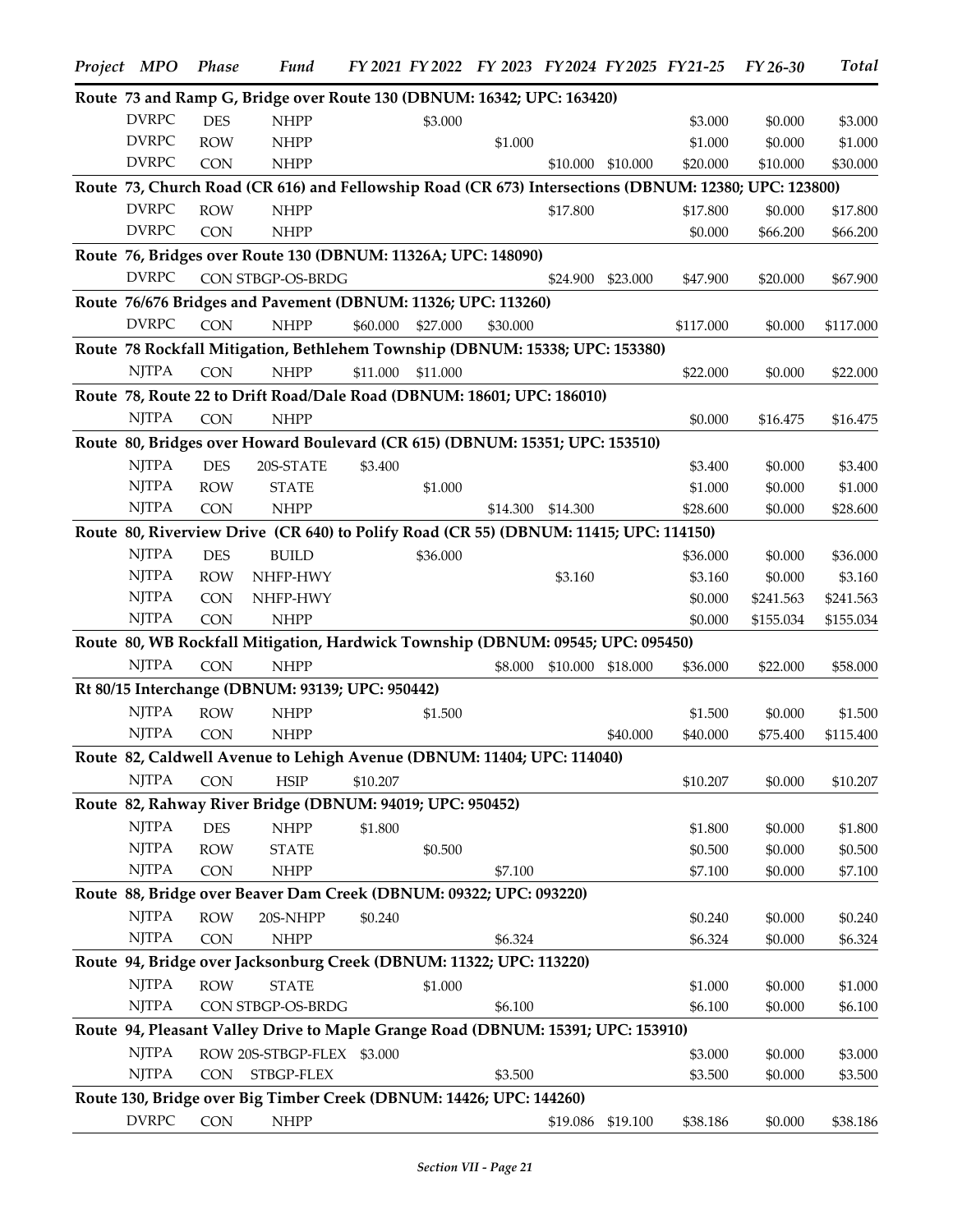|         | Project MPO                                                           | <b>Phase</b> | <b>Fund</b>                                                                                              |          |          |          |                   |          | FY 2021 FY 2022 FY 2023 FY 2024 FY 2025 FY 21-25 | FY 26-30 | <b>Total</b> |
|---------|-----------------------------------------------------------------------|--------------|----------------------------------------------------------------------------------------------------------|----------|----------|----------|-------------------|----------|--------------------------------------------------|----------|--------------|
|         |                                                                       |              | Route 130, Bridge over Main Branch of Newton Creek (DBNUM: 16340; UPC: 163400)                           |          |          |          |                   |          |                                                  |          |              |
|         | <b>DVRPC</b>                                                          | <b>DES</b>   | 20S-STATE                                                                                                | \$3.860  |          |          |                   |          | \$3.860                                          | \$0.000  | \$3.860      |
|         | <b>DVRPC</b>                                                          | <b>ROW</b>   | <b>STATE</b>                                                                                             |          | \$0.310  |          |                   |          | \$0.310                                          | \$0.000  | \$0.310      |
|         | <b>DVRPC</b>                                                          | <b>CON</b>   | <b>NHPP</b>                                                                                              |          |          |          | \$19.200          |          | \$19.200                                         | \$0.000  | \$19.200     |
|         |                                                                       |              | Route 130, Bridge over Millstone River (DBNUM: 16339; UPC: 163390)                                       |          |          |          |                   |          |                                                  |          |              |
|         | <b>NJTPA</b>                                                          | <b>DES</b>   | 20S-STATE                                                                                                | \$1.200  |          |          |                   |          | \$1.200                                          | \$0.000  | \$1.200      |
|         | $\ensuremath{\mathrm{N} \mathrm{J} \mathrm{T} \mathrm{P} \mathrm{A}}$ | <b>ROW</b>   | <b>STATE</b>                                                                                             |          |          | \$0.100  |                   |          | \$0.100                                          | \$0.000  | \$0.100      |
|         | <b>NJTPA</b>                                                          | <b>CON</b>   | <b>NHPP</b>                                                                                              |          |          |          |                   |          | \$0.000                                          | \$7.900  | \$7.900      |
|         |                                                                       |              | Route 130, CR 545 (Farnsworth Avenue) (DBNUM: 12346A; UPC: 148030)                                       |          |          |          |                   |          |                                                  |          |              |
|         | <b>DVRPC</b>                                                          | <b>CON</b>   | <b>NHPP</b>                                                                                              |          | \$2.700  |          |                   |          | \$2.700                                          | \$0.000  | \$2.700      |
|         |                                                                       |              | Route 130, Westfield Ave. to Main Street (DBNUM: 11309; UPC: 113090)                                     |          |          |          |                   |          |                                                  |          |              |
|         | <b>DVRPC</b>                                                          | <b>CON</b>   | <b>NHPP</b>                                                                                              |          | \$4.520  |          |                   |          | \$4.520                                          | \$0.000  | \$4.520      |
|         | <b>NJTPA</b>                                                          | <b>CON</b>   | <b>NHPP</b>                                                                                              |          | \$4.180  |          |                   |          | \$4.180                                          | \$0.000  | \$4.180      |
|         |                                                                       |              | Route 130/206, CR 528 (Crosswicks Rd) to Rt 206 at Amboy Rd (DBNUM: 12346; UPC: 123460)                  |          |          |          |                   |          |                                                  |          |              |
|         | <b>DVRPC</b>                                                          | <b>ROW</b>   | <b>STATE</b>                                                                                             |          | \$0.350  |          |                   |          | \$0.350                                          | \$0.000  | \$0.350      |
|         | <b>DVRPC</b>                                                          | <b>CON</b>   | <b>NHPP</b>                                                                                              |          |          | \$2.700  |                   |          | \$2.700                                          | \$0.000  | \$2.700      |
|         |                                                                       |              | Route 166, Bridges over Branch of Toms River (DBNUM: 14324; UPC: 143240)                                 |          |          |          |                   |          |                                                  |          |              |
|         | <b>NJTPA</b>                                                          |              | ROW 20S-STBGP-OS-B                                                                                       | \$0.350  |          |          |                   |          | \$0.350                                          | \$0.000  | \$0.350      |
|         | <b>NJTPA</b>                                                          |              | CON STBGP-OS-BRDG                                                                                        |          |          | \$18.250 | \$6.000           |          | \$24.250                                         | \$0.000  | \$24.250     |
|         |                                                                       |              | Route 168, Merchant Street to Ferry Avenue, Pavement (DBNUM: 10341; UPC: 103410)                         |          |          |          |                   |          |                                                  |          |              |
|         | <b>DVRPC</b>                                                          | <b>CON</b>   | <b>NHPP</b>                                                                                              |          |          |          | \$13.150          |          | \$13.150                                         | \$0.000  | \$13.150     |
|         |                                                                       |              | Route 168, Route 42 to CR 544 (Evesham Road) (DBNUM: 15396; UPC: 153960)                                 |          |          |          |                   |          |                                                  |          |              |
|         | <b>DVRPC</b>                                                          | CON          | <b>NHPP</b>                                                                                              |          | \$9.000  |          |                   |          | \$9.000                                          | \$0.000  | \$9.000      |
|         |                                                                       |              | Route 202, Bridge over North Branch of Raritan River (DBNUM: 14415; UPC: 144150)                         |          |          |          |                   |          |                                                  |          |              |
|         | <b>NJTPA</b>                                                          |              | DES STBGP-OS-BRDG \$1.500                                                                                |          |          |          |                   |          | \$1.500                                          | \$0.000  | \$1.500      |
|         | <b>NJTPA</b>                                                          |              | ROW STBGP-OS-BRDG                                                                                        |          |          | \$0.500  |                   |          | \$0.500                                          | \$0.000  | \$0.500      |
|         | <b>NJTPA</b>                                                          |              | CON STBGP-OS-BRDG                                                                                        |          |          |          |                   | \$12.500 | \$12.500                                         | \$0.000  | \$12.500     |
|         |                                                                       |              | Route 202, First Avenue Intersection Improvements (DBNUM: 02372B; UPC: 023722)                           |          |          |          |                   |          |                                                  |          |              |
|         | <b>NJTPA</b>                                                          | <b>DES</b>   | <b>NHPP</b>                                                                                              | \$1.000  |          |          |                   |          | \$1.000                                          | \$0.000  | \$1.000      |
|         | NITPA                                                                 | CON          | <b>CMAQ</b>                                                                                              |          | \$6.683  |          |                   |          | \$6.683                                          | \$0.000  | \$6.683      |
|         |                                                                       |              | Route 202/206, over Branch of Peter's Brook, Culvert Replacement at MP 27.96 (DBNUM: 11363; UPC: 113630) |          |          |          |                   |          |                                                  |          |              |
|         | <b>NJTPA</b>                                                          | <b>ROW</b>   | <b>STATE</b>                                                                                             |          | \$0.500  |          |                   |          | \$0.500                                          | \$0.000  | \$0.500      |
|         | <b>NJTPA</b>                                                          | CON          | <b>NHPP</b>                                                                                              |          |          | \$4.000  |                   |          | \$4.000                                          | \$0.000  | \$4.000      |
|         |                                                                       |              | Route 206, Monmouth Road/Juliustown Road Intersection Improvements (CR 537) (DBNUM: 9212C; UPC:          |          |          |          |                   |          |                                                  |          |              |
| 028112) |                                                                       |              |                                                                                                          |          |          |          |                   |          |                                                  |          |              |
|         | <b>DVRPC</b>                                                          | <b>ROW</b>   | <b>NHPP</b>                                                                                              | \$1.500  |          |          |                   |          | \$1.500                                          | \$0.000  | \$1.500      |
|         | <b>DVRPC</b>                                                          | <b>CON</b>   | <b>NHPP</b>                                                                                              |          |          | \$6.900  |                   |          | \$6.900                                          | \$0.000  | \$6.900      |
|         |                                                                       |              | Route 206, South Broad Street Bridge over Assunpink Creek (DBNUM: L064; UPC: 950151)                     |          |          |          |                   |          |                                                  |          |              |
|         | <b>DVRPC</b>                                                          |              | CONSTBGP-TRENTON \$3.000                                                                                 |          | \$3.000  | \$3.500  |                   |          | \$9.500                                          | \$0.000  | \$9.500      |
|         |                                                                       |              | Route 206, Valley Road to Brown Avenue (DBNUM: 780A; UPC: 108021)                                        |          |          |          |                   |          |                                                  |          |              |
|         | <b>NJTPA</b>                                                          | UTI          | <b>NHPP</b>                                                                                              | \$5.500  |          |          |                   |          | \$5.500                                          | \$0.000  | \$5.500      |
|         | <b>NJTPA</b>                                                          | <b>CON</b>   | <b>NHPP</b>                                                                                              |          | \$18.000 |          | \$18.000 \$19.000 |          | \$55.000                                         | \$0.000  | \$55.000     |
|         |                                                                       |              | Route 280, WB Ramp over 1st & Orange Streets, Newark Subway & NJ Transit (DBNUM: 12318; UPC: 123180)     |          |          |          |                   |          |                                                  |          |              |
|         | <b>NJTPA</b>                                                          | CON          | <b>NHPP</b>                                                                                              |          |          |          | \$15.400 \$19.000 |          | \$34.400                                         | \$0.000  | \$34.400     |
|         |                                                                       |              | Route 295, Delaware River to Route 48 (Harding Highway) (DBNUM: 18384; UPC: 183840)                      |          |          |          |                   |          |                                                  |          |              |
|         | <b>SJTPO</b>                                                          | CON          | <b>STATE</b>                                                                                             | \$17.536 |          |          |                   |          | \$17.536                                         | \$0.000  | \$17.536     |